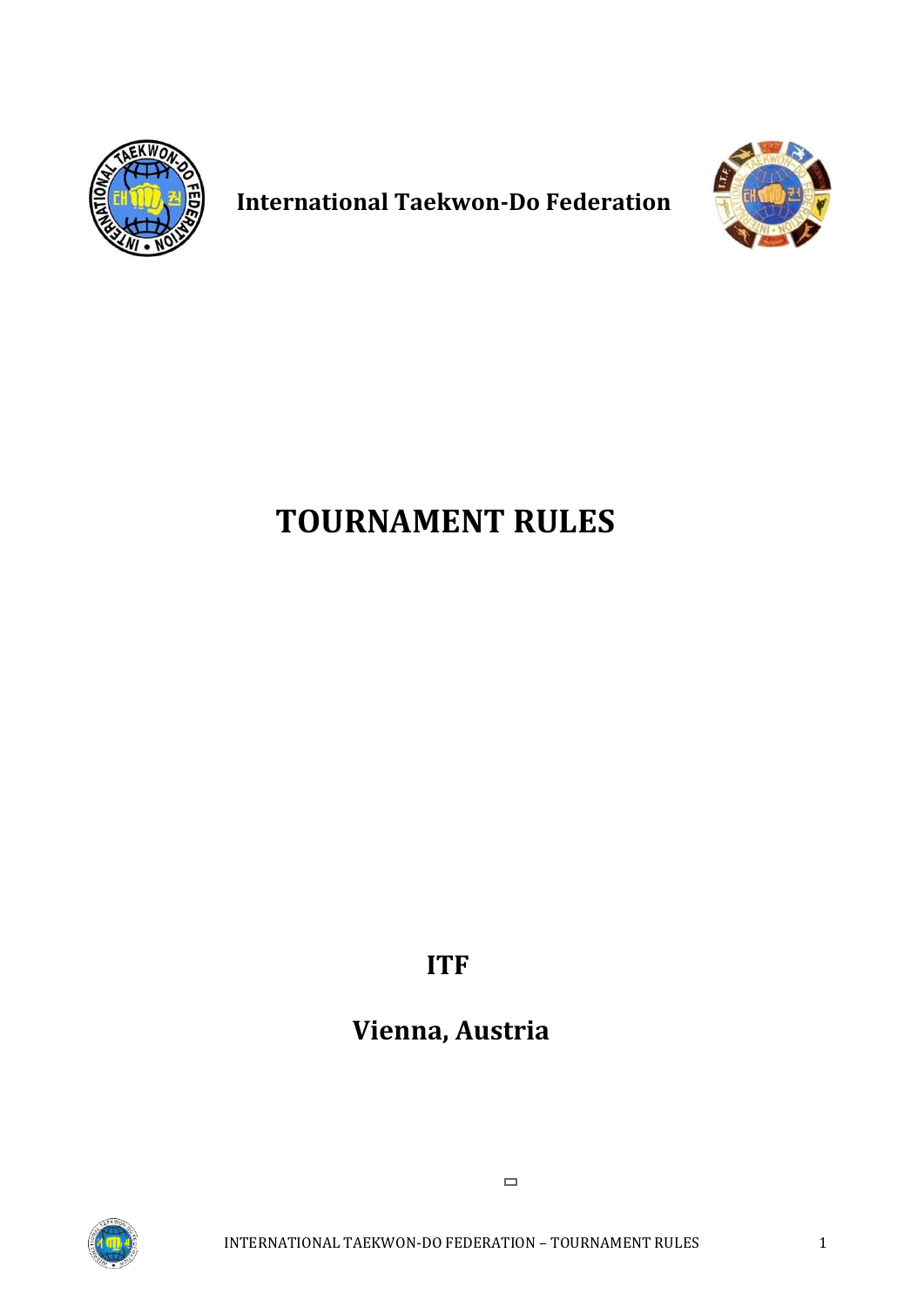# **INDEX**

| <b>SECTION 1. GENERAL</b>                                                       | 5  |
|---------------------------------------------------------------------------------|----|
| Article 1. Definition                                                           | 5  |
| Article 2. Purpose                                                              | 5  |
| Article 3. Applications                                                         | 5  |
| Article 4. Modifications and Changes                                            | 5  |
| SECTION 2. TOURNAMENT ORGANIZING COMMITTEE (T.O.C.)                             | 5  |
| Article 5. Formation of T.O.C.                                                  | 5  |
| Article 6. Numbers of T.O.C. Members                                            | 5  |
| Article 7. Authority and Duties of T.O.C.                                       | 5  |
| <b>SECTION 3. APPLICATION</b>                                                   | 7  |
| Article 8. Application for participation in the Championships                   | 7  |
| Article 9. Confirmation of Application                                          | 7  |
| Article 10. Acceptance of Participation in Championships                        | 7  |
| <b>SECTION 4. QUALIFICATIONS</b>                                                | 7  |
| Article 11. Principle of Qualifications for Participation in Championships      | 7  |
| Article 12. Principle of Qualifications for Participation in Junior Categories  | 8  |
| Article 13. Principle of Qualifications for Participation in Adult Categories   | 8  |
| Article 14. Principle of Qualifications for Participation in Veteran Categories | 8  |
| Article 15. Confirmation of Qualifications for Participation in Championships   | 8  |
| Article 16. Penalty for Doping                                                  | 8  |
| <b>SECTION 5. DRESS CODE &amp; EQUIPMENT</b>                                    | 9  |
| Article 17. Dress Code                                                          | 9  |
| Article 18. Safety and Protective Equipment                                     | 10 |
| <b>SECTION 6. INSURANCE &amp; MEDICAL ASSISTANCE</b>                            | 11 |
| Article 19. Insurance                                                           | 11 |
| Article 20. Medical Assistance                                                  | 11 |
| <b>SECTION 7. COMPETITION VENUE &amp; FACILITIES</b>                            | 11 |
| Article 21. Lighting of Competition Area                                        | 11 |
| Article 22. Ring                                                                | 12 |
| Article 23. Place of T.O.C. Members                                             | 12 |
| Article 24. Place of Tournament and Umpire Committees                           | 12 |
| Article 25. Seats of Reserve Umpires                                            | 12 |
| Article 26. Seats of Medical Team                                               | 12 |
| Article 27. Seats of Jury                                                       | 12 |
| Article 28. Seats for Judges                                                    | 13 |
| Article 29. Seats of Recorders and Timekeepers                                  | 13 |

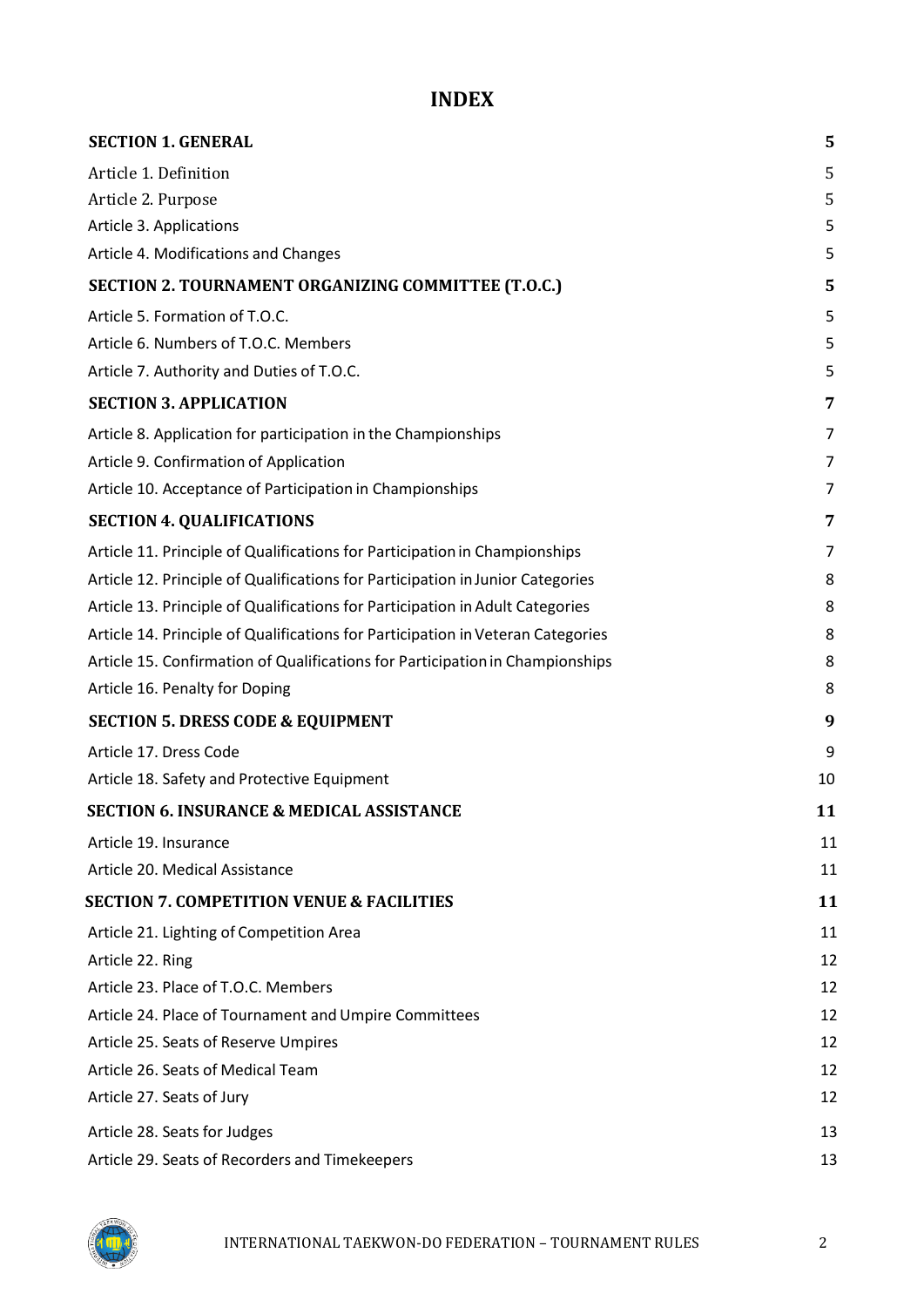| Article 30. Seats of Coach for Sparring                                              | 13 |
|--------------------------------------------------------------------------------------|----|
| Article 31. Equipment                                                                | 13 |
| <b>SECTION 8. WEIGHT-CHECK &amp; DRAW</b>                                            | 15 |
| Article 32. Weight-Check                                                             | 15 |
| Article 33. Draw                                                                     | 15 |
| <b>SECTION 9. DELEGATES &amp; COACHES</b>                                            | 16 |
| Article 34. Delegates                                                                | 16 |
| Article 35. Coaches                                                                  | 16 |
| <b>SECTION 10. COMPETITION</b>                                                       | 19 |
| Article 36. Competitions and their Order                                             | 19 |
| Article 37. Divisions                                                                | 19 |
| Article 38. Principle of participation in Championships                              | 21 |
| Article 39. Announcements                                                            | 21 |
| Article 40. Equipment Check                                                          | 22 |
| Article 41. Courtesy                                                                 | 22 |
| <b>SECTION 11. OFFICIAL TERMINOLOGY</b>                                              | 22 |
| <b>SECTION 12. AWARDS</b>                                                            | 23 |
| Article 42. Awards in Junior Championships                                           | 23 |
| Article 43. Awards in Adult Championships                                            | 24 |
| Article 44. Awards in Veteran Championships                                          | 25 |
| Article 45. The Best Technical Prize Awards, The Best Team Champion Prize Awards and |    |
| The Most Honorable Prize Awards                                                      | 25 |
| Article 46. Awards of Prize for the Champion of Countries                            | 26 |
| <b>SECTION 13. PATTERN</b>                                                           | 26 |
| Article 47. Mode of Competition                                                      | 26 |
| Article 48. Point Awards                                                             | 26 |
| Article 49. Individual Competitions                                                  | 30 |
| Article 50. Team Competitions                                                        | 31 |
| Article 51. Officials                                                                | 32 |
| <b>SECTION 14. SPARRING</b>                                                          | 32 |
| Article 52. Mode of Competition                                                      | 32 |
| Article 53. Allowed hand techniques and foot techniques                              | 32 |
| Article 54. Target Area                                                              | 32 |
| Article 55. Scoring Criteria                                                         | 32 |
| Article 56. Fouls                                                                    | 33 |
| Article 57. Individual Competitions                                                  | 35 |
| Article 58. Team Competitions                                                        | 36 |
| Article 59. Injury                                                                   | 37 |

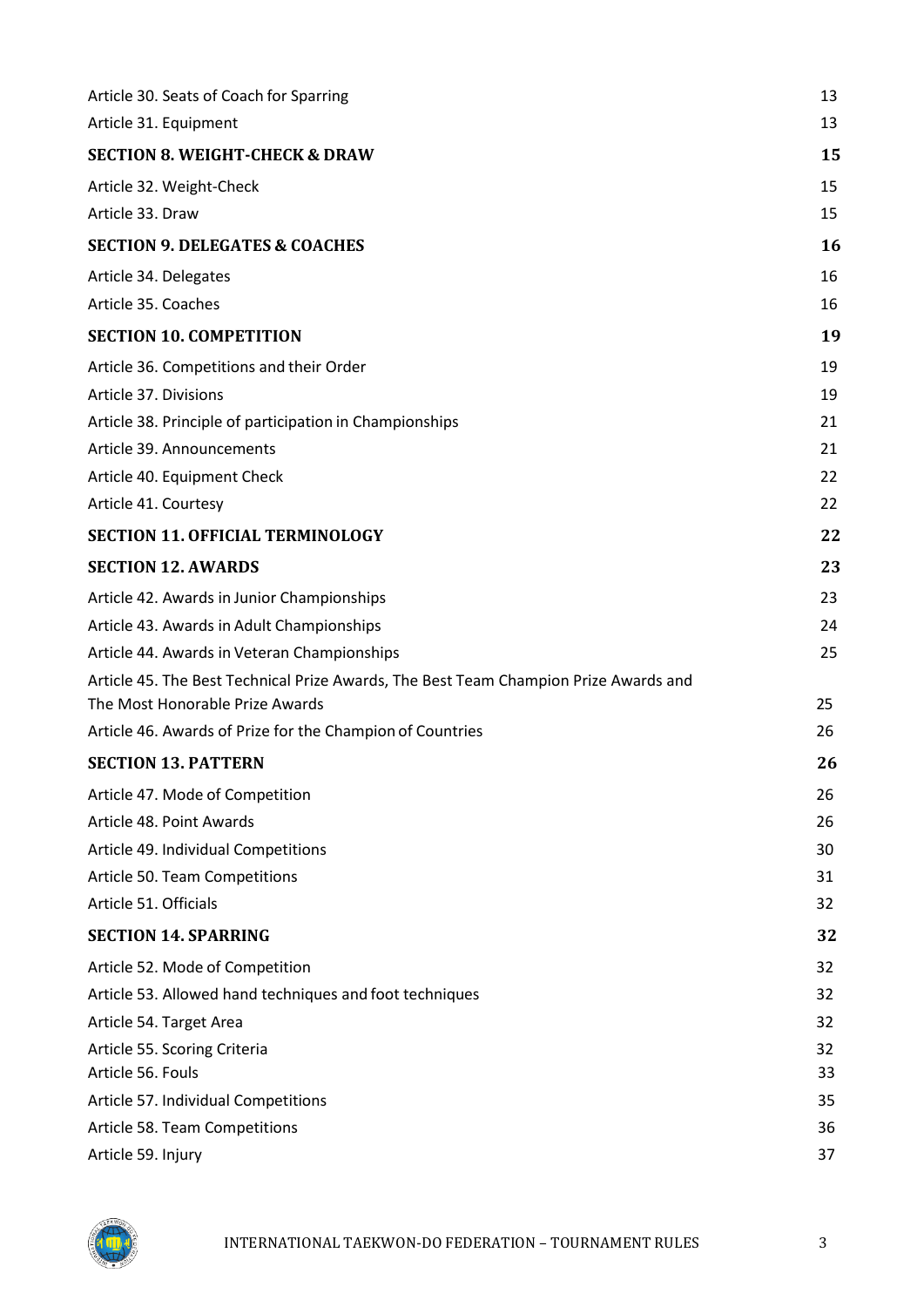| Article 60. Officials                                                  | 38 |
|------------------------------------------------------------------------|----|
| <b>SECTION 15. SPECIAL TECHNIQUE</b>                                   | 38 |
| Article 61. Divisions and minimum heights                              | 38 |
| Article 62. Conditions                                                 | 38 |
| Article 63. Boards                                                     | 39 |
| Article 64. Scoring Criteria                                           | 39 |
| Article 65. Individual Competitions                                    | 39 |
| Article 66. Team Competitions                                          | 40 |
| Article 67. Officials                                                  | 40 |
| <b>SECTION 16. POWER BREAKING</b>                                      | 41 |
| Article 68. Divisions and minimum boards                               | 41 |
| Article 69. Conditions                                                 | 41 |
| Article 70. Boards                                                     | 41 |
| Article 71. Scoring Criteria                                           | 41 |
| Article 72. Individual Competitions                                    | 42 |
| Article 73. Team Competitions                                          | 43 |
| Article 74. Officials                                                  | 43 |
| <b>SECTION 17. SELF-DEFENSE ROUTINE</b>                                | 45 |
| Article 75. Mode of Competition                                        | 44 |
| Article 76. Divisions                                                  | 44 |
| Article 77. Competition Dress                                          | 44 |
| Article 78. Timing                                                     | 44 |
| Article 79. Performance Procedures                                     | 44 |
| Article 80. Compulsory Techniques                                      | 45 |
| Article 81. Scoring Criteria                                           | 45 |
| Article 82. Deciding the winner                                        | 45 |
| Article 83. Officials                                                  | 46 |
| <b>SECTION 18. PROTEST &amp; DECISION</b>                              | 46 |
| Article 84. Protest                                                    | 46 |
| Article 85. Decision                                                   | 48 |
| Article 86. Penalties for Withdrawal from Competition as Protest Means | 49 |
| ADDENDUM: LIABILITY WAIVER FORM                                        | 50 |

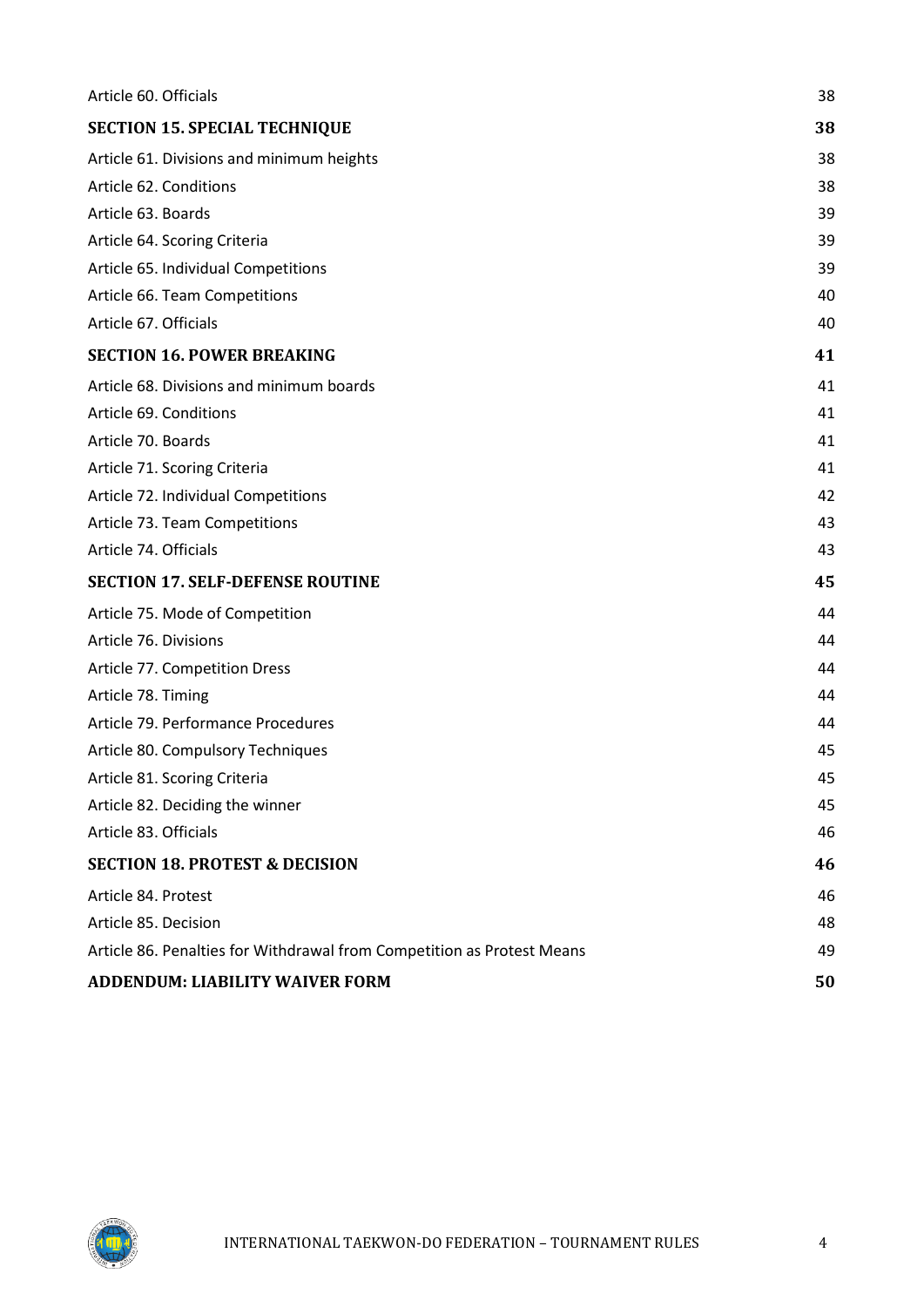# **SECTION 1. GENERAL**

# <span id="page-4-1"></span><span id="page-4-0"></span>**Article 1. Definition**

Taekwon-Do competition is the course for comparing the techniques as taught by Taekwon-Do Founder, Gen. Choi Hong Hi.

# <span id="page-4-2"></span>**Article 2. Purpose**

The purpose of the competition is to ensure the uniformity of techniques, to raise competition standards to a high level in all Championships organized/promoted by ITF.

# <span id="page-4-3"></span>**Article 3. Applications**

The Tournament Rules shall apply in all the Competitions organized/promoted by ITF, be they Continental, National and Regional Federations.

# <span id="page-4-4"></span>**Article 4. Modifications and Changes**

- 4.1 Those who wish to modify or change any parts of the Tournament Rules should forward their written proposals of modifications or changes of the relevant Tournament Rules to the ITF HQ at least 6 months before the ITF Congress.
- 4.2 ITF Executive Board will study the proposed modifications or changes. If they find them to be reasonable, they will propose them to the ITF Congress for approval.
- 4.3 Until any modifications or changes of the Tournament Rules have been decided, all Competitions shall be conducted according to the original ITF Tournament Rules.

# **SECTION 2. TOURNAMENT ORGANIZING COMMITTEE (T.O.C.)**

# <span id="page-4-6"></span><span id="page-4-5"></span>**Article 5. Formation of T.O.C.**

Tournament Organizing Committee should be formed in the Championship-hosting country at least 12 months before the Championship.

# <span id="page-4-7"></span>**Article 6. Numbers of T.O.C. Members**

The T.O.C. shall be formed with the necessary numbers of officials in conformity with the actual situation of the hosting country.

# <span id="page-4-8"></span>**Article 7. Authority and Duties of T.O.C.**

7.1 The T.O.C. shall send their draft invitation and information for the Championship to the ITF HQ for its approval at least 6 months before the Championship and distribute to all the ITF NGBs and other concerned parties.

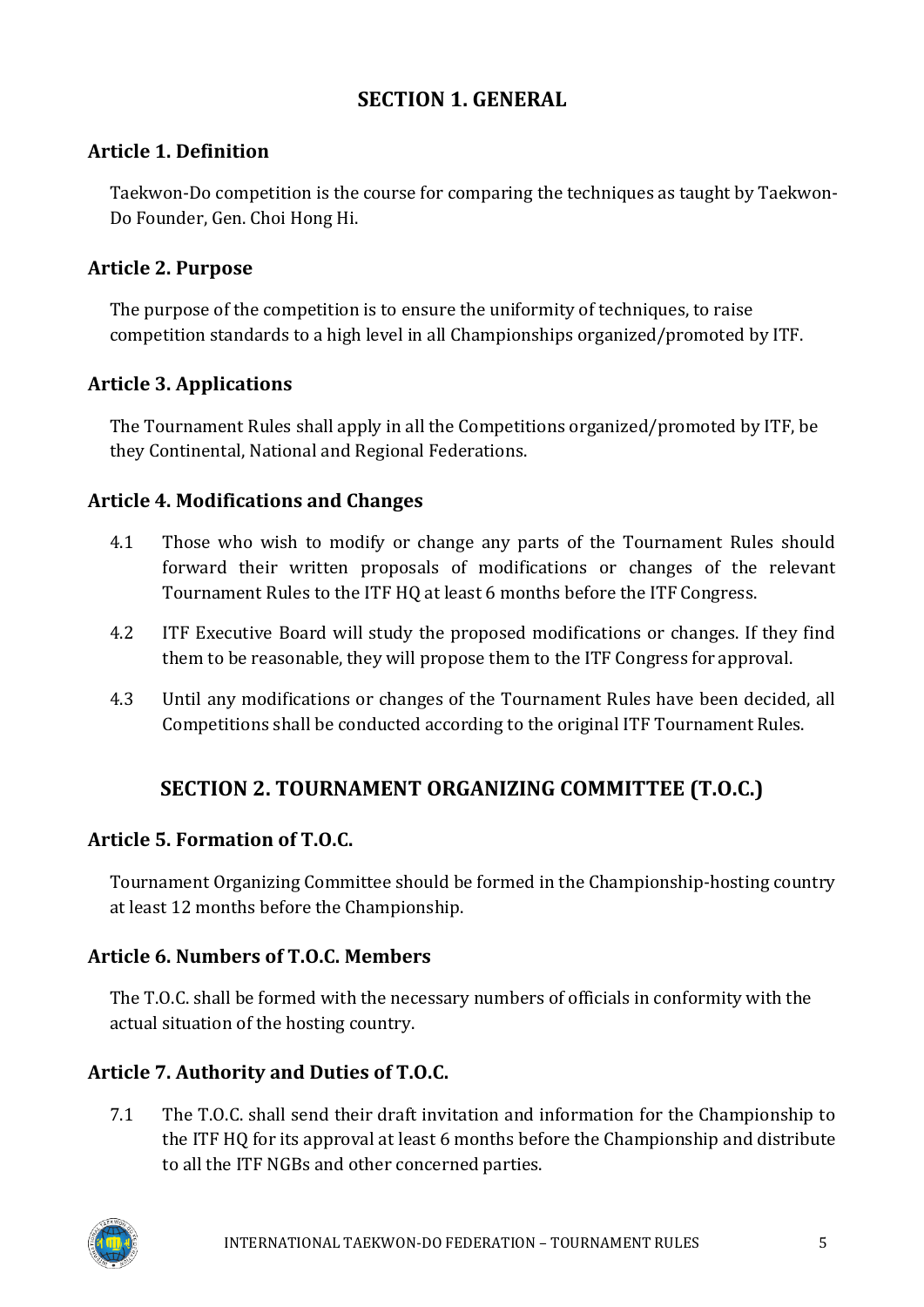7.2 The T.O.C. shall arrange for all facilities, equipment and manpower necessary for the Championship.

The T.O.C shall provide a room with an adjoining toilet, in the stadium, which will be equipped with all the necessary doping test facilities in conformity with all the rules and regulations including the ITF Anti-Doping Rules and other regulations and international standards.

- 7.3 The T.O.C. is responsible for the arrangement of medals and other awards.
- 7.4 The T.O.C. shall receive and register the teams and individual competitors invited to the Championship.
- 7.5 The T.O.C. shall hold draws and weigh-in according to the respective mode of competitions.
- 7.6 The T.O.C. shall bring together up-to-date tournament results and draw up the competition tables for the next day to distribute to each participating team before the Competition starts every day.
- 7.7 The T.O.C. shall provide 3 figured number patches (20×15 cm) to all competitors.
- 7.8 The T.O.C. shall provide medical teams (minimum 1 team for 2 rings) which shall attend the whole Competition.
- 7.9 The T.O.C. must ensure the security of all participants.
- 7.10The T.O.C. shall be responsible for the board and accommodation of the ITF VIPs, Umpires and Tournament Committees members. Shall be also responsible for organizing the board and lodge for all participants during theChampionship.
- 7.11The T.O.C. shall consult all issues arising from the Championship with the ITF Tournament and Umpire Committees.
- 7.12The T.O.C. will be responsible to the ITF for the organization and the running of the Championship toward the ITF.
- 7.13The T.O.C must provide the necessary number of trained officials to assist the ITF Tournament and Umpire Committees in the running of the Competition.
- 7.14The T.O.C. shall provide all necessary conditions for the anti-doping work of the ITF under the supervision of and in close contact with the ITF during the Championship.

As for the Taekwon-Do World Championships, the costs needed for the doping tests shall be borne by the ITF, while for the Continental Championships by the relevant Continental Federations.

Each NGB, endorsed by ITF, shall be responsible for bearing all of costs of the WADA Anti-Doping Tests during their National or Regional Championships for both In and Out of Competition Anti-Doping Tests.

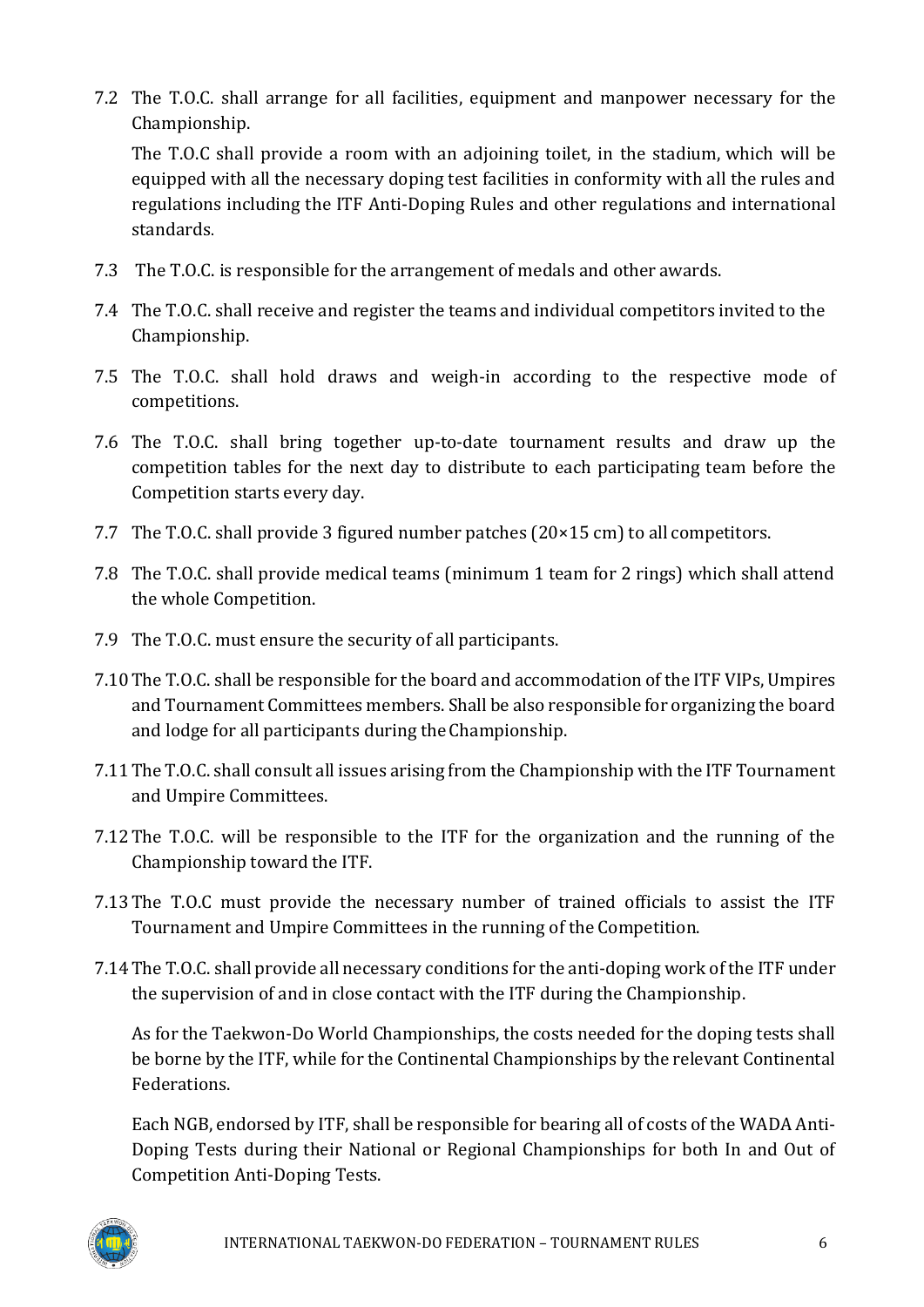# **SECTION 3. APPLICATION**

### <span id="page-6-1"></span><span id="page-6-0"></span>**Article 8. Application for participation in the Championships**

All ITF-affiliated members wishing to participate in the Championship shall submit their entry forms to the Organizing Committee by the deadline.

### <span id="page-6-2"></span>**Article 9. Confirmation of Application**

The competitors' entry forms must be signed by the authorized officials of their NGB or concerned parties.

# <span id="page-6-3"></span>**Article 10. Acceptance of Participation in Championships**

In the case of any NGB that has not submitted its entry forms for their participants or wishing to alter or change their entry forms, T.O.C. may discuss their participation according to the following conditions:

- 10.1 The NGB that has not submitted its entry form by the deadline should pay a penalty of EURO 300 to the T.O.C.
- 10.2 Any NGB that has not submitted its entry forms at all until 3 days before the Championship shall pay a penalty of EURO 500 to the T.O.C.
- 10.3 Any NGB wishing to make any changes in their entry forms with a valid reason shall pay a penalty of EURO 150 to the T.O.C.

# **SECTION 4. QUALIFICATIONS**

### <span id="page-6-5"></span><span id="page-6-4"></span>**Article 11. Principles of Qualifications for Participation in Championships**

- 11.1 Only ITF affiliated NGBs and ITF registered black belt holders can participate in the Championship.
- 11.2 A NGB that is not yet affiliated to the ITF and wishes to participate in the Championship for whatever reason must have the approval of the ITF HQ.
- 11.3 A black belt who has not yet registered with ITF but is representing an ITF affiliated NGB, must have the approval of the ITF Tournament and Umpire Committees in order to participate. It is the duty of the T.O.C. to inform the ITF HQ and the ITF Tournament and Umpire Committees whenever such cases occur. In such cases, the ITF HQ and the ITF Tournament and Umpire Committees can accept or reject their applications without providing any reason. The head of delegation must sign a declaration stating that all competitors are physically and mentally fit to participate at the competitions. Without this declaration (Waiver of Liability Form), they will not be allowed to participate.

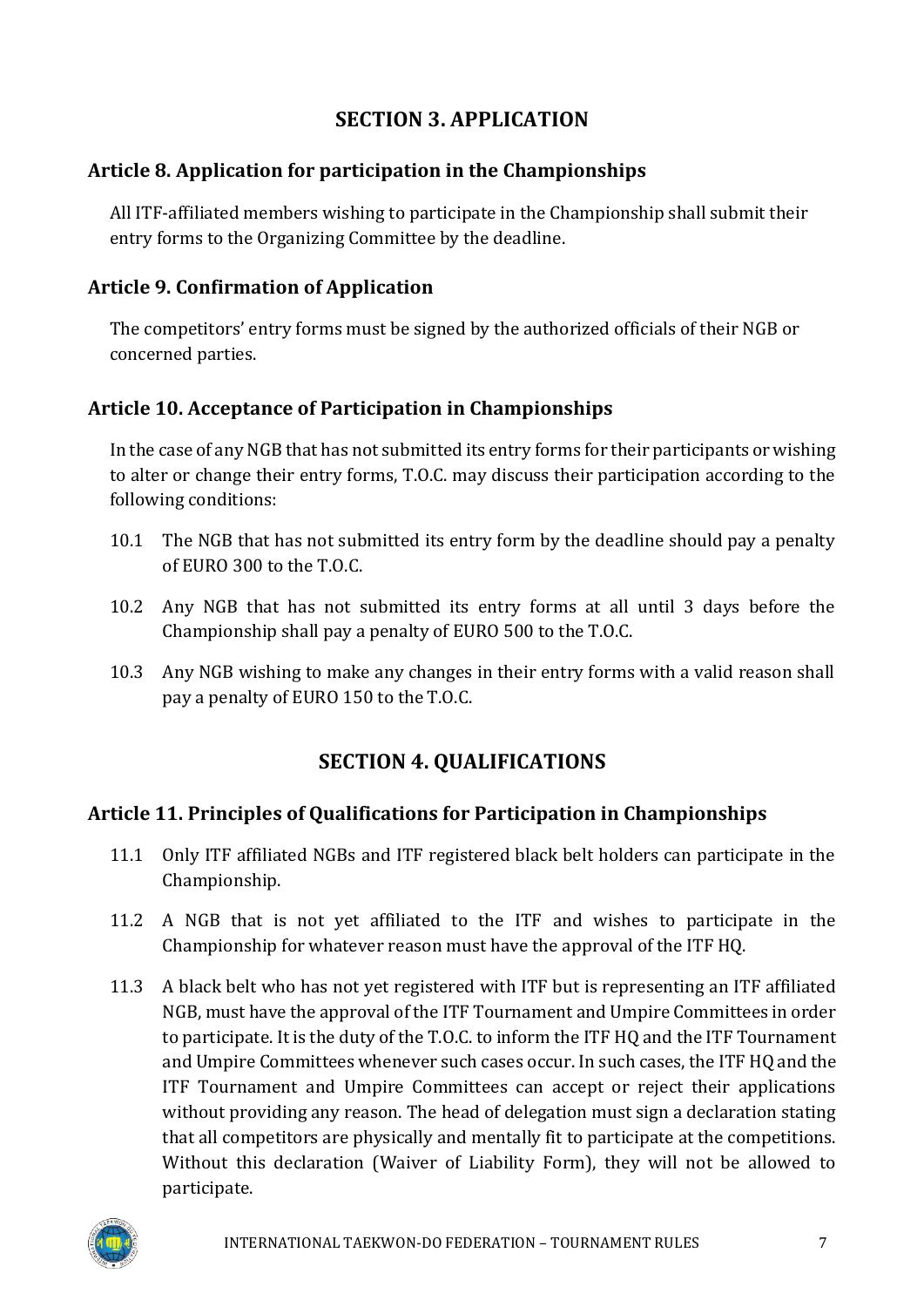- 11.4 Competitors participating in all ITF-sanctioned international tournaments must possess the relevant certificates including the ALPHA certificates issued by WADA after completion of the anti-doping e-learning program.
- 11.5 Coaches participating in all ITF-sanctioned international tournaments must possess the relevant certificates including the CoachTRUE certificates issued by WADA after completion of the anti-doping e-learning program.

# <span id="page-7-0"></span>**Article 12. Principle of Qualifications for Participation in Junior Categories**

Competitors participating in all ITF Junior Taekwon-Do Category Competitions must be 14– 17 years old on the starting day of the Competitions and must be 1<sup>st</sup>, 2<sup>nd</sup>, or 3<sup>rd</sup> Dan ITF black belt certificate holders.

There will be 2 age divisions, **14–15 years old** and **16–17 years old** for competitors, both male and female, participating in ITF Junior Sparring which include Individual and Team events.

# <span id="page-7-1"></span>**Article 13. Principle of Qualifications for Participation in Adult Categories**

Competitors participating in all ITF Adult Taekwon-Do Category Competitions be between **18–39 years old** on the starting day of the Competitions and shall be 1st, 2nd, 3rd, 4th, 5th and 6th Dan ITF black belt certificate holders.

5th and 6th Dan ITF black belt certificates holders can only participate in the individual and team patterns.

2 competitors per country (male and female) will be allowed to compete in the individual competitions (Pattern and Sparring).

# <span id="page-7-2"></span>**Article 14. Principle of Qualifications for Participation in Veteran Categories**

Competitors participating in all ITF Veteran Taekwon-Do Category Competitions must be between 40–49 years old (Silver Class), 50–59 years old (Gold Class) on the starting day of the Competitions and must be  $1^{st}$ ,  $2^{nd}$ ,  $3^{rd}$ ,  $4^{th}$ ,  $5^{th}$  or  $6^{th}$  Dan black belt holders.

# <span id="page-7-3"></span>**Article 15. Confirmation of Qualifications for Participation in Championships**

The Dan and age of competitors must be valid on their Dan certificates and passports.

# <span id="page-7-4"></span>**Article 16. Penalty for Doping**

16.1 If any competitor is found to be positive in a doping test, the ITF EB shall disqualify that competitor from the Championship. Any medals won by the competitor in either Individual or Team competitions shall be returned to the ITF and his competition scores shall be nullified.

16.2 The ITF Anti-Doping Committee shall draft and submit to the ITF HQ a proposition of further penalty measures against that competitor, his NGB and the related people within 1 month after the Championship in question.

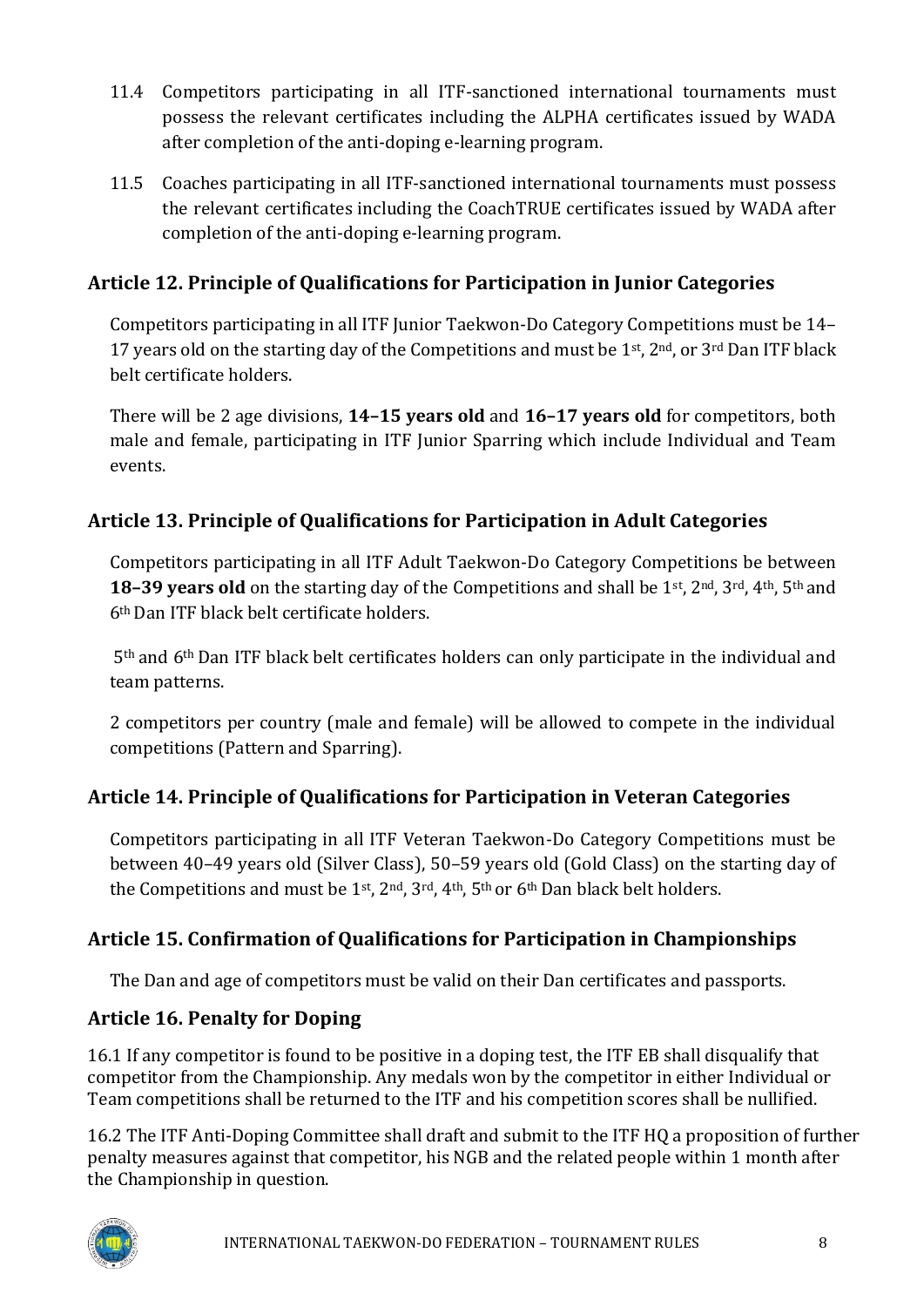16.3 The ITF HQ shall receive the proposition from the ITF Anti-Doping Committee and decide on it through discussion in the EB meeting. The ITF HQ shall notify the NGB of the decision of the ITF EB regarding the penalty measures and take further necessary measures.

# **SECTION 5. DRESS CODE & EQUIPMENT**

### <span id="page-8-1"></span><span id="page-8-0"></span>**Article 17. Dress Code**

- 17.1 Juries and Umpires shall wear the umpire suits laid down in the ITF Umpire Rules (navy blue coat, white shirt, navy blue trousers, navy blue necktie, white track shoes and white socks). In excessive high temperatures, the umpires would be allowed by the Umpire committee to wear short sleeve shirts.
- 17.2 Dress Code for T.O.C. members

The T.O.C. members should wear their uniforms set by the T.O.C.

- 17.3 Dress Code for Competitors
	- 17.3.1 Competitors shall wear official ITF-approved Doboks.

*\* The 4th, 5th and 6th Dan holders are not allowed to wear their Doboks with black stripes on their sleeves of the shirt and trousers during competition.*

- 17.3.2 The black belt worn by the competitor should be of correct dimensions as laid down in ITF Rules and indicate the Dan of the competitor. The wearer's Dan should be marked on the left-hand edge of the belt, whilst in its tied state.
- 17.3.3 The number patch issued to competitors must be placed on the lower part of the back of Dobok shirt.
- 17.3.4 Competitors are allowed, when not performing, to wear other tracksuits, sporting apparel, training shoes etc.
- 17.3.5 Competitors participating in opening and closing ceremonies are allowed to wear ITF Dobok or official outfits of their choice and the participants in the parade and medal awarding ceremonies are not allowed to carry cameras, banners, slippers or to be bare footed.
- 17.3.6 National Flag and Trademark of the Sponsor
	- 17.3.6.1 Competitors should bear the national flag on the right part of the front of Dobok shirt at the same level of ITF Logo the dimension of which should be 3×5 cm.
	- 17.3.6.2 Competitors should bear the NGB Logo or the Trademark of sponsor on the left sleeves of Dobok which should be 15 cm.below from shoulder line.

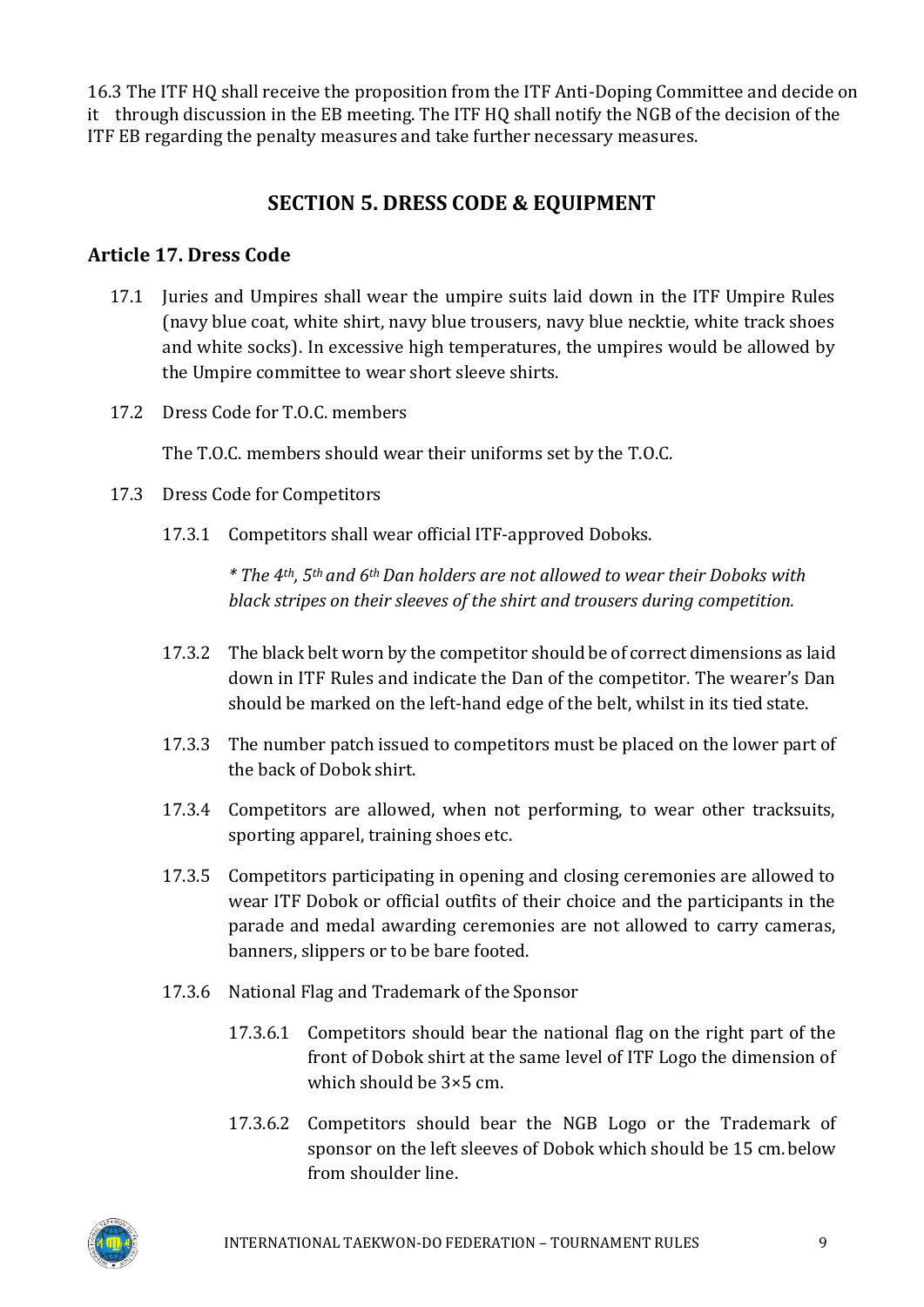# <span id="page-9-0"></span>**Article 18. Safety and Protective Equipment**

- 18.1 Safety equipment and protective gears for the competitors participating in sparring competition.
	- 18.1.1 Compulsory safety and protective equipment
		- 18.1.1.1 The gloves are to be closed, 10 OZ and in good condition. Gloves should be fixed with an adhesive tape and strings are not allowed. Hand and feet protectors must be those approved by the ITF.
		- 18.1.1.2 The competitor must wear a mouth guard.
		- 18.1.1.3 The male competitor must wear a groin guard inside his Dobok trousers.
		- 18.1.1.4 The female competitor must wear a breast protector inside her Dobok shirt.
		- 18.1.1.5 All competitors must wear a helmet. The helmet must cover the whole of the head with exception of the face.
		- 18.1.1.6 All competitors must wear shin guards.
	- 18.1.2 Optional safety and protective equipment.
		- 18.1.2.1 Veteran competitors may wear ribs and abdominal protectors inside the Dobok.
		- 18.1.2.2 Competitors may wear forearm protectors inside the Dobok.
		- 18.1.2.3 All other safety and protective equipment must be consisting of elastic sponge or soft rubber type padding or other soft materials which must have the approval of the ITF Tournament and Umpire Committees.
- 18.2 Any other safety and protective equipment are not allowed.
	- 18.2.1 The safety and protective equipment must not contain hard materials such as metal, bone or plastic.
	- 18.2.2 The safety and protective equipment must not use zip lace or stud fasteners.
	- 18.2.3 No watches or other adornments are allowed.
	- 18.2.4 Female competitors are not allowed to use grips or slides to fix her hair. Tying hair with anything other than a rubber band is prohibited.
	- 18.2.5 Competitors shall be prepared for the competition in advance, their faces must be clean, without any oily areas, as well as the whole body. No athlete is allowed to compete with the presence of blood. Fingernails and toenails

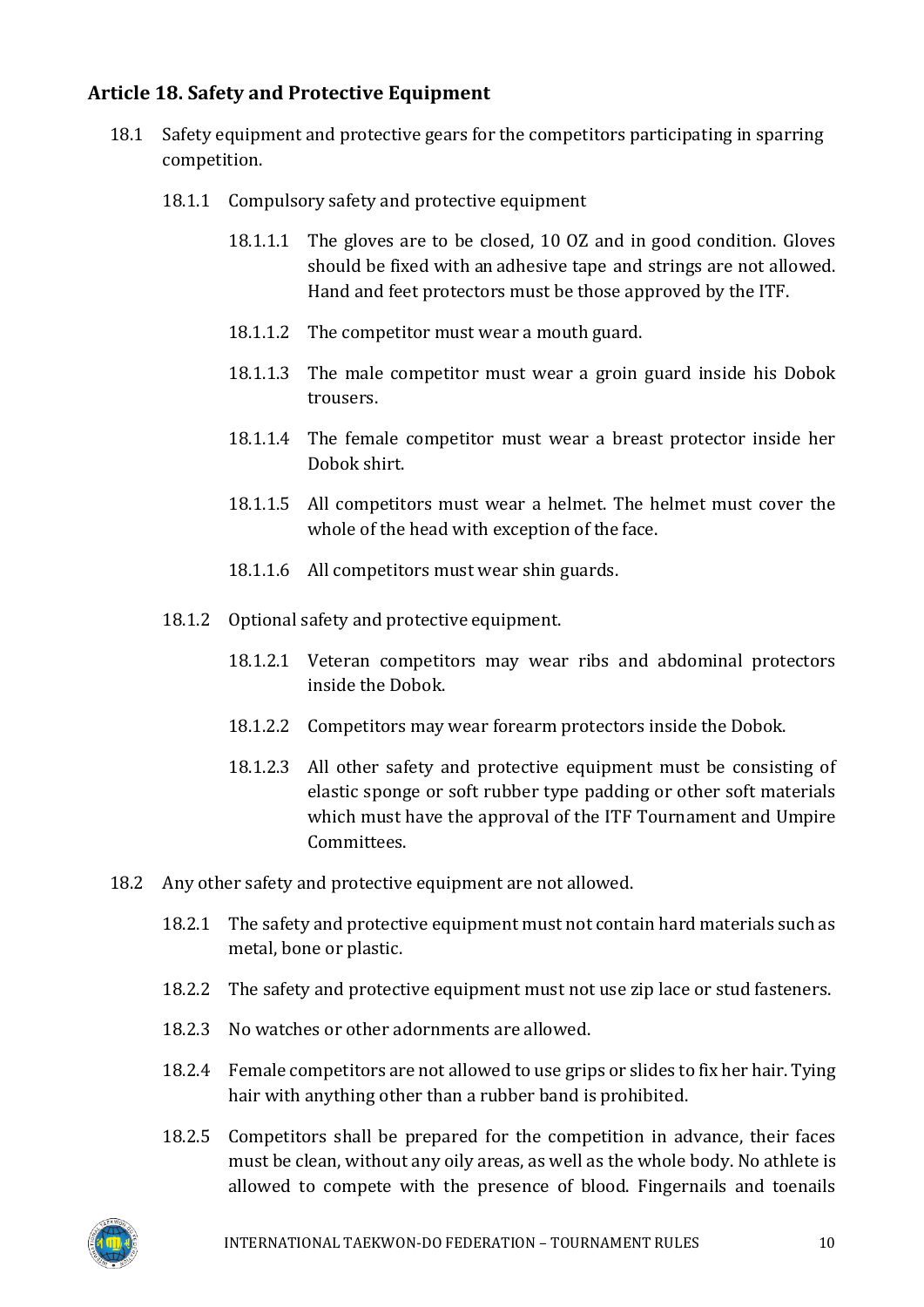should be cut. Jewelry, including piercings, cannot be worn during competitions.

- 18.3 An injured competitor requiring bandaging or strapping of any kind must not contain materials of any kind that may provide an advantage to the wearer and/or a disadvantage to the wearer's opponent. The injured competitor must be certified by the official Tournament Medical Officer to wear any of such material for his/her injury.
- 18.4 In the sparring competition, the competitor from the red corner must wear red hands and feet safety equipment and the competitor from the blue corner must wear blue hands and feet safety equipment.

# **SECTION 6. INSURANCE & MEDICAL ASSISTANCE**

# <span id="page-10-1"></span><span id="page-10-0"></span>**Article 19. Insurance**

- 19.1 The T.O.C. must ensure that the competition venue must have all the necessary public liability insurance, fire certificates and Government licenses required for such events.
- 19.2 All Competitors must sign their entry forms and have insurance coverage for their participation in the Championship.

### <span id="page-10-2"></span>**Article 20. Medical Assistance**

- 20.1 Competitors injured during the competition shall receive the treatment of the medical teams provided by T.O.C.
- 20.2 In case of an accident occurring, the doctor should recommend to the Ring Official the further participation of that competitor within 3 minutes. The doctor's decision is final.

# **SECTION 7. COMPETITION VENUE & FACILITIES**

<span id="page-10-3"></span>The Competition Venue must have the full facilities and the T.O.C. must provide the required equipment. The T.O.C. shall arrange special seats for the VIPs.

# <span id="page-10-4"></span>**Article 21. Lighting of Competition Area**

Lighting must not be lower than 5 meters above the area for the competition.

# <span id="page-10-5"></span>**Article 22. Ring**

- 22.1 The Ring for sparring, pattern and self-defense routine competition must measure 9×9 meters and there must be at least 1 meter of safety border surrounding this.
- 22.2 The Ring may be elevated. In this case the elevation shall be between 50–100 cm from the ground, and the safety border around the Ring shall be at least 2 meters.

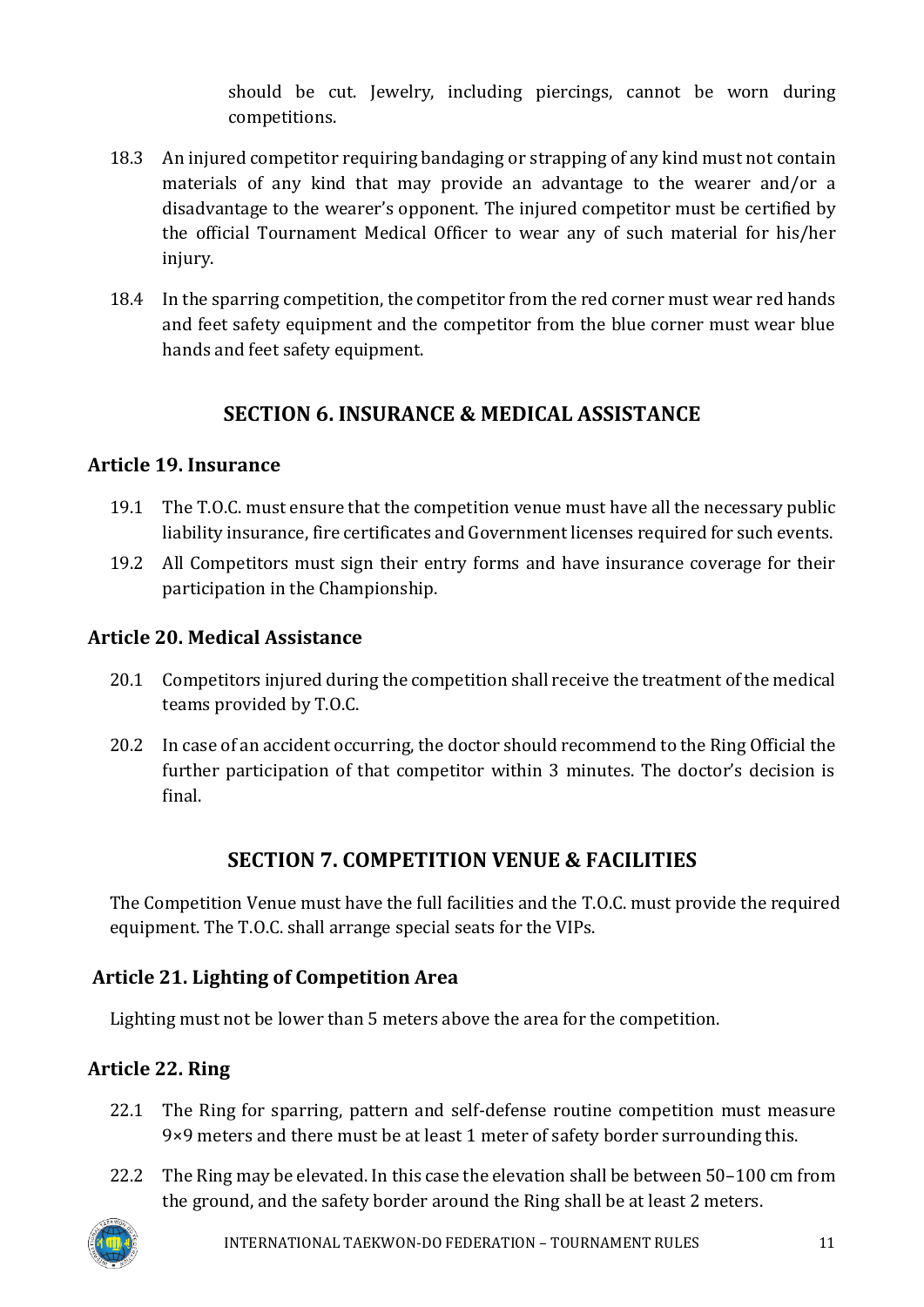- 22.3 The Ring must be covered with competition mats measuring at least 2 cm in thickness.
- 22.4 The competition area of the Ring  $(9 \times 9 \text{ m})$  shall be covered with the yellow or orange color competition mats. The safety border area can be of any color other than yellow or orange color.

*\* However, for the competition and safety area, the color of the mat may be changed with any other color.*

- 22.5 In the middle of the Ring, there must be a Red piece of competition mat  $(1 \times 1 \text{ m})$  and a Blue piece of competition mat  $(1\times1$  m) to indicate the Red Corner and the Blue Corner. The distance between the Red mat and the Blue mat is 1 meter.
- 22.6 The position of the red corner mat is on the center-right of the ring and the blue corner mat is on the center-left of the ring, facing the Jury table.

# <span id="page-11-0"></span>**Article 23. Place of T.O.C. Members**

The main table of the Championship shall have a commanding view over the arena and must have broadcasting facilities. Next to the main table of the Championship shall be arranged a working place for computer control with enough space that provides the installation of all necessary equipment (computers, printers, copy machine). The computer control shall have visibility to the arena and the awarding zone.

# <span id="page-11-1"></span>**Article 24. Place of Tournament and Umpire Committees**

ITF Tournament and Umpire Committee shall be situated beside the main table.

# <span id="page-11-2"></span>**Article 25. Seats of Reserve Umpires**

The reserve umpires shall be seated behind the ITF Umpire Committee.

# <span id="page-11-3"></span>**Article 26. Seats of Medical Team**

The medical officials shall be designated to a place, where they are able to work with the injured, with the Red Cross or Red Crescent mark on their desk to indicate the Doctor table.

# <span id="page-11-4"></span>**Article 27. Seats of Jury**

Juries shall be seated in front of each Ring.

# <span id="page-11-5"></span>**Article 28. Seats for Judges**

- 28.1 The Center referee for sparring competition controls competitions in the Ring. For Pattern and Self-Defense Routine competition the center referee shall be seated in the middle among 5 Judges.
- 28.2 Corner referees will be seated at the four corners of the Ring for sparring competition.

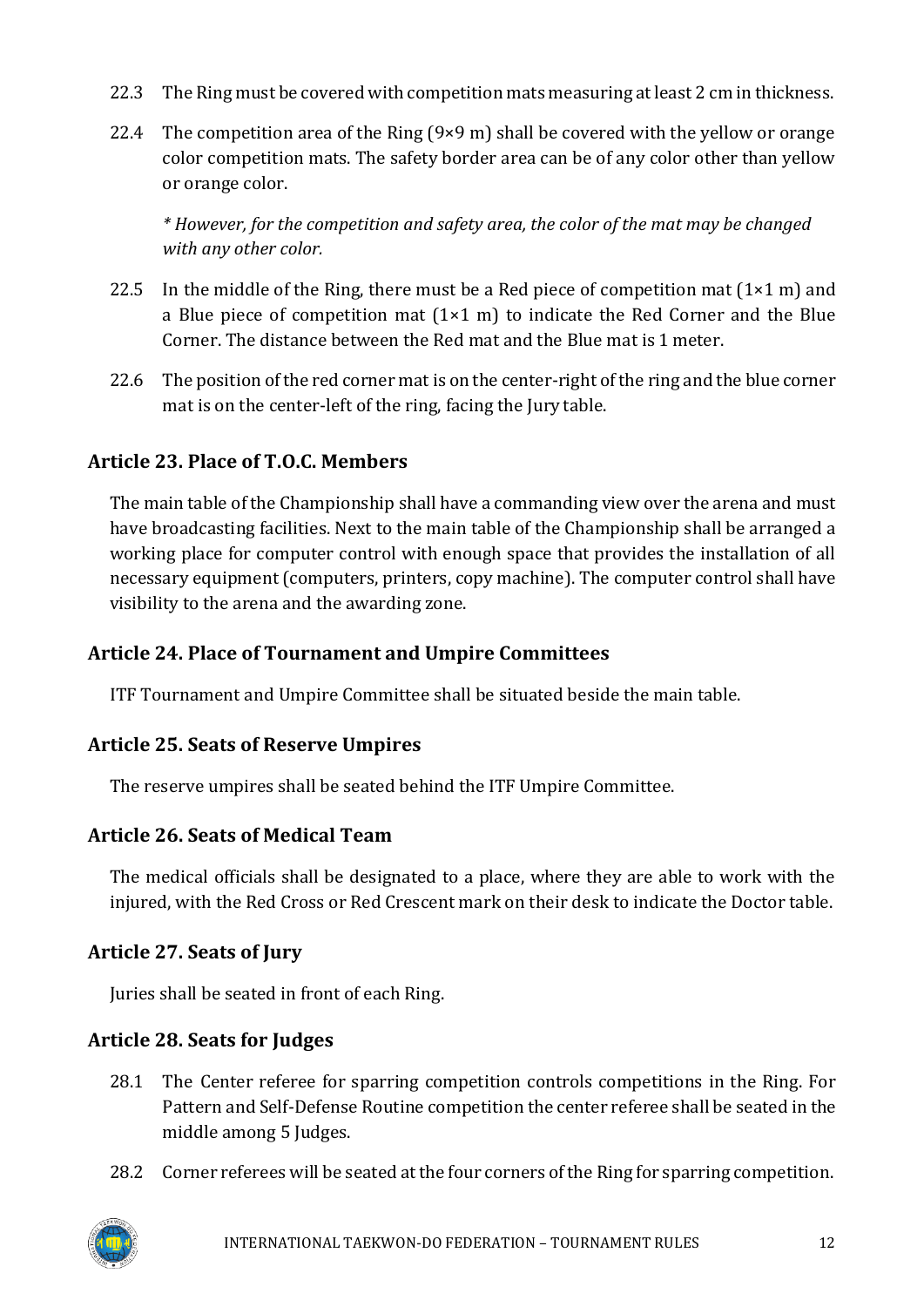- 28.3 Judges for Pattern and Self-Defense Routine competition shall be seated in front of the Jury table.
- 28.4 Judges for Special Technique and Power Breaking competition shall be in a commanding position close to the holders.

# <span id="page-12-0"></span>**Article 29. Seats of Recorders and Timekeepers**

Recorder and timekeeper shall be seated beside the Juries.

# <span id="page-12-1"></span>**Article 30. Seats of Coach for Sparring**

During the Sparring competition, coaches shall be seated at their respective corners where should be 1 meter away from the Ring.

# <span id="page-12-2"></span>**Article 31. Equipment**

The Competition arena must be provided with equipment for special technique and power breaking competitions and visual display instruments.

- 31.1 The number of areas at a World or Continental Championship is a minimum of 6 for sparring, pattern and self-defense routine, one area (zone) for special technique, another area (zone) for power testing and the other areas (zones) for the sparring equipment check.
- 31.2 Each ring is provided with at least one monitor with a screen no less than 50 inches, which shall show the results.
- 31.3 Each ring is provided with at least two cameras for video protest.
- 31.4 There should be a minimum 4 machines for the special technique competition, and a track for the overhead kick, a minimum of 5 machines for the power test competition, flags, awarding platform and enough space for easy movement of the participants and work of referees.
- 31.5 There should be capacity for a minimum of 3,000 seats, divided into sections one for the audience, and the other for the participants in the competition and VIP visitors and be organized as to avoid or minimize contacts between these groups. If this poses difficulty, the best solution is to separate entrance corridors for the competitors, spectators and for the VIPs, respectively.
- 31.6 The competition arena must be separated from the auditorium appropriately and have the potential of a corridor for the participants movements and to prevent uncontrolled entry of unauthorized persons to the competition area.
- 31.7 There must be a refreshment room separated from the audience, for the VIPs. This must have a buffet with coffee and soft drinks of constant supply from the staff or the organizer.

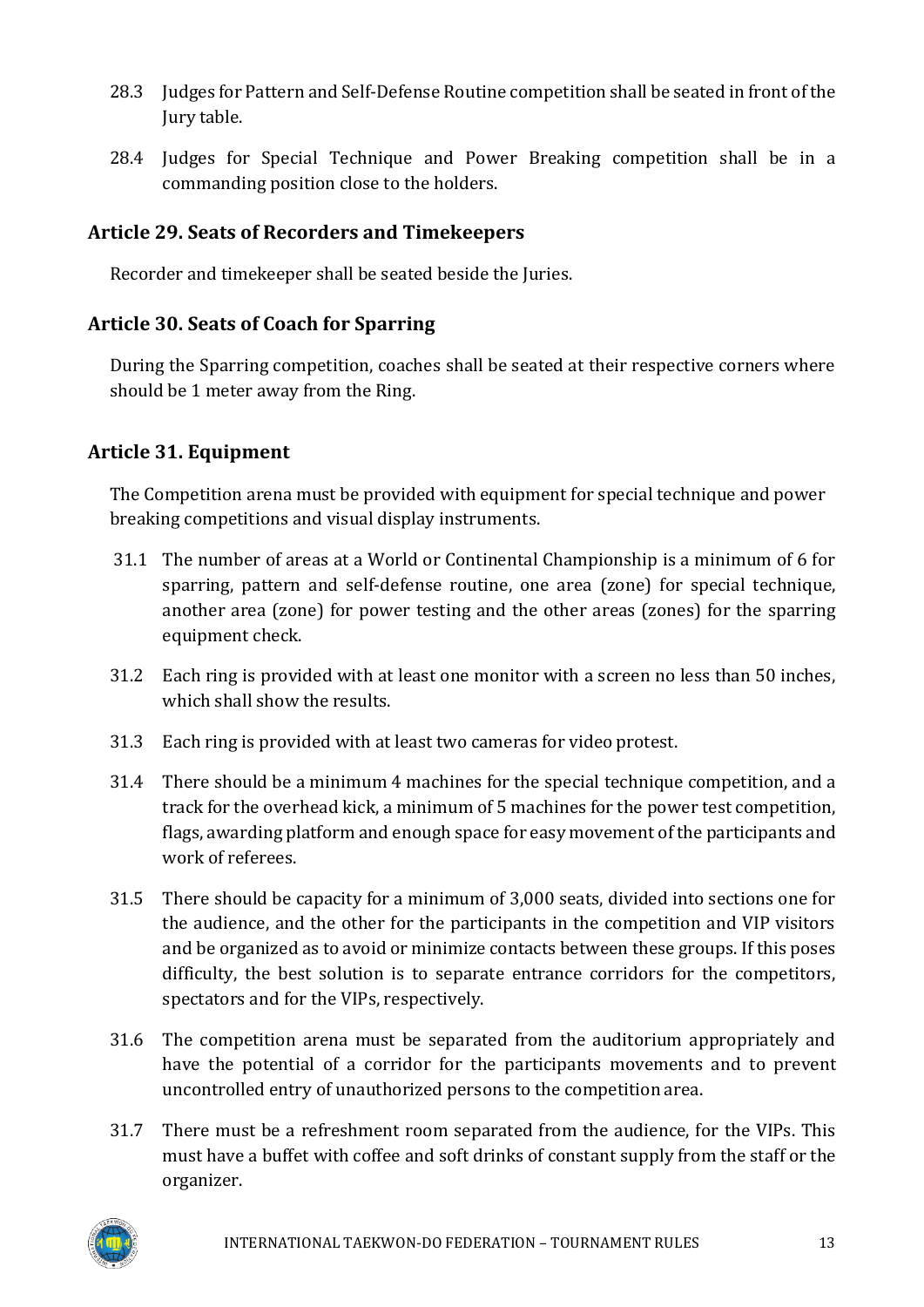- 31.8 There must be a separate closed room for medical care
- 31.9 Premises for the umpires with a buffet (coffee, soft drinks) is required
- 31.10 There must be adequate male and female changing areas for the competitors outside the arena.
- 31.11 In the competition arena, there should be designated areas for warming up for the competitors. This must be clearly marked and at a proper distance from the competition area. Warming up and training elsewhere is not allowed.
- 31.12 The competition arena should have good intercom and sound system with microphones for each ring, Tournament and Umpire Committees and for the organizers.
- 31.13 The flags of all participating countries should be displayed in the hall. The flags should be of the same size and design. (The organizer shall prepare a single set of all national flags of the participating countries.)
- 31.14 In the competition arena, there must be a good signposting system, using signs, arrows and colors. The text of the signs shall be in English. The signposting system must clearly indicate which areas and corridors are to be used by competitors and coaches and which are for the audience. It must also show which areas may be entrances for only authorized persons (e.g., using colors corresponding to the color of the identification cards).
- 31.15 If there is a separate hall for warming up (outside the competition arena) it must have real-time information about which competition and disciplines are running and what is happening next in each of the rings. It is recommended that information on the order of the competitions and disciplines is to be displayed on screens using electronic devices.
- 31.16 Awarding Area

The competition arena must have a separate area (zone) for official ceremonies,

equipped with:

- 31.16.1 In the awarding Area, there must be logo of ITF, the flag of ITF, a photo ofGen. Choi Hong Hi, the logo and name of the Championship.
- 31.16.2 The awarding platform must be properly marked with clearly visible signs. The manufacture of the platform must allow for two teams in third place.
- 31.16.3 There must be a convenient location for medals, trophies and other awards.
- 31.16.4 There must be a convenient place for VIPs who conduct the awarding ceremony; if possible, they should be provided with seats.

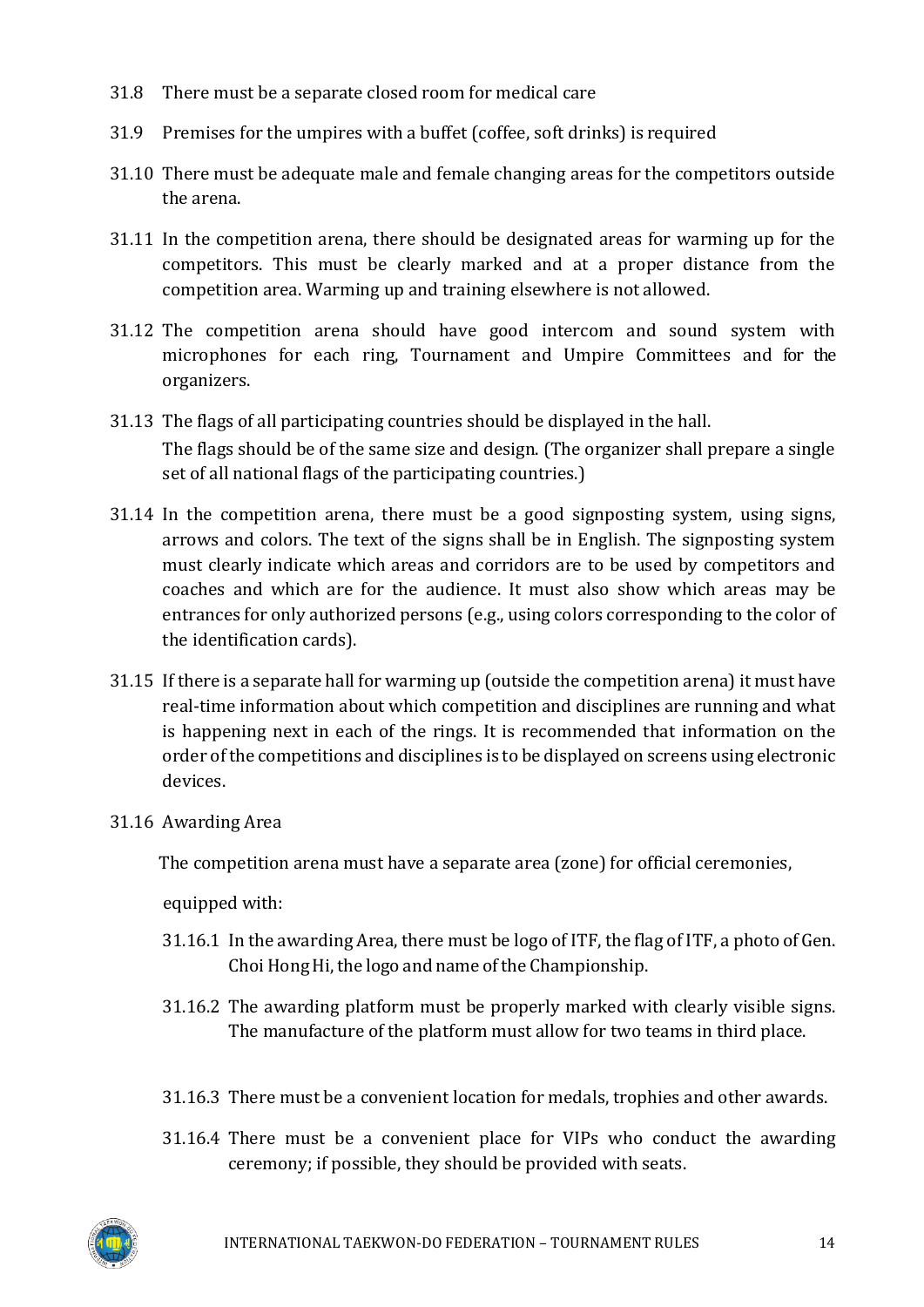# **SECTION 8. WEIGHT-CHECK & DRAW**

### <span id="page-14-1"></span><span id="page-14-0"></span>**Article 32. Weight-Check**

- 32.1 Weight-check shall start 72 hours before and closes an hour before the Championship begins. It shall be conducted by officials appointed by the ITF T.C., confirming the entry forms submitted by the NGBs or concerned parties.
- 32.2 When a competitor does not have the required weight during the first test measurement, he/she may change their category in a vacancy for their country category.
- 32.3 In Continental and World Championships, the participation of foreign citizens on behalf of a national team is not allowed unless they reside in the country (proof must be provided). Competitors must present their Dan Certificates, ITF Booklets, Passports or National IDs, Tournament ID cards and Head of Delegation must sign declaration (for all the competitors) for weight check.
- 32.4 International standard scales must be used for weigh check.
- 32.5 Only competitors who pass the weight-check will be allowed to participate in the discipline "individual sparring".
- 32.6 The head coach or an appropriate representative of each participating country must attend the draws.
- 32.7 Weigh-in is performed within the time given with the proposals in properly closed room, separate for men and women, and will be controlled by officials appointed by the Tournament committee.

### <span id="page-14-2"></span>**Article 33. Draw**

- 33.1 The draw shall be conducted in the principle that the  $1<sup>st</sup>$ ,  $2<sup>nd</sup>$  and  $3<sup>rd</sup>$  placed competitors in the previous Championship should not compete against each other at the opening bouts. As a rule, the  $1<sup>st</sup>$  place competitor with the highest accumulated points shall be arranged on the top of the competition table. The 2<sup>nd</sup> placed competitor shall be arranged at the bottom of the competition table. The next two  $3<sup>rd</sup>$  placed competitors shall be arranged in the middle of the competition table with one competitor competing upward and the other competing downward.
- 33.2 Officials appointed by the ITF Tournament Committee and the T.O.C. and two representatives from each participating country will attend the draws. The draws are to be conducted publicly.
- 33.3 When there are only 2 or less individual competitors and teams competing in a competition, then the draw will not be necessary.
- 33.4 Draws shall only contain the competitors specified in the entry forms submitted by

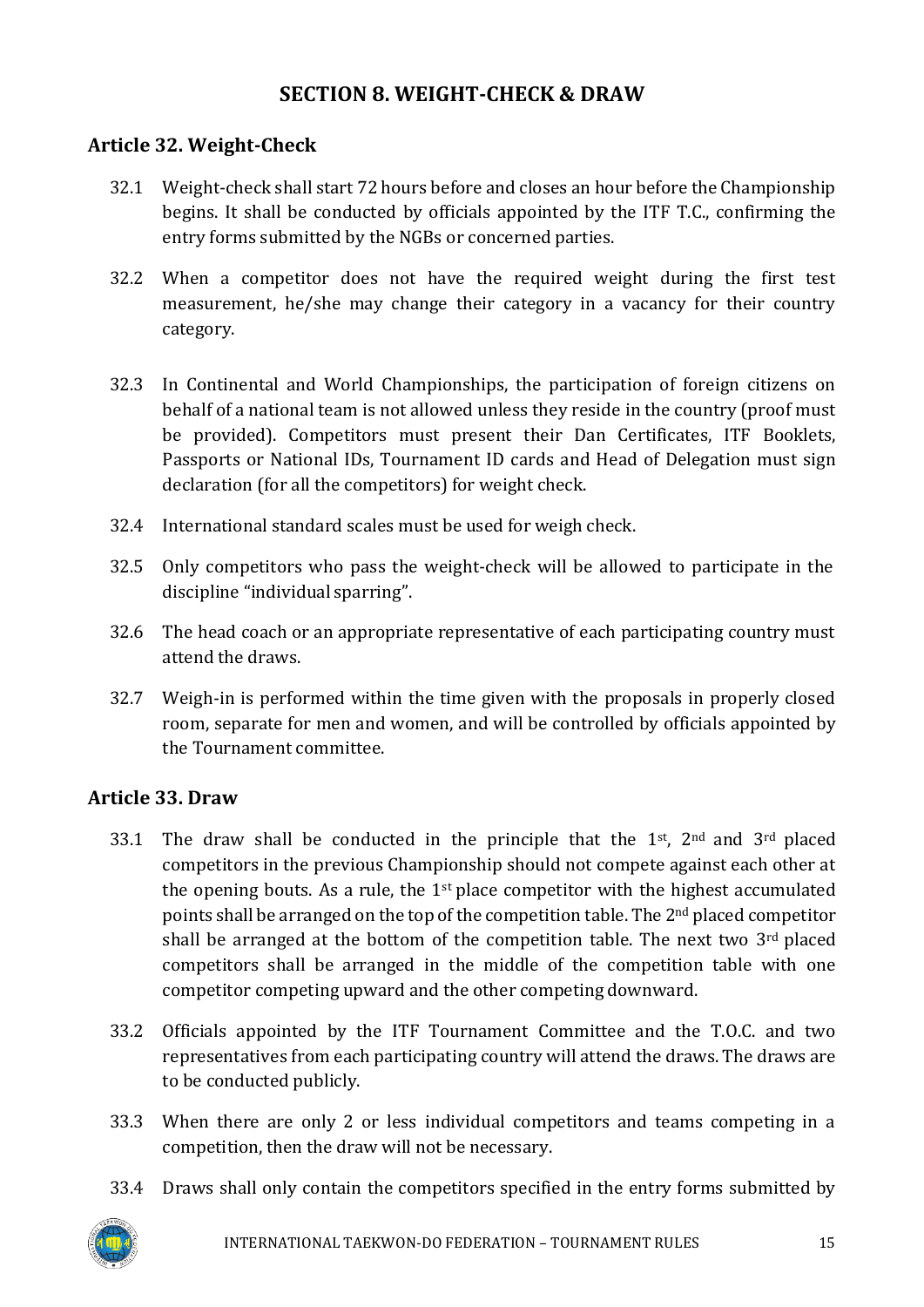their NGBs or concerned parties.

- 33.5 Draw for Pattern.
	- 33.5.1 The order of competitions for individual disciplines shall be drawn according to gender and Dan.
	- 33.5.2 The order of competitions for team disciplines shall be drawn according to gender.
- 33.6 Draw for sparring.
	- 33.6.1 The order of competitions for the individual disciplines shall be drawn according to gender and weight.
	- 33.6.2 The order of team competitions shall be drawn according to gender.
- 33.7 Draw for Self-Defense Routine

The order of competitions shall be drawn according to the gender of the hero/heroine.

<span id="page-15-0"></span>33.8 The order of competitions for the individual and team disciplines shall be drawn according to gender.

# **SECTION 9. DELEGATES & COACHES**

#### <span id="page-15-1"></span>**Article 34. Delegates**

- 34.1 A delegate representing his/her country must be a person authorized by the National Governing Body.
- 34.2 A delegate registers the Competitors, submits the documents, and cooperates with the other officials during the competition.

### <span id="page-15-2"></span>**Article 35. Coaches**

All coaches should know and strictly observe the ITF Tournament & Umpire Rules.

All coaches are responsible for ensuring that their competitors conduct themselves in a courteous manner and adhere to the ITF Tournament Rules

- 35.1 Regulations for coaches
	- 35.1.1 Coaches must unconditionally obey the umpire's commands or decisions as long as they are not contradictory to the ITF Tournament & Umpire Rules.
	- 35.1.2 Coaches must be able to speak the official language English and use both English and Korean terminology.
	- 35.1.3 During the competition, the coach must wear a tracksuit and gym shoes. Tracksuits should bear the markings of the team. T-shirts may be worn as the

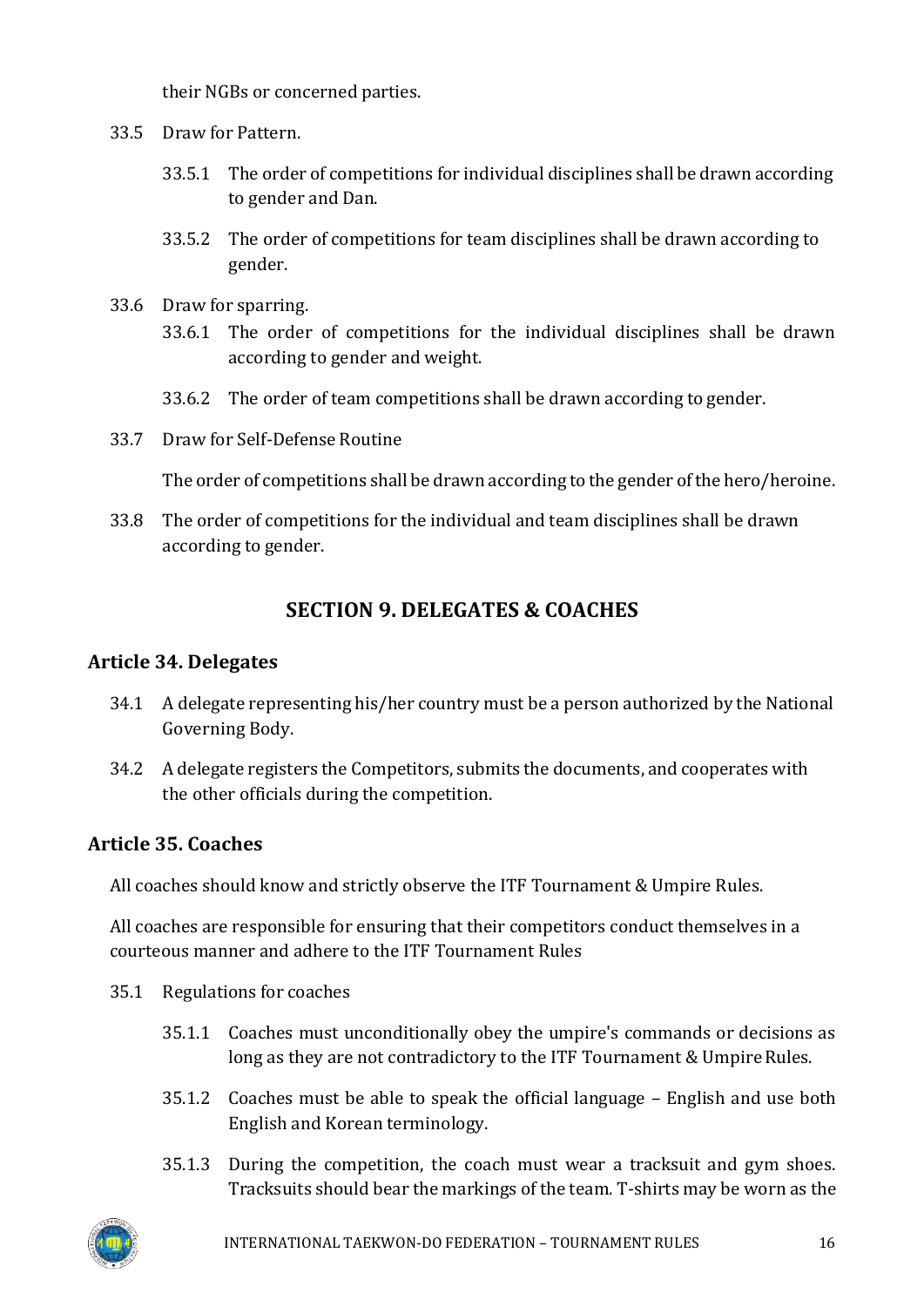occasion demands; however, short pants are not allowed. The coach is allowed to bring a towel and a bottle of water for the competitor.

- 35.1.4 During sparring, pattern and self-defense routines, the coach must stay at least 1 meter away from the ring. During the special technique and power test the coach must stay at least 1 meter from the machine on which the competitor performs a technique.
- 35.1.5 During the competition, the coach must not act in such a manner that may disturb the competition.
	- 35.1.5.1 During the competition, the coach may instruct a competitor with hand gestures or verbal instructions, but in a calm and controlled manner.
	- 35.1.5.2 The coach must not enter the ring without the center referee's approval.
	- 35.1.5.3 During the competition, the coach must remain seated. The coach must not stand up from his or her seat to give instructions to the competitor.
	- 35.1.5.4 In principle, coaches should not be replaced during the competition. If special circumstances dictate, and with the center referee's approval, any change of coach must be done during the competition break.
- 35.1.6 When giving instructions during the competition, the coach shall act in a calm and composed manner and should refrain from chewing gum.
- 35.1.7 During the competition, the coach must not be under the influence of drugs or alcohol.
- 35.1.8 Competitors will not be allowed to compete without a coach. In special circumstances, a competitor may nominate a deputy coach. In this case, the deputy coach must wear the regulation clothing and footwear.
- 35.1.9 The coach shall not use any kind of wireless communication device whilst working in ring area.
- 35.1.10 The coach shall ensure that his or her competitor observes the noble Taekwon-Do spirit and behaves accordingly, both in the competition and public areas of the stadium.
- 35.1.11 The coach shall be held responsible for any violation of regulations or poor behavior of their competitors.
- 35.2 Disciplinary Action

The coach shall be subject to disciplinary action in the following cases:

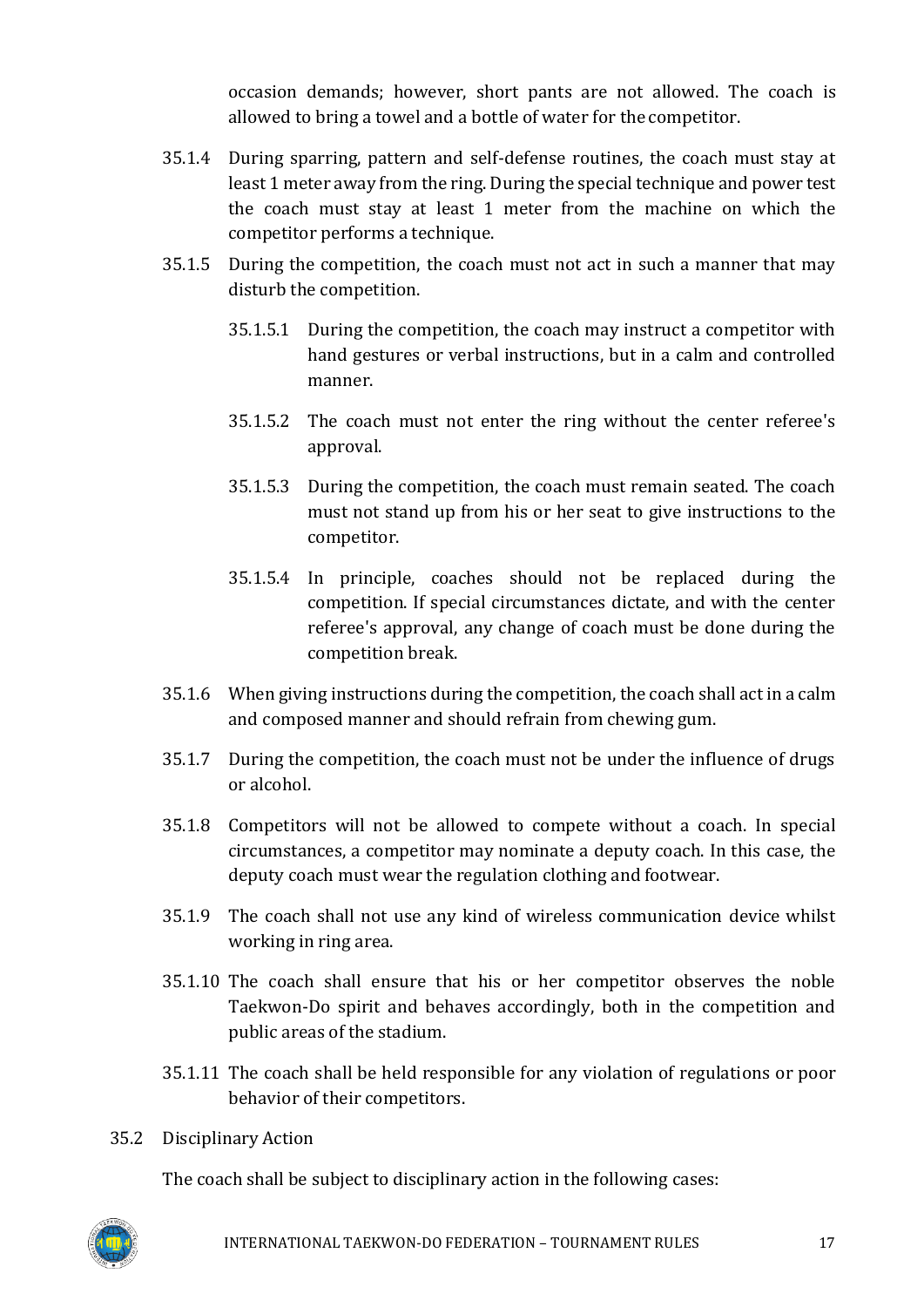- 35.2.1 Warning
	- 35.2.1.1 When not wearing the regulation clothing or footwear.
	- 35.2.1.2 The time to change into the regulation clothing and footwear is 1 minute.
	- 35.2.1.3 When disturbing the competition.
	- 35.2.1.4 When not acting in a calm and composed manner.
	- 35.2.1.5 When chewing gum whilst coaching during a match.
	- 35.2.1.6 When any of his or her competitors do not stand up during the playing of the national anthems at the awarding ceremony.
	- 35.2.1.7 When any of his or her competitors wear Doboks without their belts in the stadium.
	- 35.2.1.8 When any of his or her competitors change their clothes in public. Competitors must use the designated changing facilities in the stadium.
	- 35.2.1.9 When drinking alcoholic beverages or smoking whilst wearing a Dobok.
- 35.2.2 Disqualification
	- 35.2.2.1 When any competitor in his or her team mocks or insults an opponent while watching the competition.
	- 35.2.2.2 When any competitor in his or her team creates an unpleasant atmosphere for fellow competitors with the use of instruments such as horns or bugles, while watching the competition.
	- 35.2.2.3 When receiving 3 or more warnings.
- 35.2.3 Suspension of rights and removal of warnings
	- 35.2.3.1 When entering the stadium under the influence of drugs or alcohol.
	- 35.2.3.2 When the coach does not obey the commands and decisions of the referee or when the coach uses offensive language or behaves in an offensive or aggressive manner, challenging the official competition result.
	- 35.2.3.3 When receiving 3 or more disqualifications.

The disqualified coach shall have his or her tournament ID card confiscated immediately and will not be allowed to work inside the stadium until his or her qualifications are reinstated.

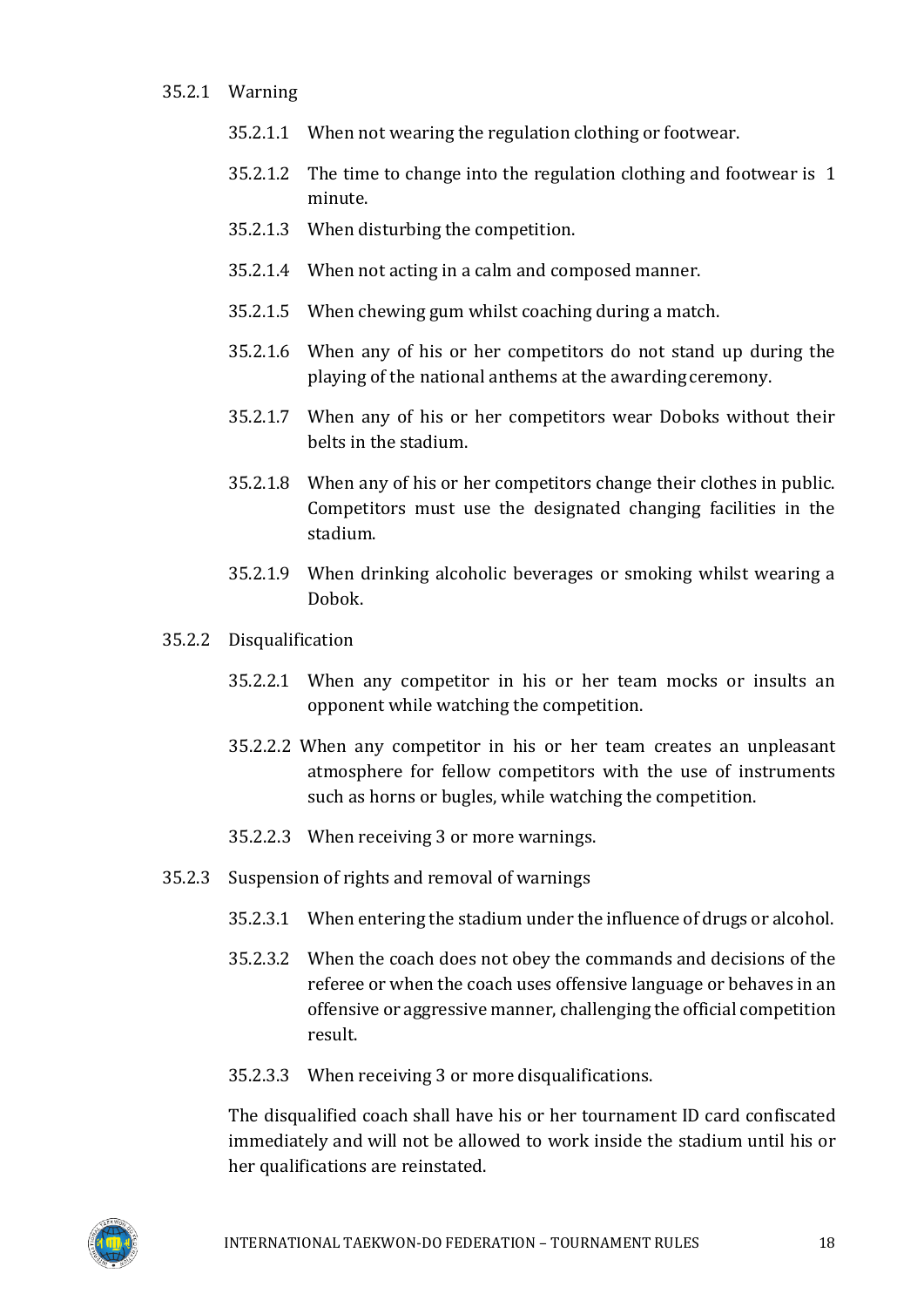The coach may even be deprived of his or her qualifications as a coach according to the decision of the Tournament Adjudication Committee and the ITF Statute & Ethic Committee.

The Tournament Adjudication Committee and the ITF Statute & Ethic Committee reserve the right to punish the offending coach with a period of disqualification according to the seriousness of the violations. The disqualification may be for the period of the on-going tournament, for a period of 2 to 3 years, or with an indefinite long-term disqualification from all tournaments.

# **SECTION 10. COMPETITION**

# <span id="page-18-1"></span><span id="page-18-0"></span>**Article 36. Compet**i**tions and their Order**

- 36.1 The order of Competitions for Junior Category shall be directed by the Tournament Committee.
- 36.2 The order of Competitions for Adult Category shall be directed by the Tournament Committee.
- 36.3 The order of Competitions for Veteran Category shall be directed by the Tournament Committee.

# <span id="page-18-2"></span>**Article 37. Divisions**

- 37.1 For Junior Category
	- 37.1.1 Individual Competitions (male/female)
		- Pattern:  $1^{st}$ ,  $2^{nd}$  and  $3^{rd}$  Dan
		- Sparring: 7 weight divisions Divisions:14–15 years old 16–17 years old
		- Special Technique: (open)
	- 37.1.2 Team Competitions (male/female)
		- Pattern
		- Sparring Divisions: 14–15 years old 16–17 years old
		- Self-Defense Routine
		- Special Technique
- 37.2 For Adult Category
	- 37.2.1 Individual Competitions (male/female)
		- Pattern: 1st,  $2^{nd}$ ,  $3^{rd}$ ,  $4^{th}$ ,  $5^{th}$  and  $6^{th}$  Dan

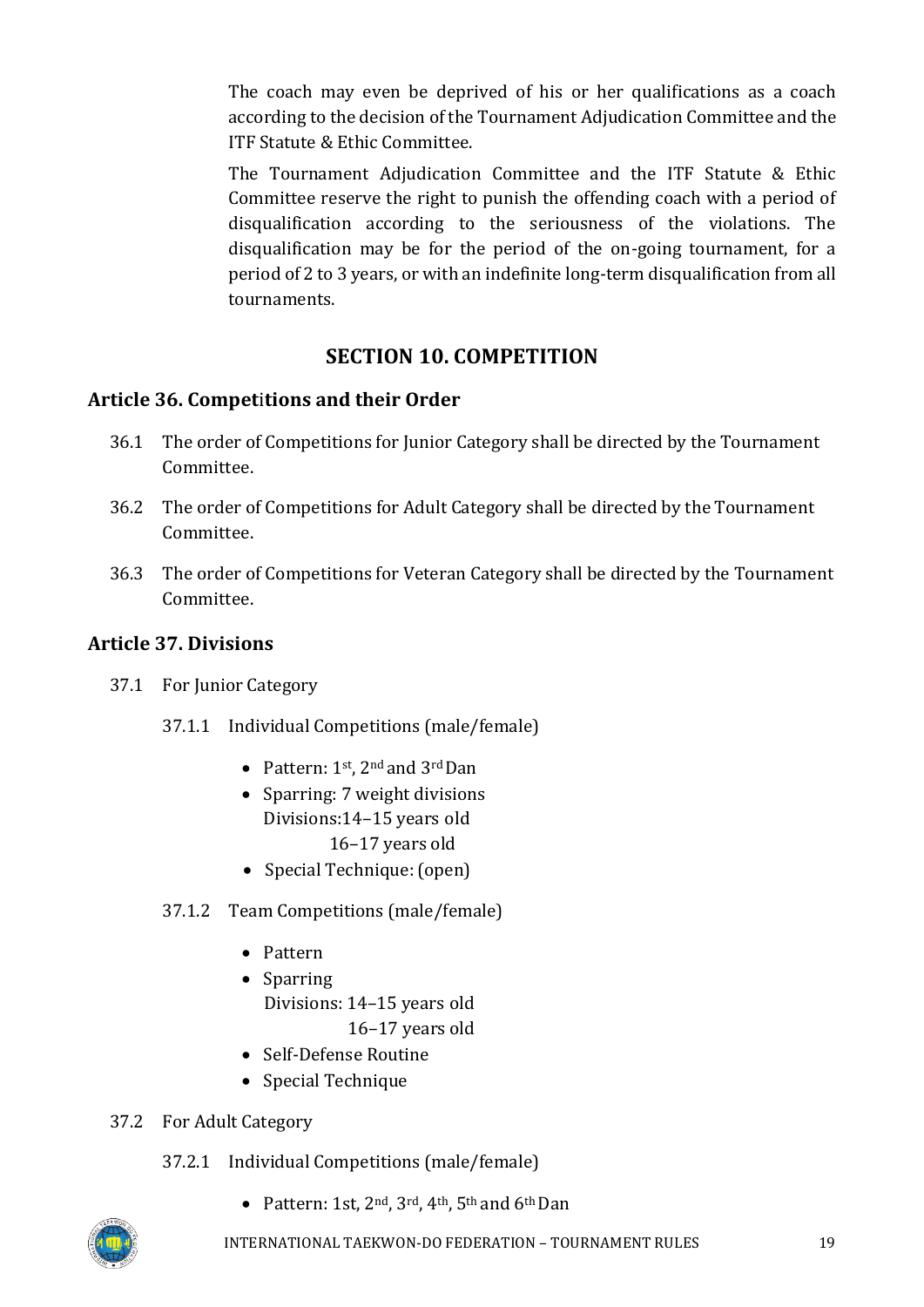- Sparring: 8 weight divisions
- Special Technique: (open)
- Power Breaking: (open)
- 37.2.2 Team Competitions (male/female)
	- Pattern
	- Sparring
	- Self-Defense Routine
	- Special Technique
	- Power Breaking
- 37.3 For Veteran Category
	- 37.3.1 Individual Competitions (male/female) Divisions:

Silver class (40–49 years old) Gold class (50–59 years old)

- Pattern:  $1^{st}$ ,  $2^{nd}$ ,  $3^{rd}$ ,  $4^{th}$ ,  $5^{th}$  and  $6^{th}$  Dan
- Sparring: 5 weight divisions (Silver class)
- 3 weight divisions (Gold class)
- Power Breaking: (open) (Silver class only)
- 37.3.2 Team Competitions (male/female)

Only one team from each country can compete.

- Pattern
- Sparring
- Power Breaking (Silver class only)

### <span id="page-19-0"></span>**Article 38. Principle of participation in Championships**

- 38.1 Individual Competitions.
	- 38.1.1 At Junior and Adult Categories, the number of competitors for an individual competition is restricted to two (2) persons per country only for sparring and pattern.
	- 38.1.2 At the Veteran Category, the number of competitors for Sparring (according to the weight divisions for Silver and Gold classes) and Pattern (according to the Dan for all classes) is restricted to three (3) persons per country.
	- 38.1.3 Competitors participating in individual Competitions are allowed to participate also in team Competitions.
- 38.2 Team Competitions.

The competitor who participates in the team Competitions can also take part in individual Competitions.

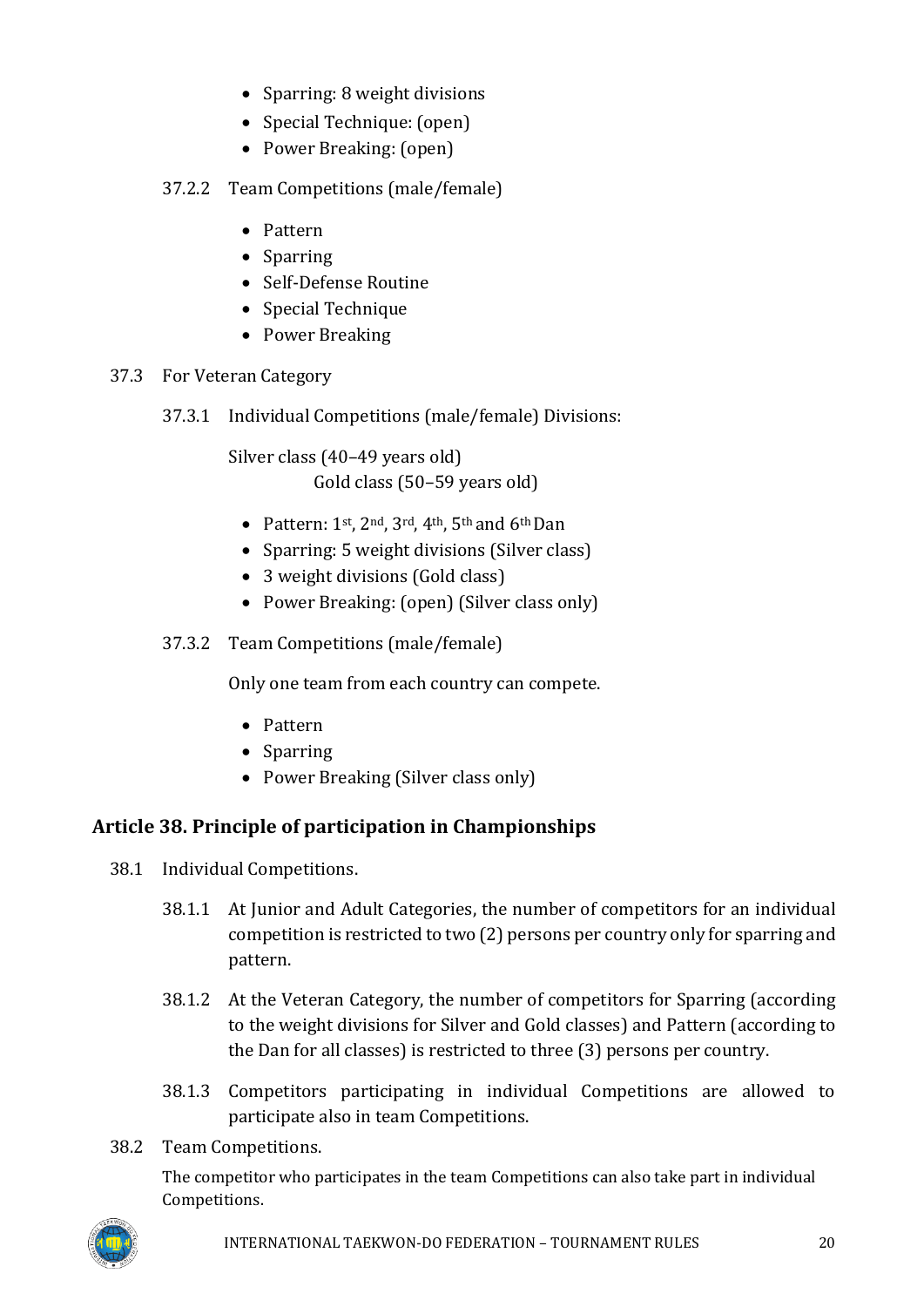- 38.2.1 Junior and Adult teams shall consist of five members and one reserve of male and female, respectively.
	- 38.2.1.1 Each NGB may register up to twelve (12) juniors. Six must be between 14–15 years old and six must be between 16–17 years old to compete in the team sparring. Any combination of the twelve can compete in patterns and special technique.
	- 38.2.1.2 Each NGB may register any six (6) of their adult competitors for each of the team Competitions.
- 38.2.2 Veteran team shall consist of three male and female competitors and one reserve, respectively.
- 38.2.3 Only one team from one country can participate and that team shall perform Pattern, Sparring, Special Technique and Power Breaking except for Self-Defense Routine.

### <span id="page-20-0"></span>**Article 39. Announcements**

- 39.1 An announcement will be made for each Competition with the name, number and country of the competitor.
- 39.2 The competitor is responsible to report to the Ring's Jury Table with his identification card.
- 39.3 If the competitor does not report to the Jury Table within half a minute after announcements, a third and final announcement will be made at an interval of half a minute. If the competitor still does not report to the Jury Table for the third time, then the competitor will be disqualified.

# <span id="page-20-1"></span>**Article 40. Equipment Check**

- 40.1 In the areas of equipment checking, a referee for the blue competitor and a referee for the red competitor will check to ensure that the Dobok, equipment, etc. are of the officially approved types and are not defective. Competitors are not allowed to leave the areas after they have passed inspection.
- 40.2 If any item is found to be defective or sub-standard, it must be replaced immediately, and the Competitor has a maximum two minutes to do so.
- 40.3 If replacement is not done within two minutes, that competitor will be disqualified.

# <span id="page-20-2"></span>**Article 41. Courtesy**

Competitors must at all time bow to the Jury, Center Referee and to each other with command of "Taekwon" at the beginning and end of each performance or competition.

<span id="page-20-3"></span>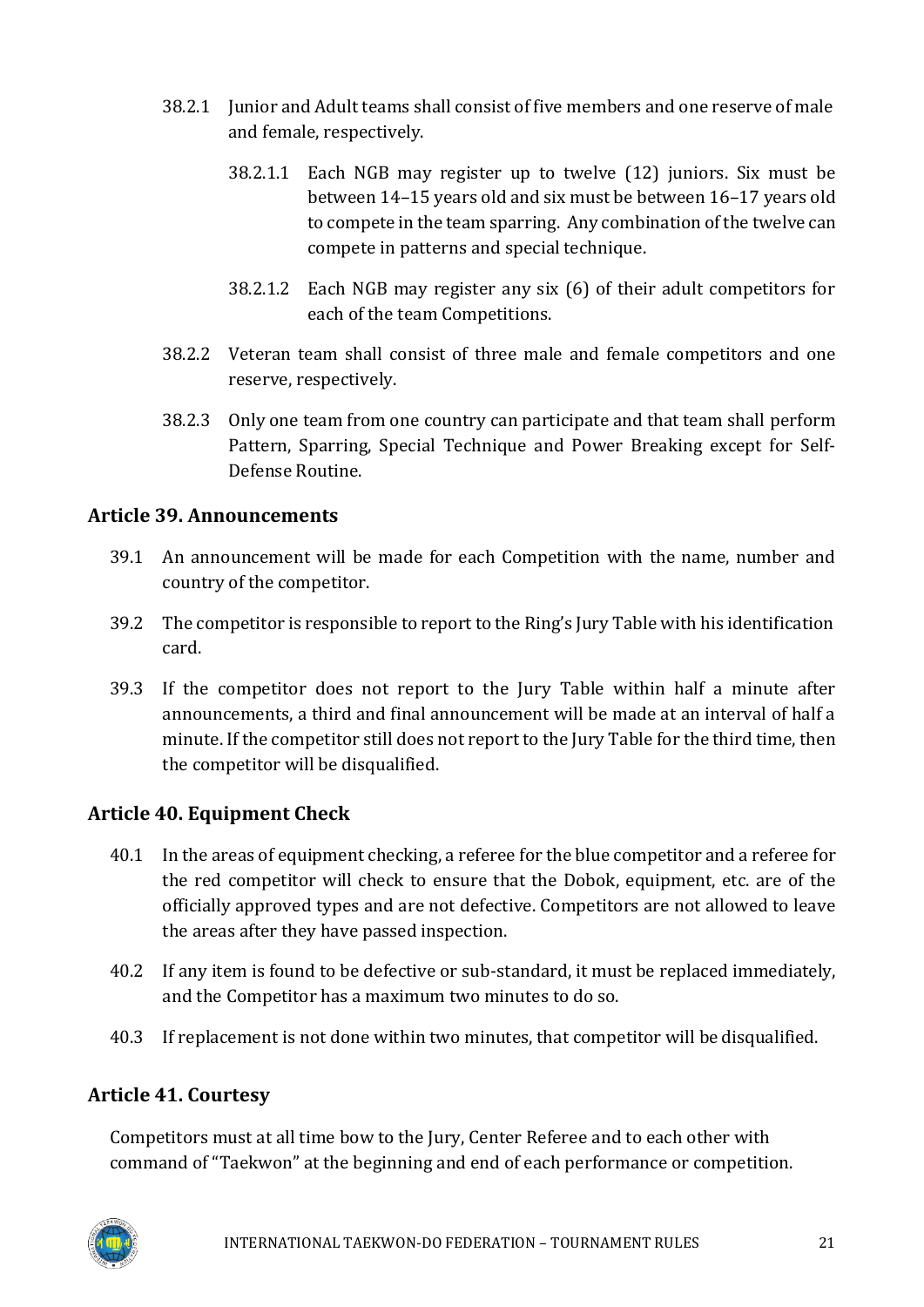# **SECTION 11. OFFICIAL TERMINOLOGY**

| <b>CHA RYOT</b>        | <b>ATTENTION</b>            |
|------------------------|-----------------------------|
| <b>KYONG YAE</b>       | <b>BOW</b>                  |
| JA YU MAT SO GI        | <b>FREE SPARRING</b>        |
| <b>JUN BI</b>          | <b>READY</b>                |
| <b>SHI JAK</b>         | <b>BEGIN</b>                |
| <b>HE CHYO</b>         | <b>SEPARATE</b>             |
| <b>GE SOK</b>          | <b>CONTINUE</b>             |
| <b>GU MAN</b>          | <b>END</b>                  |
| <b>JU UI</b>           | WARNING                     |
| <b>GAM JOM</b>         | <b>DEDUCTING POINTS</b>     |
| <b>SIL KYOK</b>        | DISQUALIFICATION            |
| <b>HONG</b>            | <b>RED</b>                  |
| <b>CHONG</b>           | <b>BLUE</b>                 |
| <b>ILHE JON</b>        | 1 <sup>ST</sup> ROUND       |
| YI HE JON              | 2 <sup>ND</sup> ROUND       |
| <b>SAM HE JON</b>      | 3RD ROUND                   |
| YON JANG JON           | <b>EXTENSION</b>            |
| DUK JOM JON            | <b>GOLD POINT BOUT</b>      |
| <b>SUNG</b>            | <b>WINNER</b>               |
| <b>JI JONG TUL</b>     | <b>DESIGNATED PATTERN</b>   |
| <b>SON TAEK TUL</b>    | <b>OPTIONAL PATTERN</b>     |
| <b>HO SIN KYONG GI</b> | <b>SELF-DEFENSE ROUTINE</b> |
| <b>TUK GI</b>          | <b>SPECIAL TECHNIQUE</b>    |
| <b>WI RYOK</b>         | POWER BREAKING              |
| <b>GAE IN JON</b>      | INDIVIDUAL COMPETITION      |
| <b>DAN CHE JON</b>     | <b>TEAM COMPETITION</b>     |
| <b>BEKIM</b>           | <b>DRAW</b>                 |
|                        |                             |

# **SECTION 12. AWARDS**

# <span id="page-21-1"></span><span id="page-21-0"></span>**Article 42. Awards in Junior Category**

- 42.1 Individual Competitions
	-

42.1.1 PATTERN (male) 3 Gold – 3 Silver – 6 Bronze

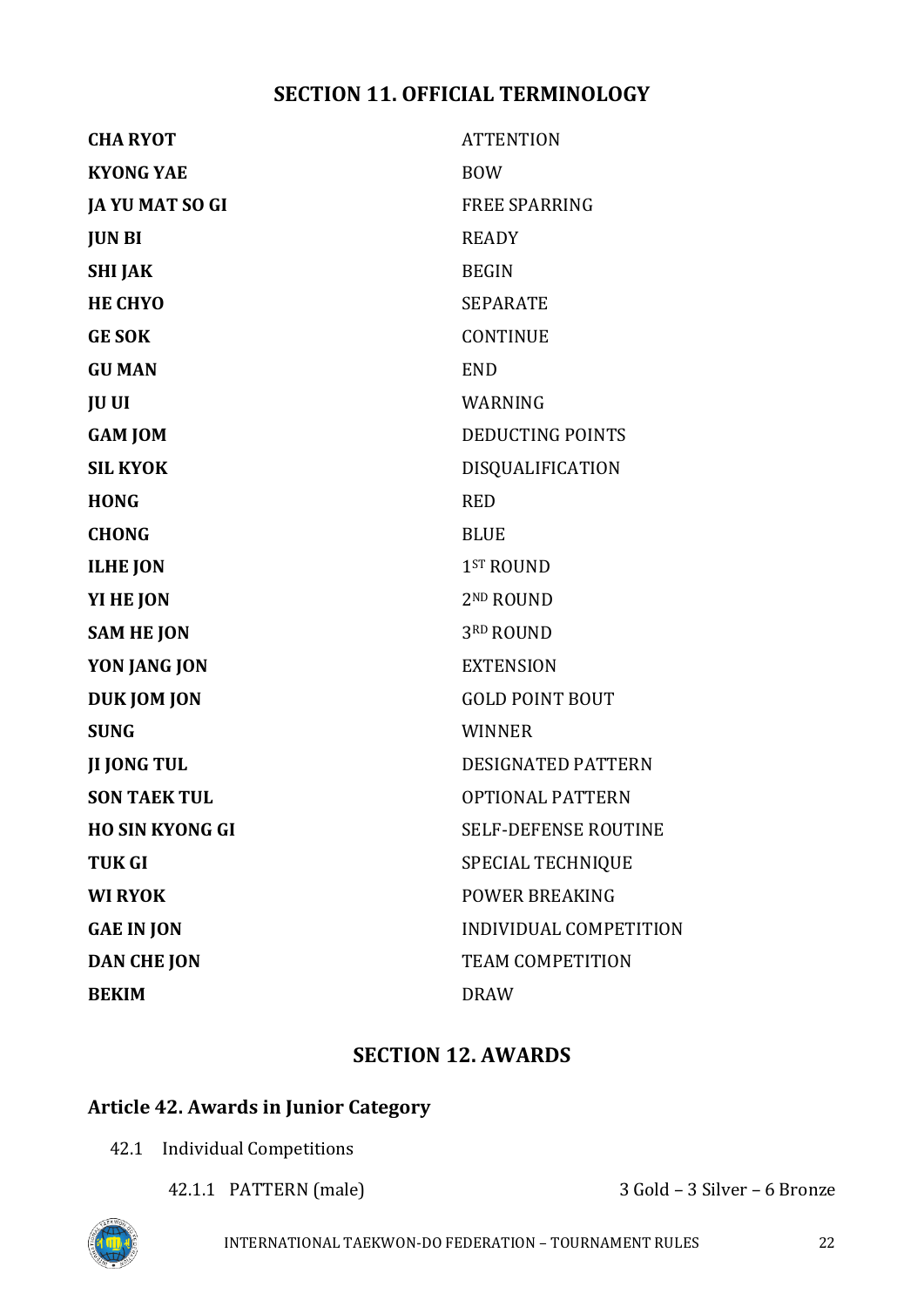| 42.1.2 SPARRING (male) 14-15 years old |
|----------------------------------------|
| SPARRING (male) 16-17 years old        |
| SPARRING (female) 14-15 years old      |
| SPARRING (female) 16-17 years old      |
|                                        |

- 42.1.3 SPECIAL TECHNIQUE (male) 1 Gold 1 Silver 1 Bronze SPECIAL TECHNIQUE (female) 1 Gold - 1 Silver - 1 Bronze
- 42.1.4 OVERALL CHAMPION (male) 1 Trophy OVERALL CHAMPION (female) 1 Trophy

#### 42.2 Team Competitions

- 
- 42.2.2 SPARRING (male) 14–15 years old 6 Gold 6 Silver 12 Bronze SPARRING (male) 16–17 years old 6 Gold – 6 Silver – 12 Bronze SPARRING (female) 14–15 years old 6 Gold – 6 Silver – 12 Bronze SPARRING (female) 16–17 years old 6 Gold – 6 Silver –12 Bronze
- 42.2.3 SELF-DEFENSE ROUTINE (male) 4 Gold 4 Silver 4 Bronze SELF-DEFENSE ROUTINE (female) 3 Gold – 3 Silver – 3 Bronze
- 42.2.4 SPECIAL TECHNIQUE (male) 6 Gold 6 Silver 6 Bronze SPECIAL TECHNIQUE (female) 6 Gold – 6 Silver – 6 Bronze
- 42.2.5 OVERALL CHAMPION (male) 1 Trophy OVERALL CHAMPION (female) 1 Trophy
- 42.3 OVERALL CHAMPION OF COUNTRIES (1<sup>st</sup> place) 1 Trophy OVERALL CHAMPION OF COUNTRIES (2<sup>nd</sup> place) 1 Trophy OVERALL CHAMPION OF COUNTRIES (3rd place) 1 Trophy

# <span id="page-22-0"></span>**Article 43. Awards in Adult Category**

| 43.1 | <b>Individual Competitions</b> |
|------|--------------------------------|
|      |                                |

| 43.1.1 PATTERN (male)           | 6 Gold - 6 Silver - 12 Bronze |
|---------------------------------|-------------------------------|
| PATTERN (female)                | 6 Gold - 6 Silver - 12 Bronze |
| 43.1.2 SPARRING (male)          | 8 Gold - 8 Silver - 16 Bronze |
| SPARRING (female)               | 8 Gold - 8 Silver - 16 Bronze |
|                                 |                               |
| 43.1.3 POWER (male)             | 1 Gold - 1 Silver - 1 Bronze  |
| POWER (female)                  | 1 Gold - 1 Silver - 1 Bronze  |
| 43.1.4 SPECIAL TECHNIQUE (male) | 1 Gold - 1 Silver - 1 Bronze  |
|                                 |                               |
| SPECIAL TECHNIQUE (female)      | 1 Gold - 1 Silver - 1 Bronze  |



7 Gold – 7 Silver – 14 Bronze 7 Gold – 7 Silver – 14 Bronze SPARRING (female) 14–15 years old 7 Gold – 7 Silver – 14 Bronze SPARRING (female) 16–17 years old 7 Gold – 7 Silver – 14 Bronze 42.2.1 PATTERN (male) 6 Gold – 6 Silver – 12 Bronze PATTERN (female) 6 Gold – 6 Silver – 12 Bronze

3 Gold – 3 Silver – 6 Bronze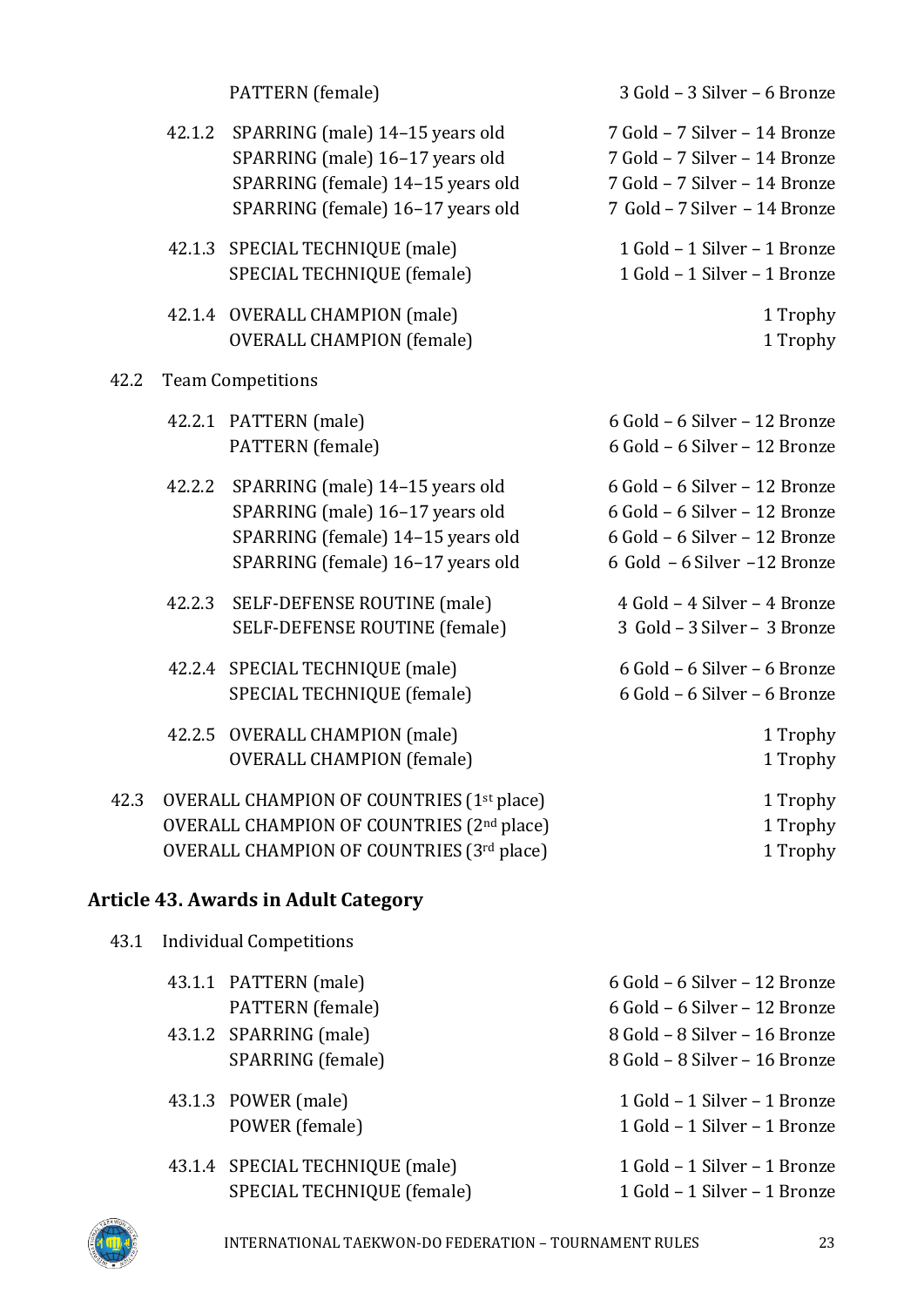|      |        | 43.1.5 OVERALL CHAMPION (male)                        | 1 Trophy                      |
|------|--------|-------------------------------------------------------|-------------------------------|
|      |        | <b>OVERALL CHAMPION (female)</b>                      | 1 Trophy                      |
| 43.2 |        | <b>Team Competitions</b>                              |                               |
|      |        | 43.2.1 PATTERN (male)                                 | 6 Gold - 6 Silver - 12 Bronze |
|      |        | PATTERN (female)                                      | 6 Gold - 6 Silver - 12 Bronze |
|      |        | 43.2.2 SPARRING (male)                                | 6 Gold - 6 Silver - 12 Bronze |
|      |        | SPARRING (female)                                     | 6 Gold - 6 Silver - 12 Bronze |
|      |        | 43.2.3 SELF DEFENSE ROUTINE (male)                    | 4 Gold - 4 Silver - 4 Bronze  |
|      |        | SELF-DEFENSE ROUTINE (female)                         | 3 Gold - 3 Silver - 3 Bronze  |
|      |        |                                                       |                               |
|      |        | 43.2.4 POWER (male)                                   | 6 Gold - 6 Silver - 6 Bronze  |
|      |        | POWER (female)                                        | 6 Gold - 6 Silver - 6 Bronze  |
|      |        | 43.2.5 SPECIAL TECHNIQUE (male)                       | 6 Gold - 6 Silver - 6 Bronze  |
|      |        | SPECIAL TECHNIQUE (female)                            | 6 Gold - 6 Silver - 6 Bronze  |
|      | 43.2.6 | <b>OVERALL CHAMPION (male)</b>                        | 1 Trophy                      |
|      |        | <b>OVERALL CHAMPION (female)</b>                      | 1 Trophy                      |
| 43.3 |        | OVERALL CHAMPION OF COUNTRIES (1 <sup>st</sup> place) | 1 Trophy                      |
|      |        | OVERALL CHAMPION OF COUNTRIES (2nd place)             | 1 Trophy                      |
|      |        | OVERALL CHAMPION OF COUNTRIES (3rd place)             | 1 Trophy                      |

# <span id="page-23-0"></span>**Article 44. Awards in Veteran Category**

| 44.1 | <b>Individual Competitions</b> |                                                                                         |                                                                    |
|------|--------------------------------|-----------------------------------------------------------------------------------------|--------------------------------------------------------------------|
|      |                                | 44.1.1 PATTERN (male)<br>PATTERN (female)                                               | 12 Gold - 12 Silver - 24 Bronze<br>12 Gold - 12 Silver - 24 Bronze |
|      |                                | 44.1.2 SPARRING (male)<br>SPARRING (female)                                             | 8 Gold - 8 Silver - 16 Bronze<br>8 Gold - 8 Silver - 16 Bronze     |
|      |                                | 44.1.3 POWER (male)<br>POWER (female)                                                   | 1 Gold - 1 Silver - 1 Bronze<br>1 Gold - 1 Silver - 1 Bronze       |
|      |                                | 44.1.4 The best Technical Prize Award (male)<br>The best Technical Prize Award (female) | 2 Trophies<br>2 Trophies                                           |
| 44.2 |                                | <b>Team Competitions</b>                                                                |                                                                    |
|      |                                | 44.2.1 PATTERN (male)<br>PATTERN (female)                                               | 4 Gold - 4 Silver - 8 Bronze<br>4 Gold - 4 Silver - 8 Bronze       |
|      |                                | 44.2.2 SPARRING (male)<br>SPARRING (female)                                             | 4 Gold - 4 Silver - 8 Bronze<br>4 Gold - 4 Silver - 8 Bronze       |

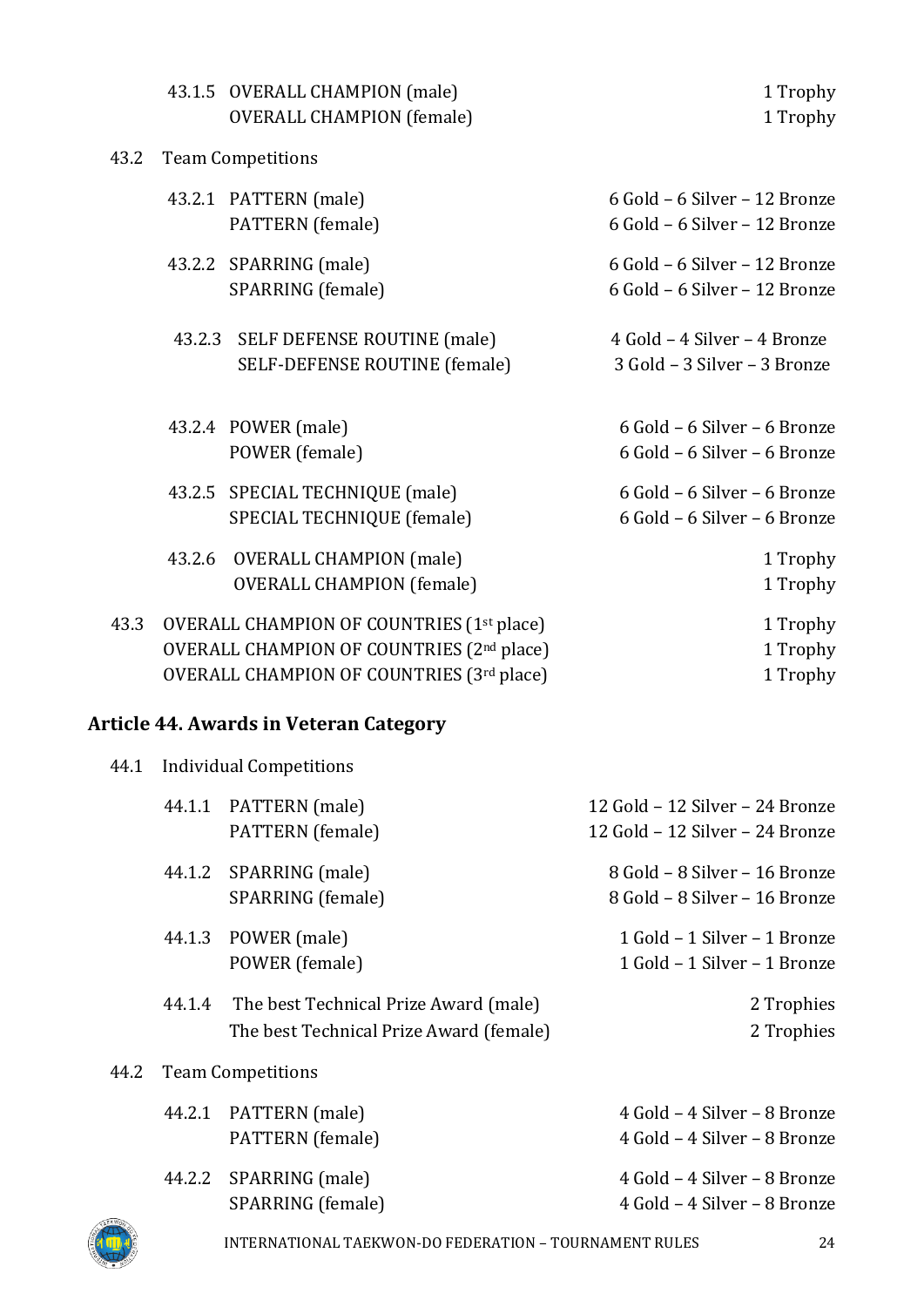<span id="page-24-0"></span>

|  | 44.2.3 OVERALL CHAMPION (male)                             | 1 Trophy |
|--|------------------------------------------------------------|----------|
|  | <b>OVERALL CHAMPION (female)</b>                           | 1 Trophy |
|  | 44.3 OVERALL CHAMPION OF COUNTRIES (1 <sup>st</sup> place) | 1 Trophy |
|  | OVERALL CHAMPION OF COUNTRIES (2nd place)                  | 1 Trophy |
|  | OVERALL CHAMPION OF COUNTRIES (3rd place)                  | 1 Trophy |

# **Article 45. The Best Technical Prize Awards, The Best Team Champion Prize Awards and The Most Honorable Prize Awards**

The competition of less than 3 competitors or teams shall not count for the Best Technical Awards or the Best Team Champion Prize Awards.

- 45.1 The Best Technical Prize Award
	- 45.1.1 Trophies will be given to the competitors with most gold medal counts awarded in individual competition.
	- 45.1.2 When the number of gold medals is even, silver and bronze medals will be counted.
	- 45.1.3 In case the numbers of gold, silver and bronze medals are the same, the gold, silver and bronze medals for Pattern, Sparring, Self-Defense Routine, Special Technique and Power Breaking will be counted.
- 45.2 The Best Team Champion Prize Awards

The medals gained from each item are counted as one gold medal only. The trophy shall be awarded in the same principle as in the Best Technical Prize Award.

45.3 The Most Honorable Prize Award

Trophies will be given to the oldest male and female competitors among those participating in Veteran Category.

# <span id="page-24-1"></span>**Article 46. Awards of Prize for the Champion of Countries**

- 46.1 Trophies will be awarded to the country with the most gold medal counts gained in individual and team competitions. (Medals from one item in team competitions will count as one only.)
- 46.2 In case of the number of gold medal being the same, then the silver and bronze medals will be counted for the trophies to be awarded.
- 46.3 In case of the number of gold, silver and bronze medals being the same, the gold medals will be counted for Pattern, Sparring, Self-Defense Routine, Special Technique and Power Breaking. If it is still the same, silver and bronze medals will be counted.

# **SECTION 13. PATTERN**

# <span id="page-24-3"></span><span id="page-24-2"></span>**Article 47. Mode of Competition**

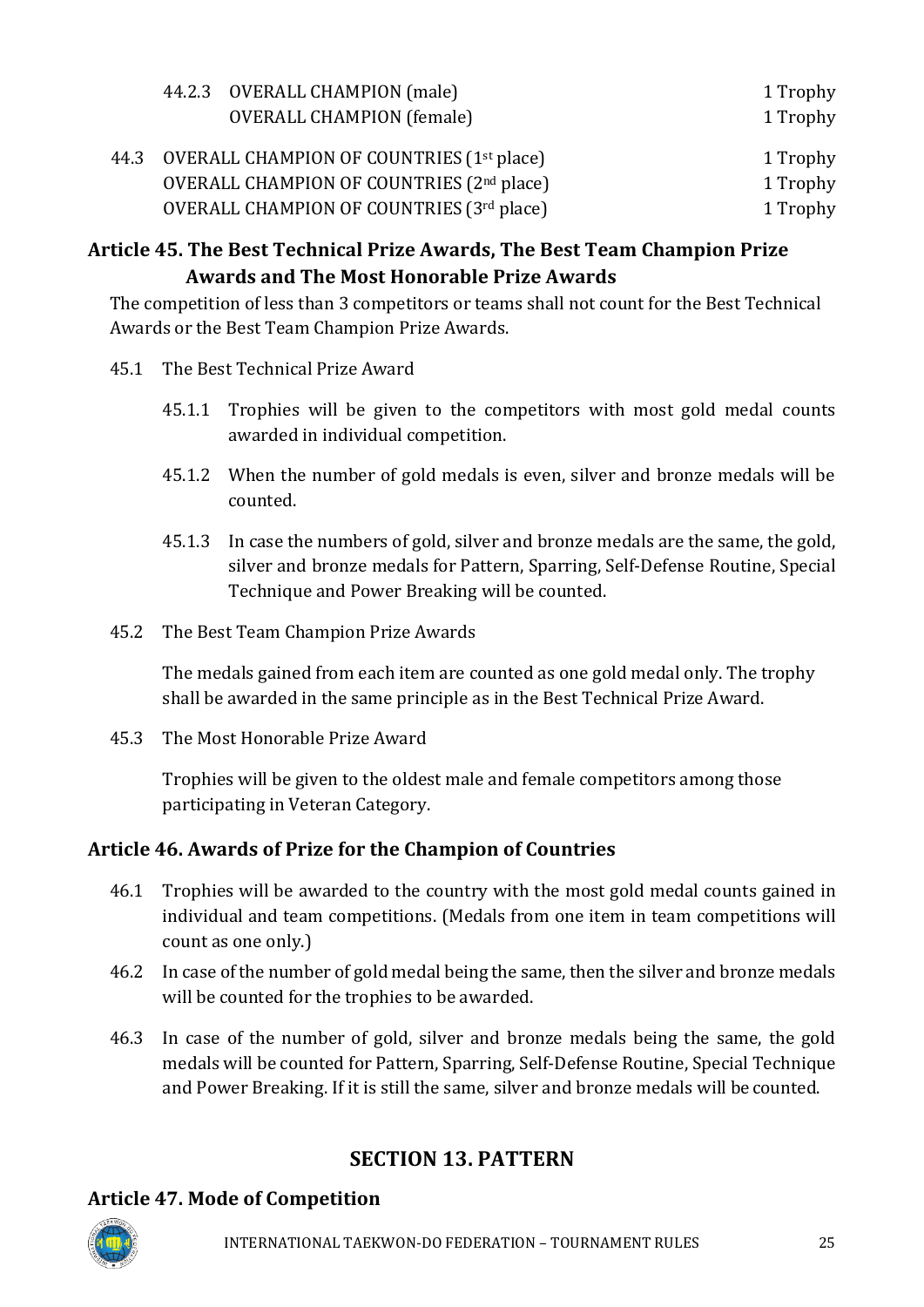The Pyramid system of Elimination will be used.

### <span id="page-25-0"></span>**Article 48. Point Awards**

- 48.1 Individual Competitions
	- 48.1.1 Estimating Contents:
		- Technical Content
		- Power
		- Rhythm
		- Balance
		- Breath Control

#### 48.1.2 Scoring Criteria:

| • Technical Contents | 10 points |
|----------------------|-----------|
| • Power              | 6 points  |
| • Balance            | 6 points  |
| • Breath Control     | 6 points  |
| • Rhythm             | 6 points  |

#### 48.2 Team Competitions.

- 48.2.1 Estimating Contents:
	- Teamwork and Choreography
	- Technical Contents
	- Power
	- Balance
	- Breath Control
	- Rhythm
- 48.2.2 Scoring Criteria:
	- Teamwork and Choreography 10 points
	- Technical contents 10 points
	- Power 6 points
	- Balance 6 points
	- Breath Control 6 points
	- Rhythm 6 points

### 48.3 Disqualification & minus points in the Pattern match.

- 48.3.1 Disqualification, 0 points:
	- Missing or adding at least 1 movement.
	- Mixing patterns.
	- Performing the wrong designated pattern.

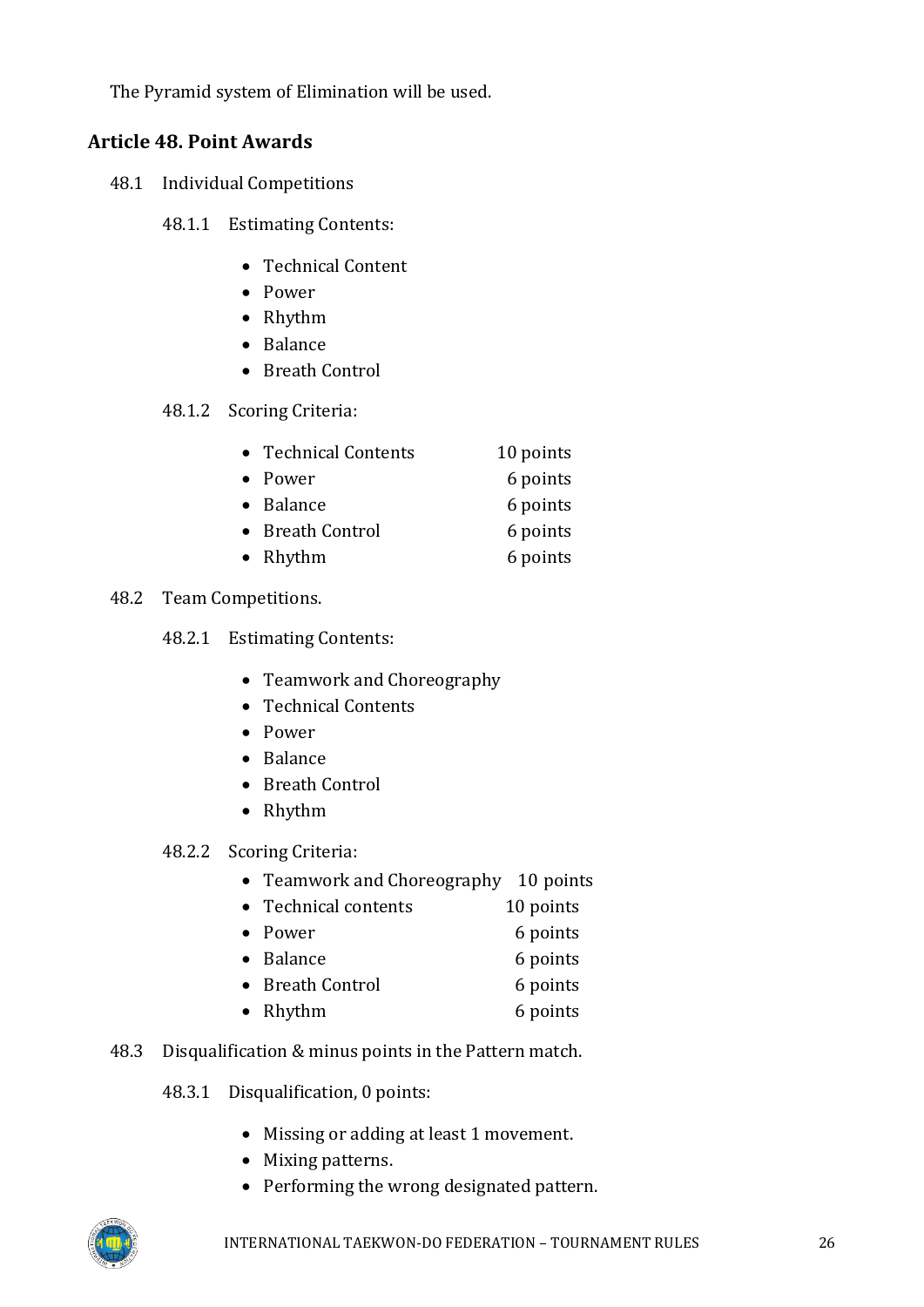- Move the wrong foot into the next stance for the next movement.
- Falling down (total loss of balance).
- Stopping for enough time for the next 3 or more movements.
- Passing beyond the line of the umpires' chairs at any point of pattern.
- Not in ready stance within the allotted time (20 sec).

### TEAMWORK

- If any member of the team fails to enter the tatami within the allotted time once called forward.
- If any of the team members performs in a way that scores "0" (zero) in individual pattern then team pattern will be scored "0" (zero).

Note: If any one section of a pattern scores "0" (zero) then the pattern scores  $"0"$ .

- 48.3.2 Minus 2 points:
	- A) Technical Contents
		- If performing the incorrect (or wrong) technique (e.g., instead of doing inner forearm block performs outer forearm block).
		- After finishing the pattern & to move the wrong foot.
		- If performing the wrong stance (instead of walking stance performs Lstance).
		- If performing twice, and any subsequent height/level of the same technique mistake.
		- If performing twice or more, any subsequent "same family" mistake.
		- If performing twice or more, any subsequent incorrect stance dimensions mistake.
		- If performing twice or more "shouting" at any point of patterns.
		- If performing twice or more, any subsequent incorrect "heel lifting" at the point of execution in the close stance.
	- B) Balance
		- If performing twice or more, any subsequent loss of balance that causes the foot to return to the floor for the stability.

# C) Breath control

- If performing twice or more any subsequent incorrect specific techniques (such as slow, fast, continuous, or connecting motion).
- If performing twice or more any subsequent "impact" or "hard" breath controlling at the end of techniques stated as slow motion.
- If performing twice or more any instance of poor coordination of breathing and technique.

#### D) Power

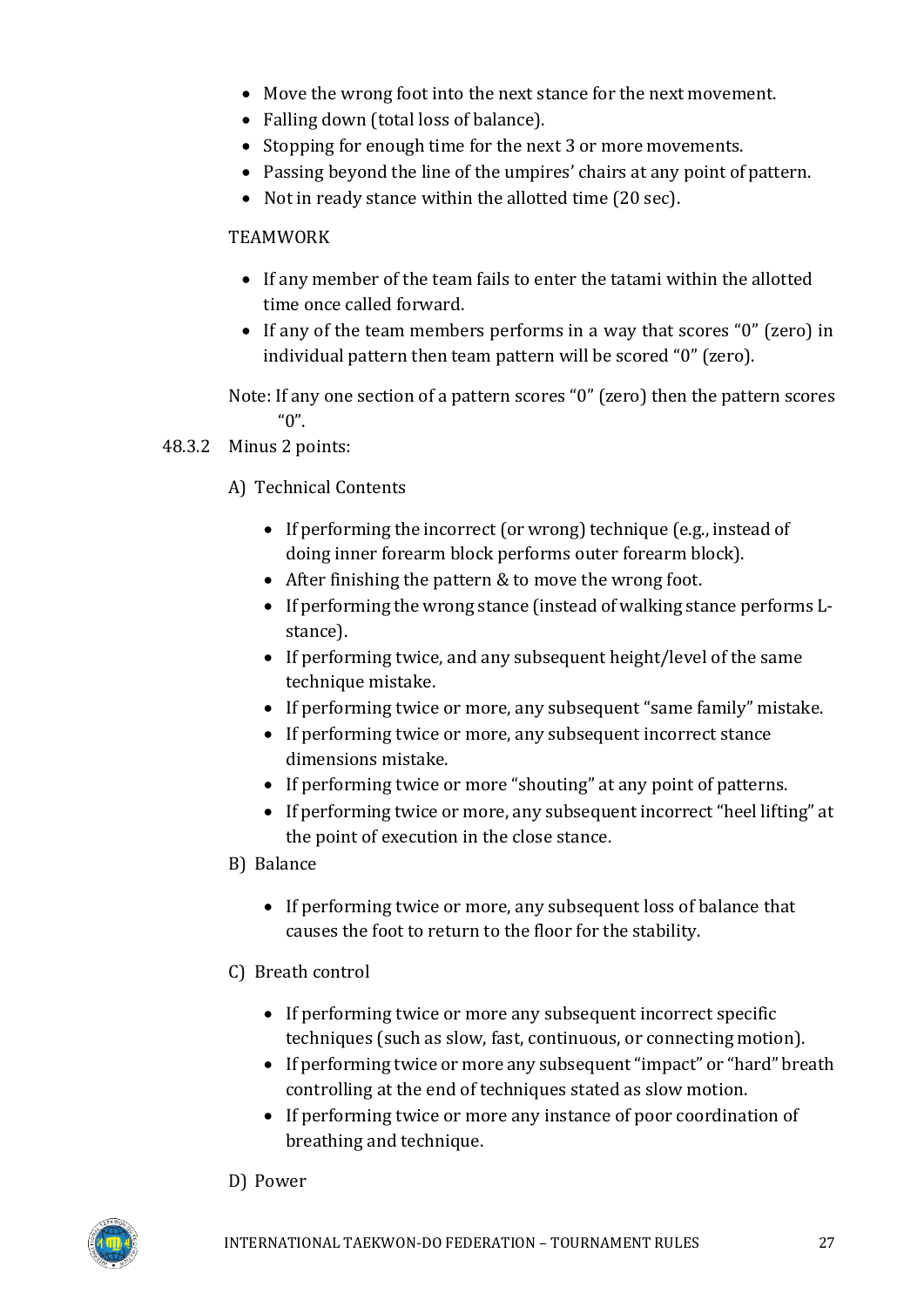- For any continued general low level of power.
- E) Rhythm
	- If performing twice or any subsequent mistake of incorrect use of specific techniques such as normal, slow, fast, continuous, or connecting motion.

### 48.3.3 Minus 1 point:

- A) Technical Contents
	- If any performance of an incorrect height of the movement.
	- If performing any mistake with the "same family" (e.g., using knifehand block instead of outer forearm block).
	- If performing an incorrect distance dimensions mistake.
	- For any first "shouting" at any point of the pattern.
	- If any case of "heel lifting" at the point of execution in the close stance.

### B) Balance

- If any loss of balance that causes the foot to return to the floor for stability.
- C) Breath control
	- If any mistake of performing the movements according to the specific techniques such as fast, slow, continuous, or connecting motion.
	- If any use of "impact", or "hard" breath controlling at the end of slow motion.
	- If any instance of poor coordination of breathing and movement.

### D) Power

- If performing with a generally low level of power for any a movement.
- If performing without coordination of a movement according to the theory of power.

### E) Rhythm

- If slowly performing as if to a normal "count".
- If too quickly performing as if to a normal "count".
- If any mistake of performing the movements according to the specific techniques such as fast, slow, continuous, or connecting motion.

### TEAMWORK

- If any member of the team performs in a way that will receive a minus point in individual Pattern Competition, then that relevant section of team Pattern will receive the appropriate −1 point.
- If any member of the team performs in a second or subsequent way that

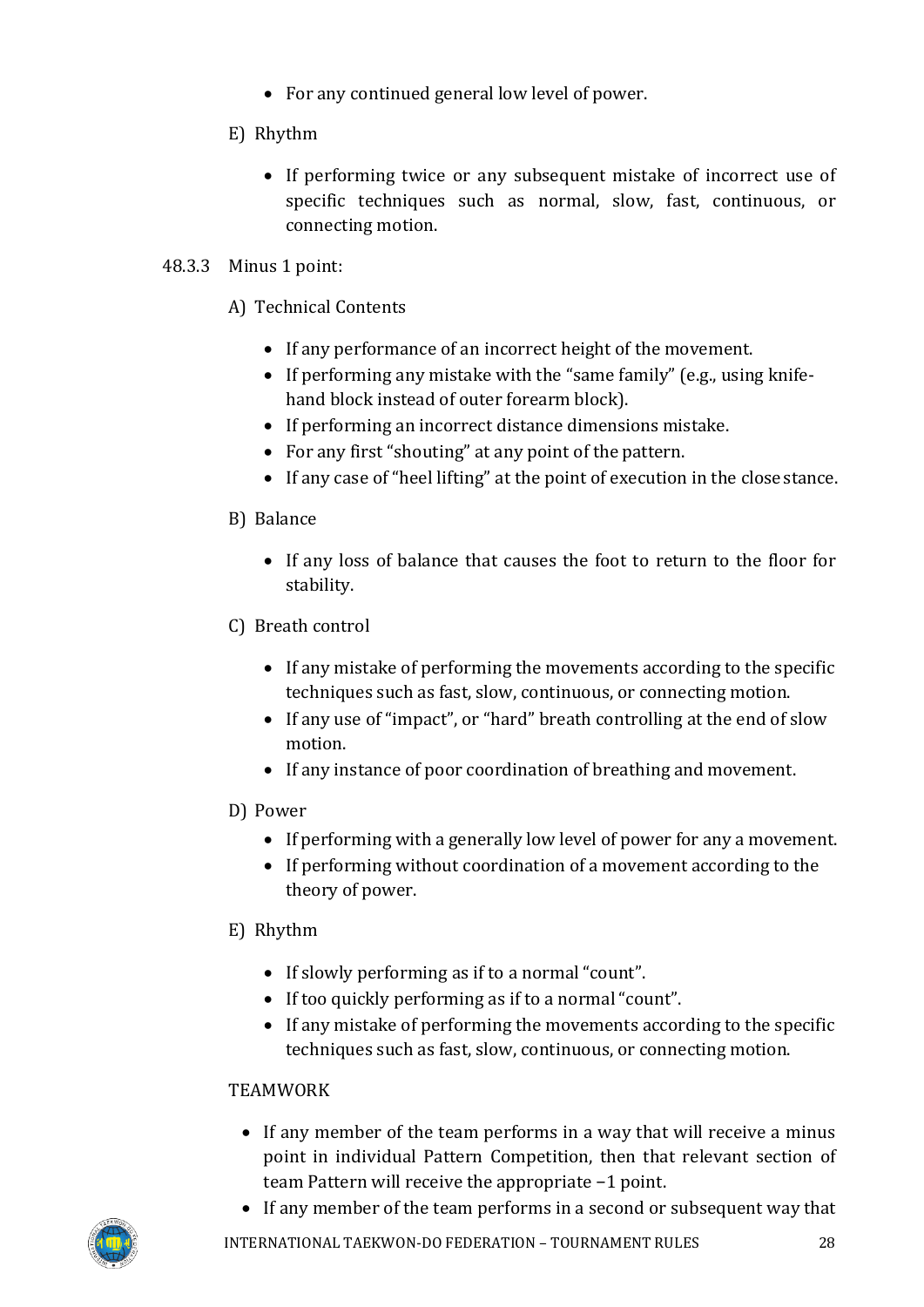will receive −2 points in individual Pattern Competition, then that relevant section of team Pattern will receive the appropriate −2 points.

- If the first instance where any team incorrectly applies the correct normal, slow, fast, continuous, or connecting motion, or breaks the correct application in any way team pattern will receive −1 point.
- If the second or subsequent instance where any team incorrectly applies the correct normal, slow, fast, continuous, or connecting motion, or breaks the correct application in any way team pattern will receive −2 points.

### <span id="page-28-0"></span>**Article 49. Individual Competitions**

The competitors will perform optional pattern one after another and designated pattern together.

- 49.1 Competitors shall perform one optional pattern according to their Dans (as stipulated below) and one designated pattern (excluding the optional Pattern) selected by the Jury.
	- 49.1.1 1st Dan

Optional: KWANG-GAE to GE-BAEK Designated: CHON-JI to GE-BAEK

49.1.2 2nd Dan

Optional: EUI-AM to JU-CHE Designated: CHON-JI to JU-CHE

49.1.3 3rd Dan

Optional: SAM-IL to CHOI-YONG Designated: CHON-JI to CHOI-YONG

49.1.4 4th Dan

Optional: YON-GAE to MOON-MOO Designated: CHON-JI to MOON-MOO

49.1.5 5th Dan

Optional: SO-SAN to SE-JONG Designated: CHON-JI to SE-JONG

49.1.6 6th Dan

Optional: TONG-IL Designated: CHON-JI to SE-JONG

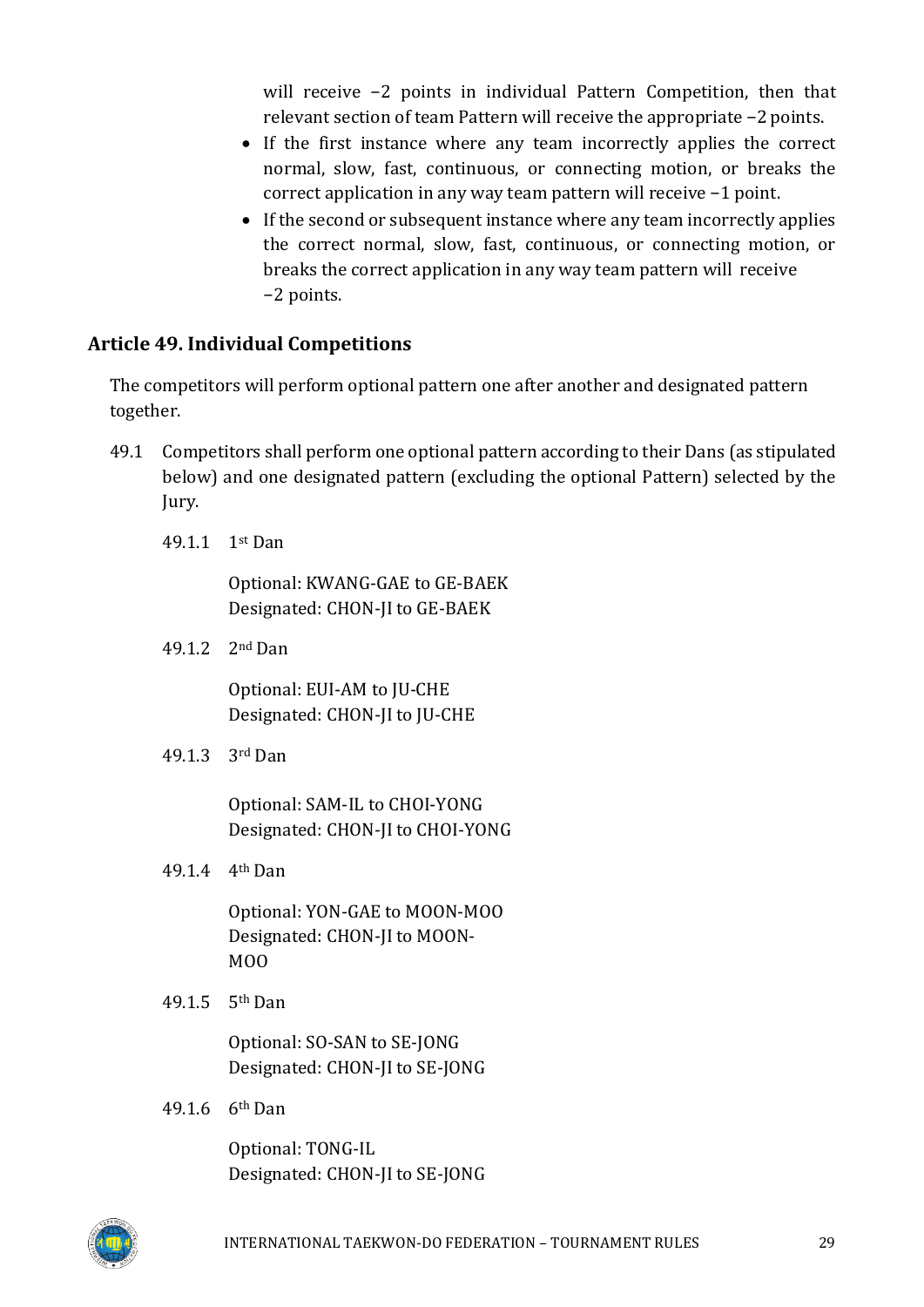#### 49.2 Deciding the winner

Jury President will decide the winner in accordance with the flag signal of five Judges.

- 49.2.1 When three or more Judges give a decision in favor of one Competitor, then that Competitor is the winner.
- 49.2.2 When two Judges give a decision in favor of one Competitor, one for the other and two for a draw, the Competitor who receives the two favored decisions is the winner.
- 49.2.3 When three or more Judges say that it is a draw, the competition is a tie.
- 49.2.4 When two Judges give a decision in favor of one Competitor, 2 for the other and 1 Judge gives a draw, the competition is a tie.
- 49.2.5 When the competition is decided to be a tie, extra performance of a pattern designated by Jury President will be repeated until the winner is decided.

### <span id="page-29-0"></span>**Article 50. Team Competitions**

50.1 Teams will perform one optional pattern and one designated pattern (the same pattern for the 2 competing teams but excluding the optional pattern) selected by Jury President in any format.

The team pattern competition, unlike the individual competitions, is the team performance where 5 competitors of a team enter the ring and demonstrate their teamwork. Hence, the technical movements should be performed collectively in accordance with the choreography. However, the technical aspects including fast and slow motions, continuous and connected motions should be executed as laid down in the Encyclopedia. Scoring will not commence until the command "Shi Jak" is given.

Maximum of ten (10) seconds will be allowed for the team to arrive at their starting positions.

50.2 Optional patterns and designated patterns in team competitions for Junior, Adult and Veteran Categories.

In Optional Patterns for the team competitions, the Patterns should correspond to the lowest Dan Holder among the team members.

50.2.1 Junior

Optional: KWANG-GAE to the lowest Dan holder of the team. Designated: CHON-JI to GE-BAEK

50.2.2 Adult

Optional: KWANG –GAE to the lowest Dan holder of the team. Designated: CHON-JI to GE-BAEK

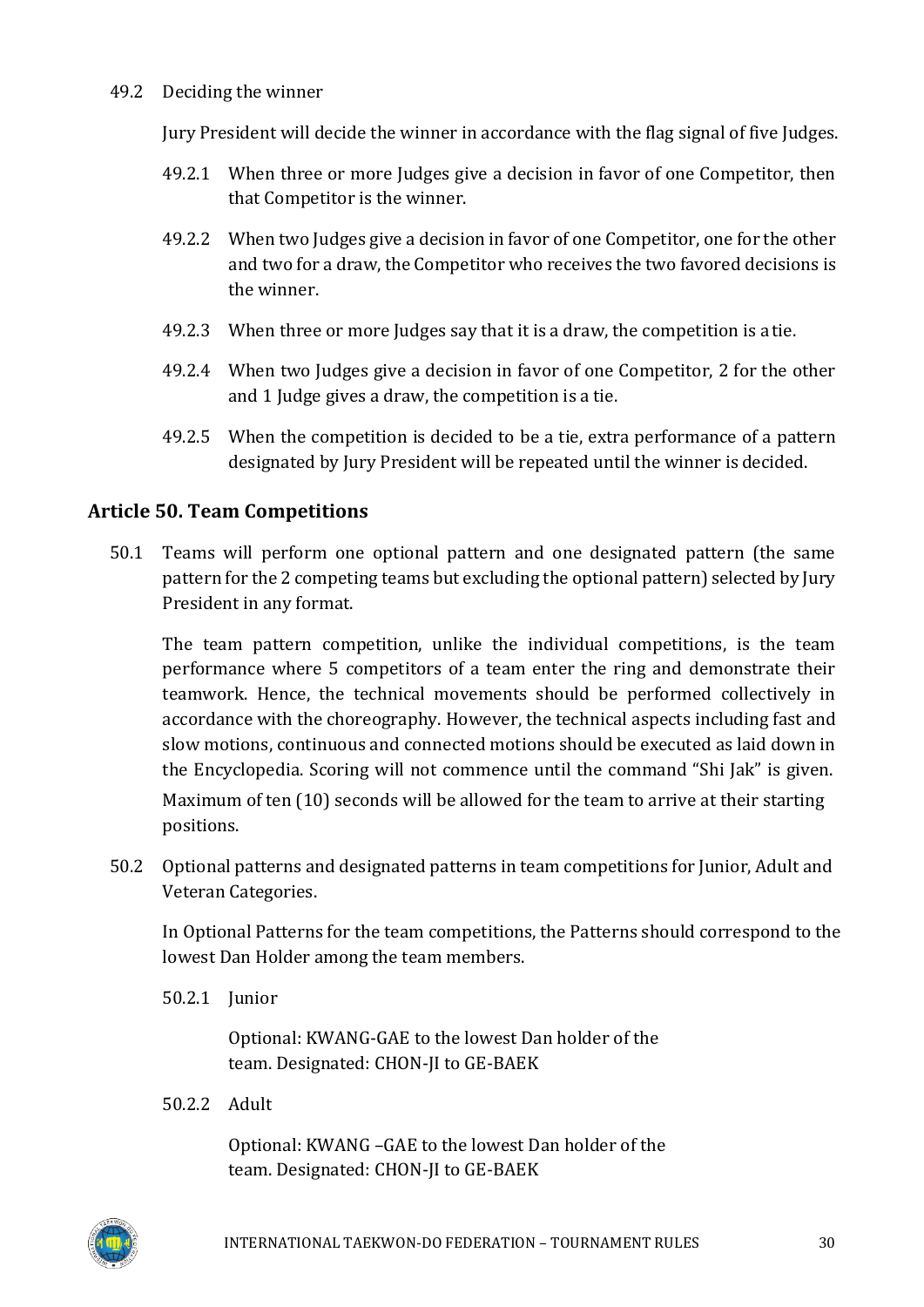50.2.3 Veteran

Optional: KWANG-GAE to the lowest Dan holder of the team. Designated: CHON-JI to GE-BAEK

50.3 Teams will perform alternatively.

Each team will perform the same designated pattern.

50.4 Deciding the winner is the same as in individual pattern.

# <span id="page-30-0"></span>**Article 51. Officials**

- 1 Jury President
- 2 Jury Members
- 5 Judges
- 1 Recorder

# **SECTION 14. SPARRING**

### <span id="page-30-2"></span><span id="page-30-1"></span>**Article 52. Mode of Competition**

In preliminary rounds, competitors will be divided in groups of three, with a maximum of four. They will compete against each other and the competitors who receive more points will proceed to the pyramid system.

# <span id="page-30-3"></span>**Article 53. Allowed hand and foot techniques**

- 53.1 Hand parts: Forefist(Ap Joomuk), Back fist(Dung Joomuk) and Side fist(Yop Joomuk).
- 53.2 Foot parts: Ball of the foot (Apkumchi), Instep (Baldung), Footsword (Balkal), Back Heel (Dwitchook), Sole of the Foot (Balbadak).

# <span id="page-30-4"></span>**Article 54. Target Area**

- 54.1 The face front and sides (excluding the back, nape and the neck).
- 54.2 Frontal area of trunk of the body from a line drawn from the armpit vertically down to the waist on each side (excluding the back).
- 54.3 When the arm, from the elbow to the fingers, is in contact with the body, then this is regarded as part of the body, by which the opponent can therefore score points.

# <span id="page-30-5"></span>**Article 55. Scoring Criteria**

All attacks must be controlled at the point of contact.

- 55.1 One (1) point will be awarded for:
	- Hand attack directed to mid or high section.

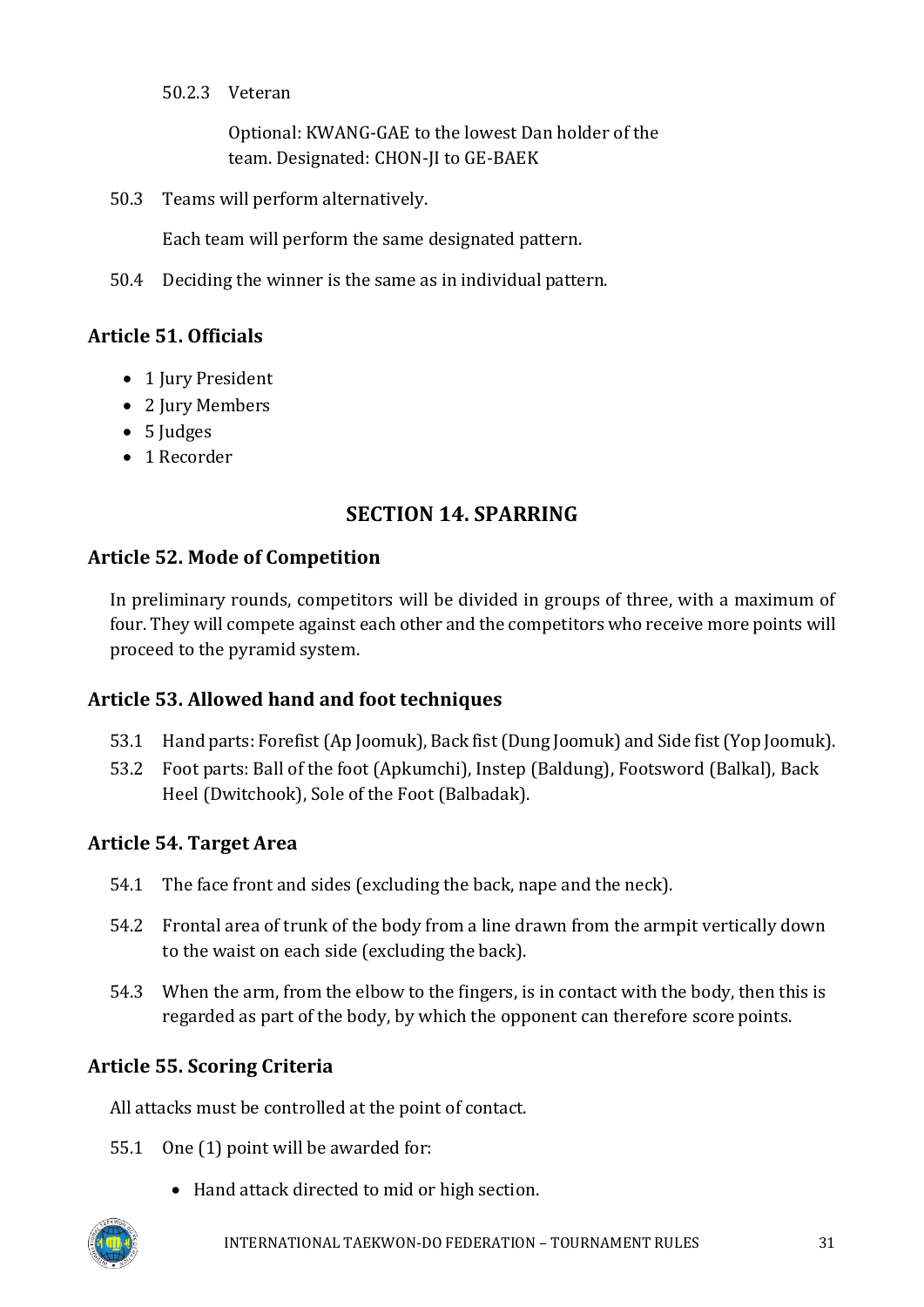- Foot attack directed to mid-section.
- Perfect defense.
- Hand attack directed to the mid-section with both feet off the ground.
- 55.2 Two (2) points will be awarded for:
	- Foot attack directed to high section.
	- Hand attack directed to the high section with both feet off the ground.
	- Flying foot attack directed to mid-section.
- 55.3 Three (3) points will be awarded for:
	- Flying kick directed to high section.
	- Mid-air kick (180°) to mid-section.
	- Mid-air hand attack (180° or more) directed to high section.
- 55.4 Four (4) points will be awarded for:
	- Mid-air kick (180°) directed to high section.
	- Mid-air kick (360° or more) to mid-section.
- 55.5 Five (5) points will be awarded for:
	- Mid-air kick (360° or more) to high section.

*\* When flying 2 or 3 hand and foot attacks are counted as points, the respective points should be awarded for each technique.*

55.6 When the Center Referee considers a 4 or 5 points technique has been scored, he/she will stop the competition with the command "Hechyo". Any corner referees can also stop the competitions when they acknowledge movements deserving 4 and 5 points missed or neglected by center referee. He/she will raise his/her hand indicating 4 or 5 points techniques while his/her other arm pointing to the relevant competitor and the corner referees must score the points. The coach of the opposite team can ask for a video protest againstthe decision ofthe center/corner refereeswhile his or her other arm pointing to the relevant competitor, if corner referees agree they can then score the points.

# <span id="page-31-0"></span>**Article 56. Fouls**

- 56.1 Warnings
	- 56.1.1 For the following offences:
		- Attack to an illegal target.
		- Stepping completely out of the ring (both feet).
		- Any part of the body, other than the feet, touching the ground.
		- Holding or grabbing.
		- Pushing with hands or body.
		- Pretending to be injured.

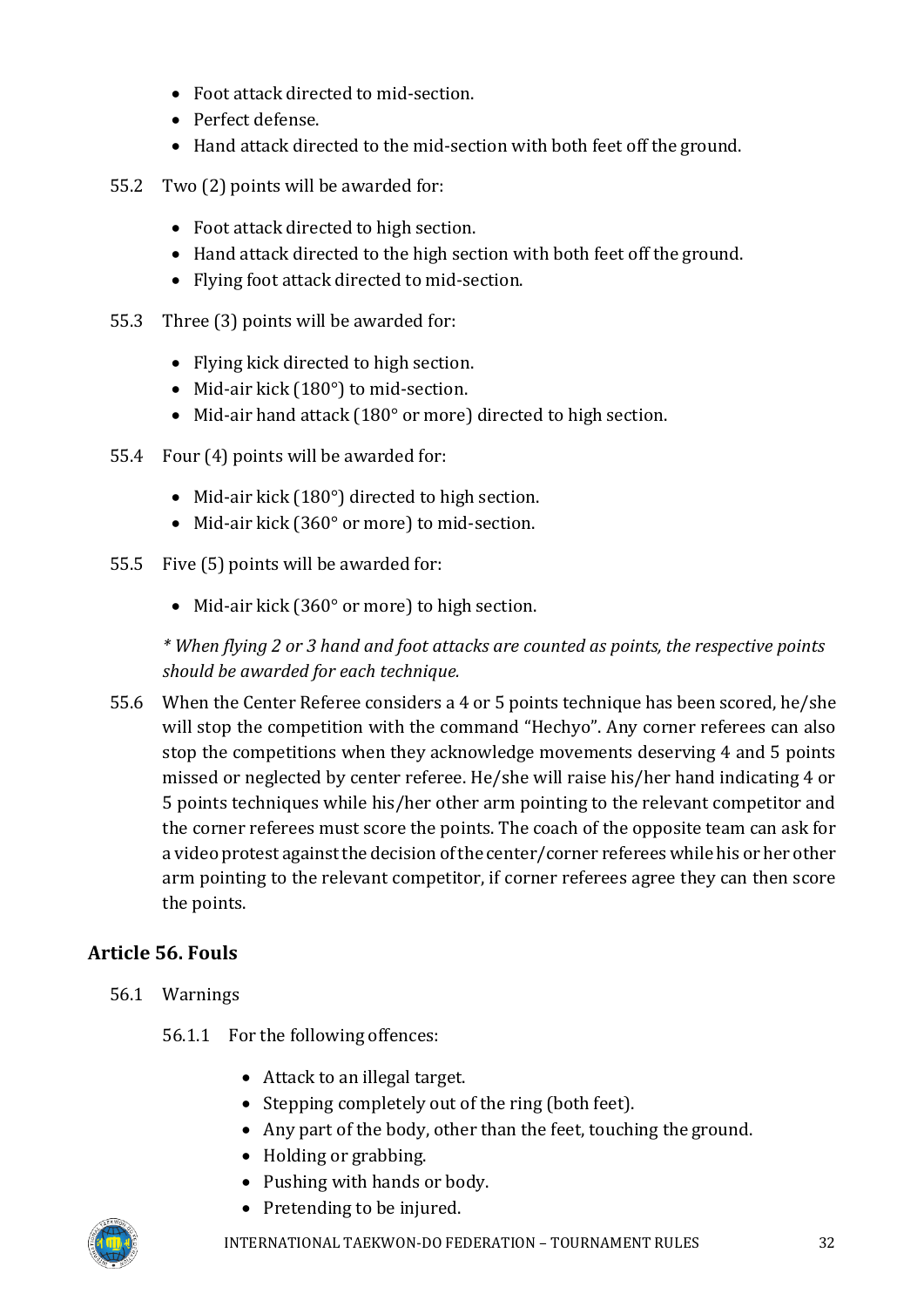- Intentionally avoiding sparring.
- More than two punches to the face or any part of the body.
- Repeatedly pretending to have scored by raising the arm.
- Turning the back intentionally to avoid combat.
- Unnecessary speaking during competition.
- Paying no attention to the instructions of the Center Referee.
- 56.1.2 One (1) point will be deducted for every 3 warnings.
- 56.1.3 No disqualification will result from 3 points deductions or more from warnings.
- 56.2 Deduction of Points for serious fouls (Yellow card)
	- 56.2.1 For the following offences which carry a yellow card:
		- Insulting an opponent in any way.
		- Biting.
		- Attacking a fallen opponent or an unready opponent when the referee has already stopped the competition.
		- Uncontrolled contact.
		- Attacking with head, elbow or knee.
		- Intentional sweeping or tripping.
		- Deliberately running out of the ring.
	- 56.2.2 In case of point deduction Center Referee will raise a yellow card to indicate the one point deducted.
	- 56.2.3 2 points should be deducted from a competitor's score if he or she fails to execute at least one mid-air kick (180° or more) in each round of competition. Only the mid-air kick (180° or more) which are performed in time of attack and defense or while in contact with the opponent should be recognized as the valid points. The mid-air kicks which are blindly performed in the air should not be recognized.
	- 56.2.4 Deducting 2 points when he or she fails to perform one or more mid-air kicks is not applied to the Veteran Competitions.
- 56.3 Disqualification (Red card)
	- 56.3.1 For the following offences:
		- Misconduct against umpires.
		- Ignoring the Center Referee's instructions.
		- Causing an opponent unable to compete as a result of heavy contact.
		- Any competitor suspected of being under influence of alcoholic beverage or drugs.
		- Receiving 3 deductions (yellow card) in the same competition.

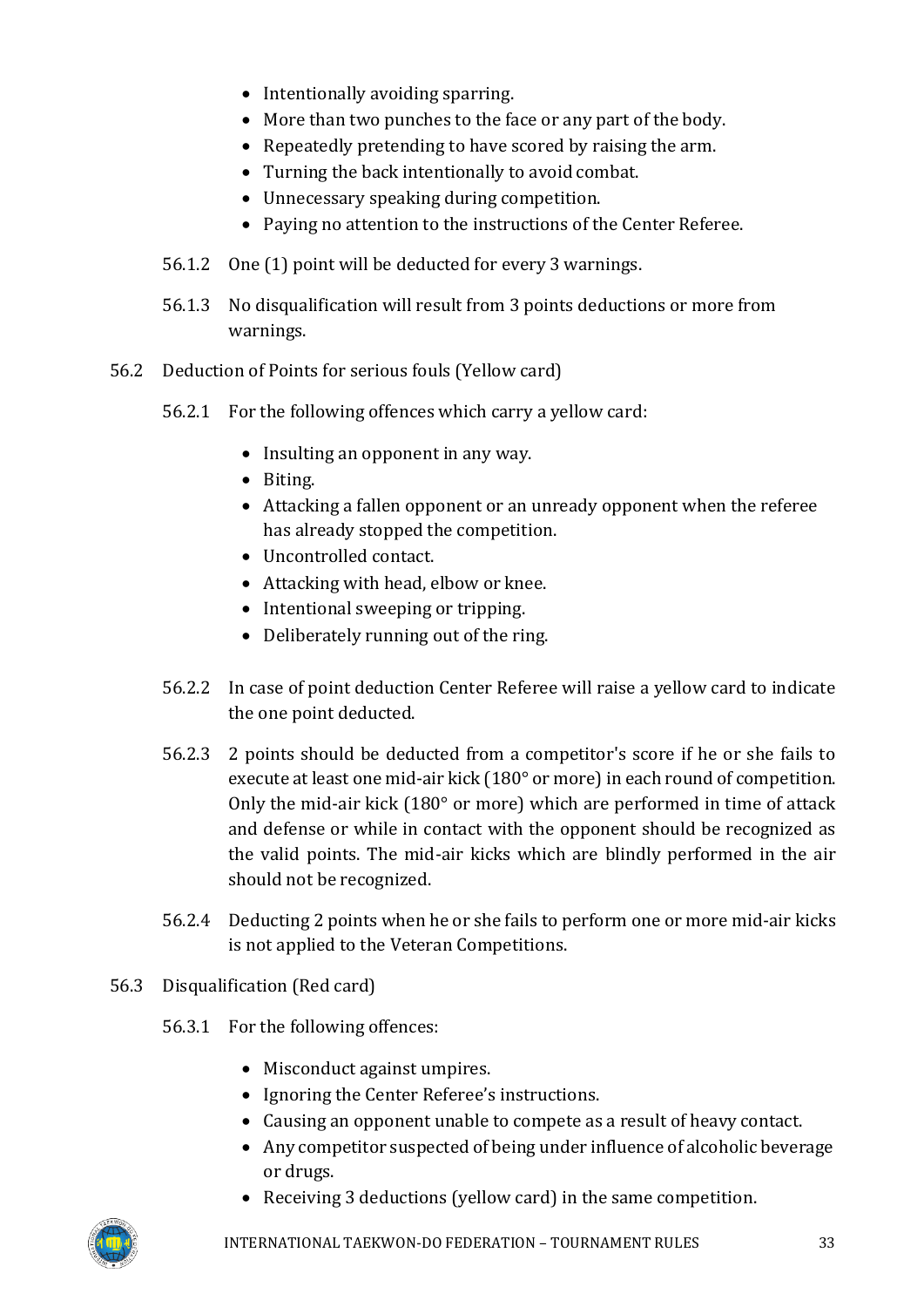56.3.2 The Center Referee will raise a red card to indicate a competitor disqualified.

#### <span id="page-33-0"></span>**Article 57. Individual Competitions**

- 57.1 Weight Division
	- 57.1.1 For Junior Category

Two competitors can enter one weight division per country.

57.1.1.1 Juniors Male 14–15 years old

- 45 kg, - 50 kg, - 55 kg, - 60 kg, - 65 kg, - 70 kg, + 70 kg

57.1.1.2 Juniors Male 16–17 years old

- 45 kg, - 51 kg, - 57 kg, - 63 kg, - 69 kg, - 75 kg, + 75 kg

57.1.1.3 Juniors Female 14-15 years old

- 40 kg, - 45 kg, - 50 kg, - 55 kg, - 60 kg, - 65 kg, + 65 kg

57.1.1.4 Juniors Female 16–17 years old

- 40 kg, - 46 kg, - 52 kg, - 58 kg, - 64 kg, - 70 kg, + 70 kg

57.1.2 For Adult Category

Two competitors can enter one weight division per country.

57.1.2.1 Adult Male

- 52 kg, - 58 kg, - 64 kg, - 71 kg, - 78 kg, - 85 kg, - 92 kg, + 92 kg

57.1.2.2 Adult Female

- 47 kg, - 52 kg, - 57 kg, - 62 kg, - 67 kg, - 72 kg, - 77 kg, + 77 kg

57.1.3 For Veteran Category

In the Silver Class (40–49 years old) and the Gold Class (50–59 years old), up to 3 competitors from each country can enter the Individual Sparring Competitions according to the weight divisions.

57.1.3.1 Male

- 64 kg, - 73 kg, - 80 kg, - 90 kg, + 90 kg (Silver Class) - 66 kg, - 80 kg, + 80 kg (Gold Class)

57.1.3.2 Female

- 54 kg, - 61 kg, - 68 kg, - 75 kg, + 75 kg (Silver Class) - 60 kg, - 75 kg, + 75 kg (Gold Class)

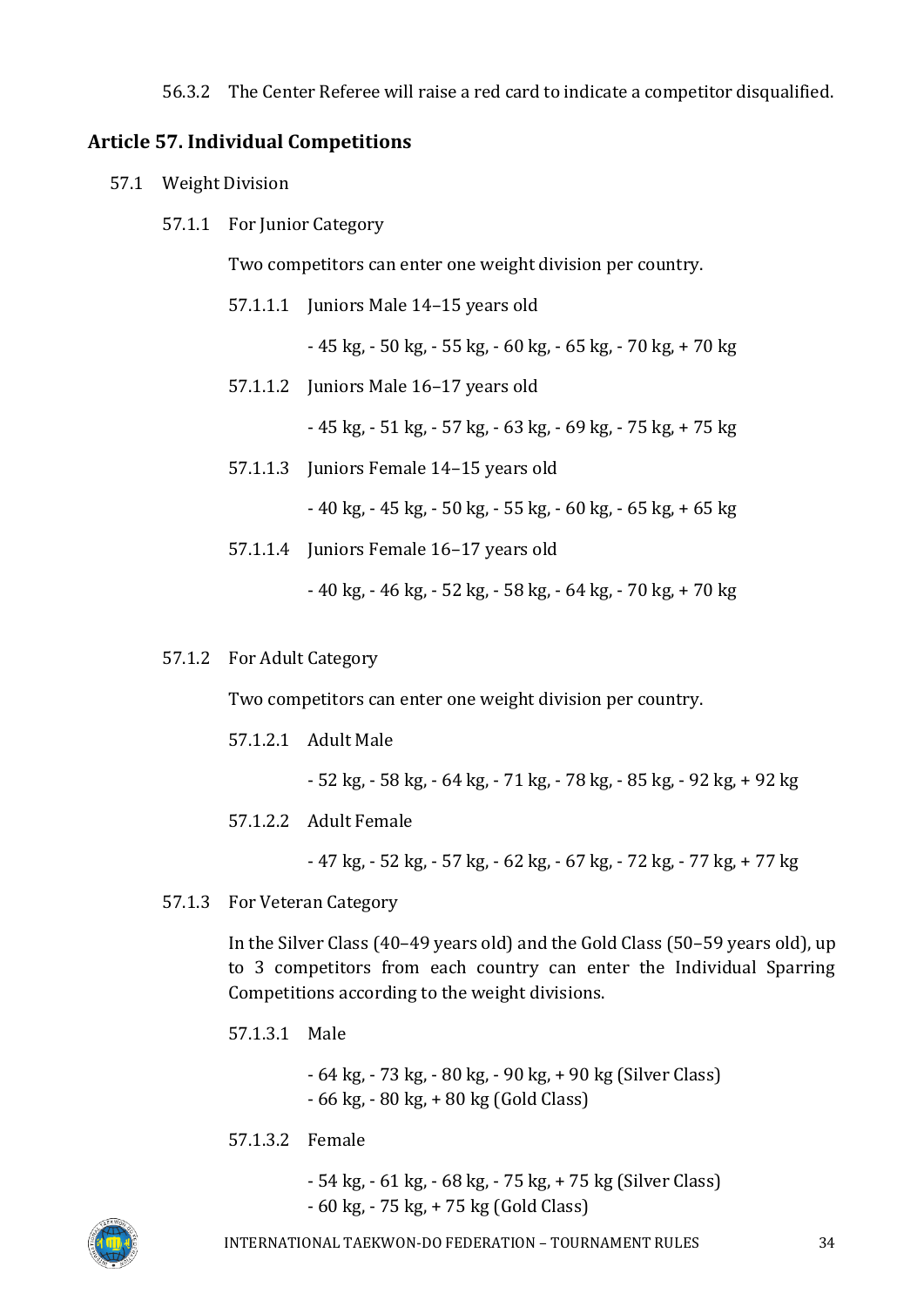#### 57.2 Duration of bout

- 57.2.1 For Juniors, and Adults, both males and females the competitions shall be2 rounds of 2 minutes "of actual sparing time".
- 57.2.2 For Veteran, elimination and final bout will consist of 2 rounds of 1.5 minutes.
- 57.2.3 One-minute break shall be given between rounds.
- 57.3 Deciding the Winner

The Jury President shall decide who is the winner per the referees' decisions.

- 57.3.1 When three or more corner referees give a decision in favor of one Competitor, then that Competitor is the winner.
- 57.3.2 When two Corner Referees give a decision in favor of one Competitor, one Corner Referee for the other and one for a draw, the Competitor who receives the two favored decisions is the winner.
- 57.3.3 When two Corner Referees give a decision in favor of one Competitor and two Corner Referees give a draw, the Competitor who receives the two favored decisions is the winner.
- 57.3.4 When three or more Corner Referees say that it is a draw, then it is the competition in a tie.
- 57.3.5 When two Corner Referees give a decision in favor of one competitor and two Corner Referees for other competitor, then that competition is in a tie.
- 57.3.6 When one corner referee gives a decision in favor of one competitor, two Corner Referees for a draw and one for other competitor, then that competition is in a tie.
- 57.3.7. When the competition is tied, 1-minute extension will follow. If this result is in a further draw, the competition for the gold points will take place. The competitor with the first scored points shall be the winner with disregard to timing and the competitor with three warnings or 1 yellow card without any scored points will be the loser.

# <span id="page-34-0"></span>**Article 58. Team Competitions**

- 58.1 A team will be formed with disregard to competitors' Dans and weight.
- 58.2 A draw with the toss of a coin will decide which team to field in a competitor for the first bout, this process will alternate between the teams.
- 58.3 Duration of a bout
	- 58.3.1 For Junior and Adult Competitions, each bout will be 1 round of 2 minutes.

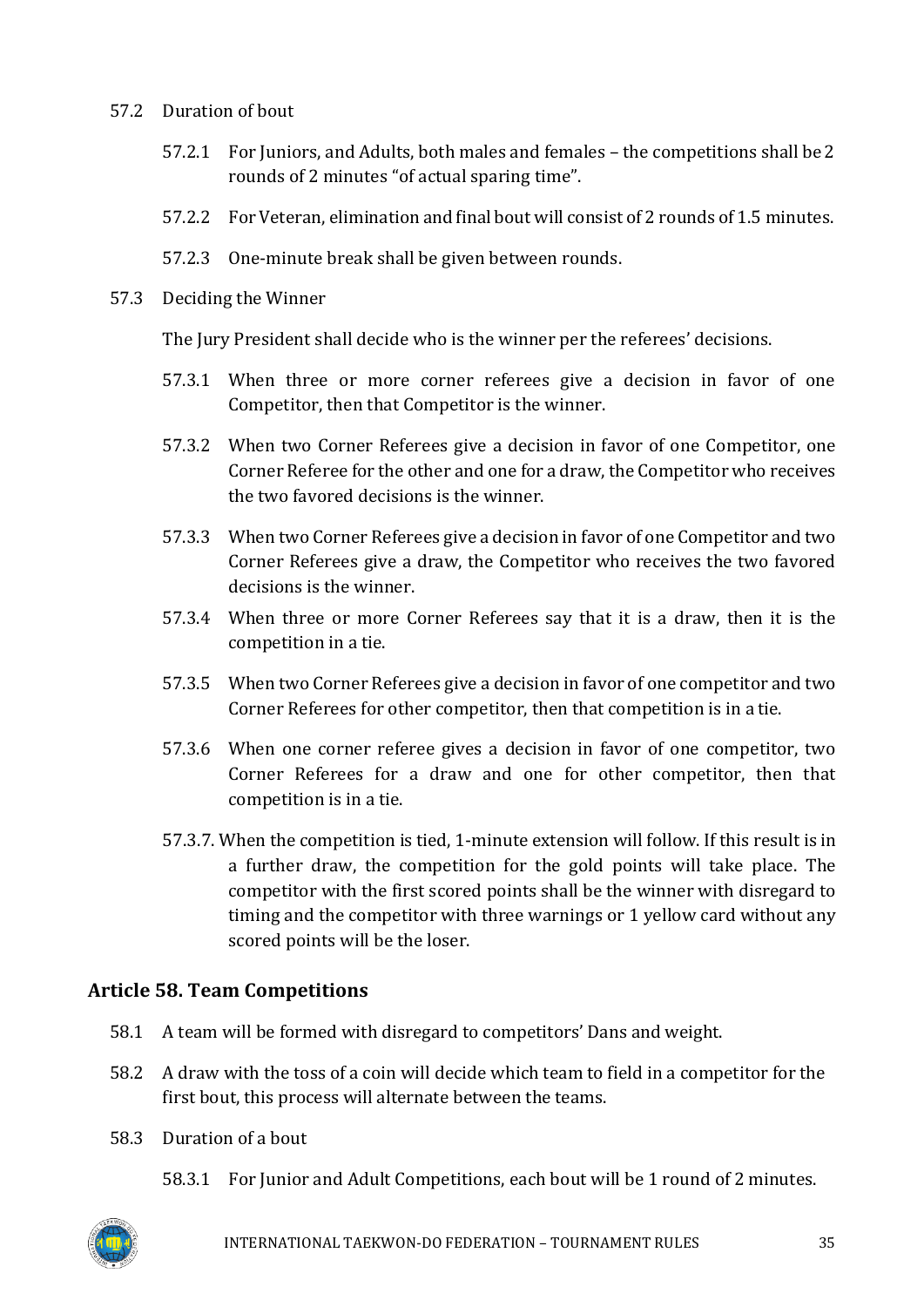58.3.2 For Veteran Competitions, each bout will be 1 round of 1.5 minutes.

- 58.4 Deciding the winner
	- 58.4.1 For the team Competitions, it will be same as in the individual Competitions. (Except for a tied competition)
	- 58.4.2 When a team wins a bout, it receives two points and 1 point for a draw. When a team accumulates six points it will be declared the winner without further Competitions.
	- 58.4.3 When all five bouts are finished and the result is a draw, then each Coach will select a Competitor to spar an extra bout. The Team whose Competitor wins this bout will be the winner.
	- 58.4.4 When extra bout results in a further draw, then extension and bout for golden points shall take place to decide the winner as in individual Competitions.
	- 58.4.5 When a team has one member short at the time of competition then the opposing team will automatically be awarded two points. When a team has two members short, then the opposing team will automatically be awarded 4 points.

# <span id="page-35-0"></span>**Article 59. Injury**

- 59.1 When a competitor is injured during competition, the Center Referee must stop the competitions and call the Doctor. After the injured competitor is treated, the Doctor must inform the Center Referee as to whether that competitor could continue competing. The Doctor's decision is final.
- 59.2 Deciding the winner when the competition cannot continue due to injury
	- 59.2.1 When it is decided that the opponent is at fault for causing the injury, then the injured competitor will be declared the winner. The injured competitor does not continue to the next round of this discipline.
	- 59.2.2 When it is decided that it is the fault of the injured competitor that caused his or her own injury, then the injured competitor's opponent will be declared the winner.
	- 59.2.3 If both competitors are injured at the same time, and if both prove to be unfit to continue, the winner is the one who has more umpires' votes until competition was stopped. If the competitors have even results, the jury president will decide the winner after consultation with the Ring Council complying with the resulting warnings and yellow cards to the present moment. The injured competitor does not continue to the next round of this discipline.
	- 59.2.4 Until the decision for injured competitor has been made, the competition



INTERNATIONAL TAEKWON-DO FEDERATION – TOURNAMENT RULES 36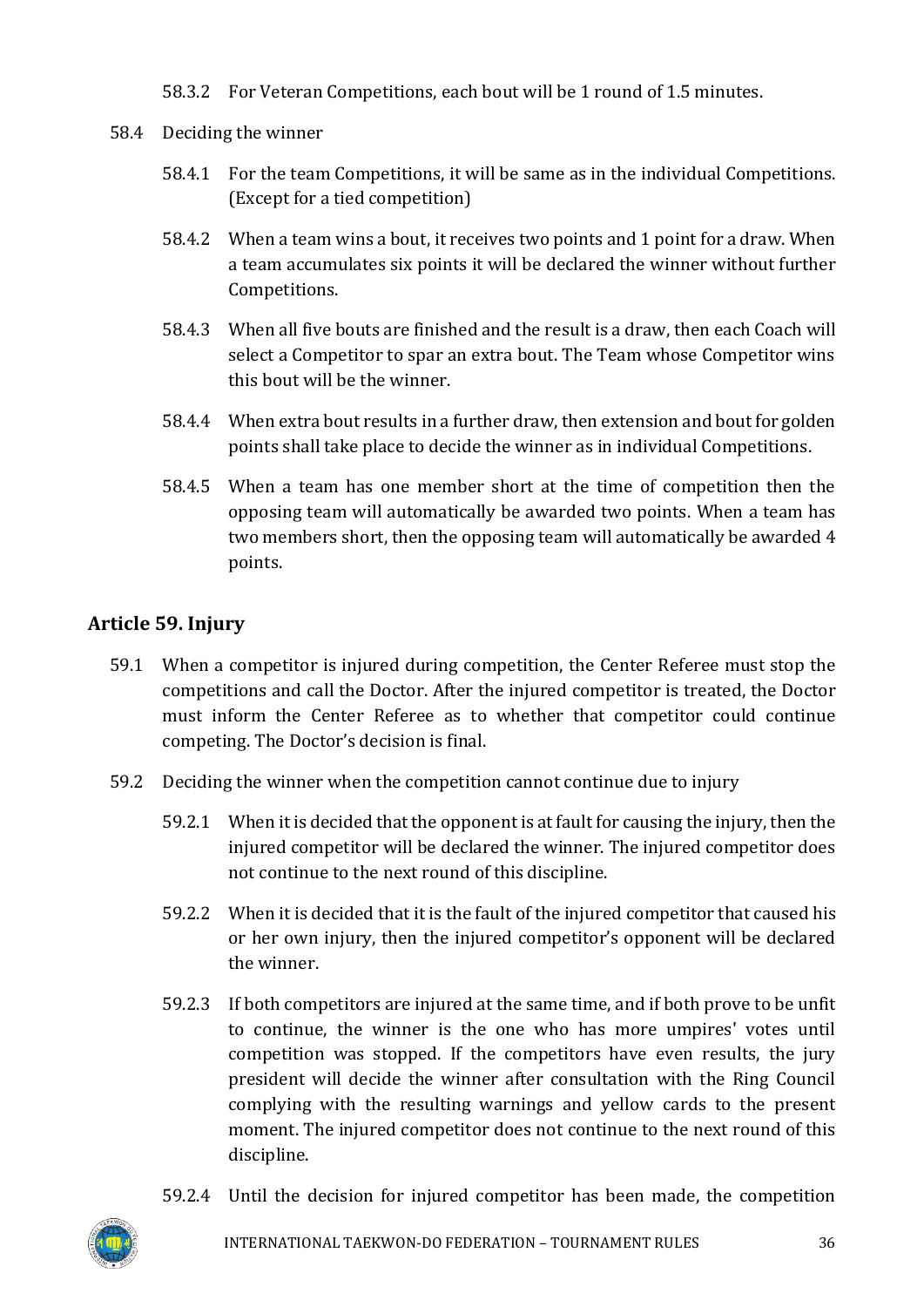cannot go on to the next round.

59.2.5 The competitor not accepting the doctor's decision shall be disqualified.

# <span id="page-36-0"></span>**Article 60. Officials**

- 1 Jury President
- 1-2 Jury Members
- 1 Center Referee
- 4 Corner Referees
- 1 Timekeeper
- 1 Recorder

# **SECTION 15. SPECIAL TECHNIQUE**

<span id="page-36-1"></span>Special technique minimum heights and lengths will be as specified in Article 61.

# <span id="page-36-2"></span>**Article 61. Divisions and minimum heights**

61.1 Junior special techniques minimum heights

| Technique                                                | Male                                                        | <b>Female</b>    |
|----------------------------------------------------------|-------------------------------------------------------------|------------------|
| Flying high kick (Twimyo Nopi Chagi)                     | 2.7 <sub>m</sub>                                            | $2.2 \text{ m}$  |
| Flying turning kick (Twimyo Dollyo Chagi)                | $2.4 \text{ m}$                                             | $2.1 \text{ m}$  |
| Flying reverse turning kick (Twimyo Bandae Dollyo Chagi) | 2.3 m                                                       | 2.0 <sub>m</sub> |
| Mid-air kick (Twio Dolmyo Chagi)                         | 2.3 m                                                       | 2.0 <sub>m</sub> |
| Overhead kick (Twio Nomo Chagi)                          | $2.5 \text{ m} \times 70 \text{ cm}$   1.5 m $\times$ 70 cm |                  |

# 61.2 Adult special techniques minimum heights

| <b>Technique</b>                                         | Male                                                        | Female          |
|----------------------------------------------------------|-------------------------------------------------------------|-----------------|
| Flying high kick (Twimyo Nopi Chagi)                     | 2.8 <sub>m</sub>                                            | $2.3 \text{ m}$ |
| Flying turning kick (Twimyo Dollyo Chagi)                | 2.5 <sub>m</sub>                                            | $2.2 \text{ m}$ |
| Flying reverse turning kick (Twimyo Bandae Dollyo Chagi) | $2.4 \text{ m}$                                             | $2.1 \text{ m}$ |
| Mid-air kick (Twio Dolmyo Chagi)                         | 2.4 <sub>m</sub>                                            | $2.1 \text{ m}$ |
| Overhead kick (Twio Nomo Chagi)                          | $2.5 \text{ m} \times 70 \text{ cm}$   1.5 m $\times$ 70 cm |                 |

# <span id="page-36-3"></span>**Article 62. Conditions**

- 62.1 Each competitor performs a chosen Qualifying technique. After successful performance (to score three points), the competitor can continue with the implementation of other techniques.
- 62.2 When performing flying high kick and flying turning kick, the competitors should take

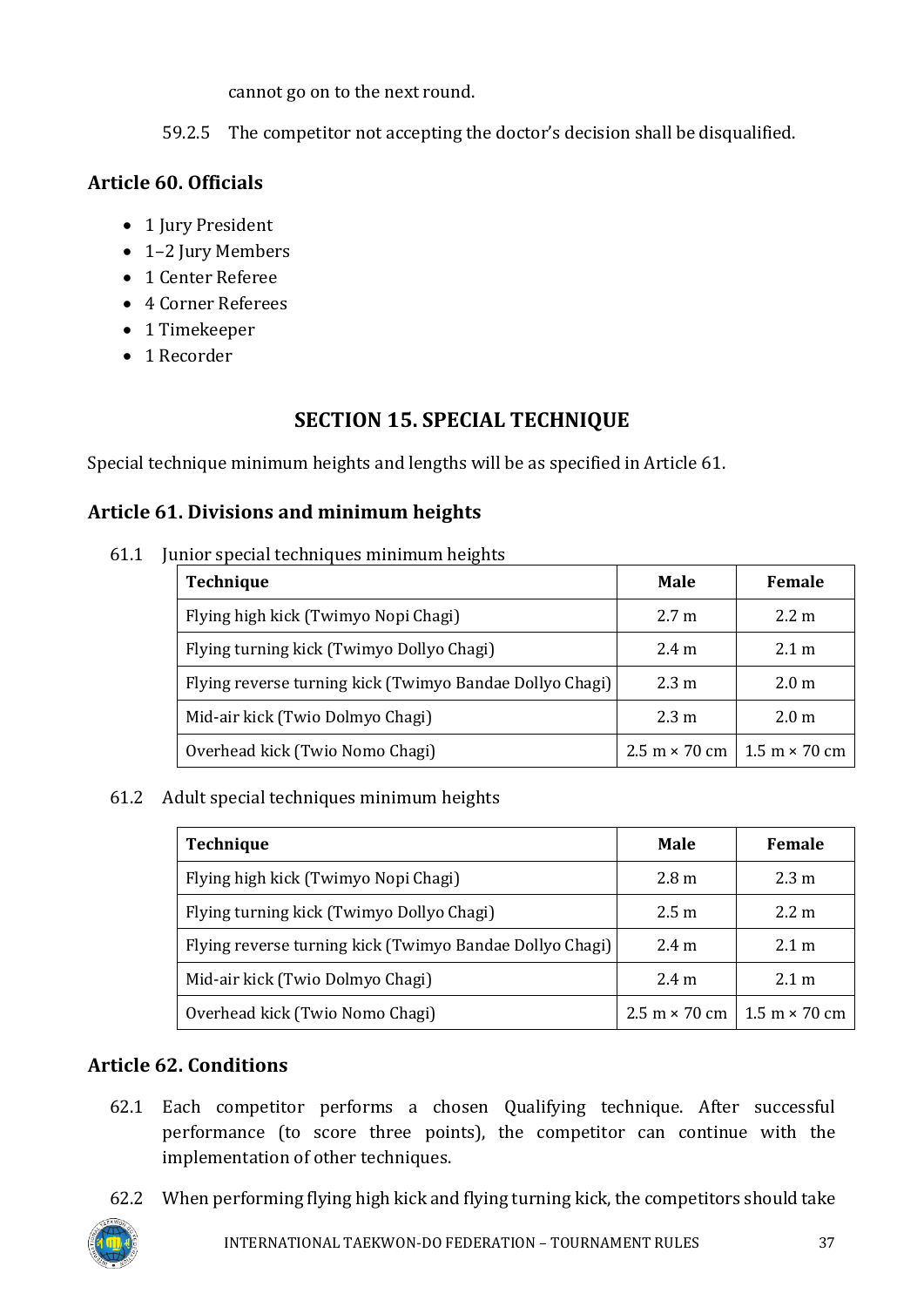a run-up and jump on the kicking foot, pulling the other leg to the chest and break the target with the jumping foot while lowering the other leg.

# <span id="page-37-0"></span>**Article 63. Boards**

- 63.1 Dimensions 30×30 cm
- 63.2 Standard machines with plastic boards or paddles are used, approved by the ITF.
- 63.3 For the overhead kick, a standard stand is used, approved by the ITF.
	- 63.3.1 The tape must be of opaque material, paper, or plastic, placed in a height of 70 cm.
	- 63.3.2 Plastic re-breakable boards with dimensions  $30 \times 30$  cm will be used, approved by the ITF.

# <span id="page-37-1"></span>**Article 64. Scoring Criteria**

- 64.1 There will be five Referees judging the attempt. Each Referee will be holding a red flag and a blue flag. After each attempt, the Referees will raise a red flag for an invalid attempt, a blue flag for a valid attempt, and no flag raised by a Referee who did not see properly the attempt and therefore could not make a judgment.
- 64.2 In the case that there is a draw in the judgment, for example, two red flags, two blue flags and one no flag raised, then it is a split decision, and that competitor will receive half the points counted for that attempt.
- 64.3 Each board moved to more than 90 degrees will score three points, each board moved less than 90 degrees scores 1 point.
- 64.4 For the overhead kick, a fully broken board will score three points. Each cracked or bent board will score one point.
- 64.5 A break is only valid when the competitor has adopted correct posture, technique, balance and correct breaking tool. When the competitor has touched the hurdle fallen during the flying over kick, he/she is judged as scoring nil.

# <span id="page-37-2"></span>**Article 65. Individual Competitions**

- 65.1 Mode of Competition
	- 65.1.1 Male and female can enter 5 items, respectively.
	- 65.1.2 Each competitor will have 1 attempt, only with 1 prejudging of distance allowed without touching the target. The competitor will be given 30 seconds to break (Ready posture + prejudging + ready posture + breaking + ready posture).
- 65.2 Deciding the winner
	- 65.2.1 When all the 5 items are completed, the scores and all points awarded to each competitor will be added up and the winner will be decided according to the highest accumulated points.

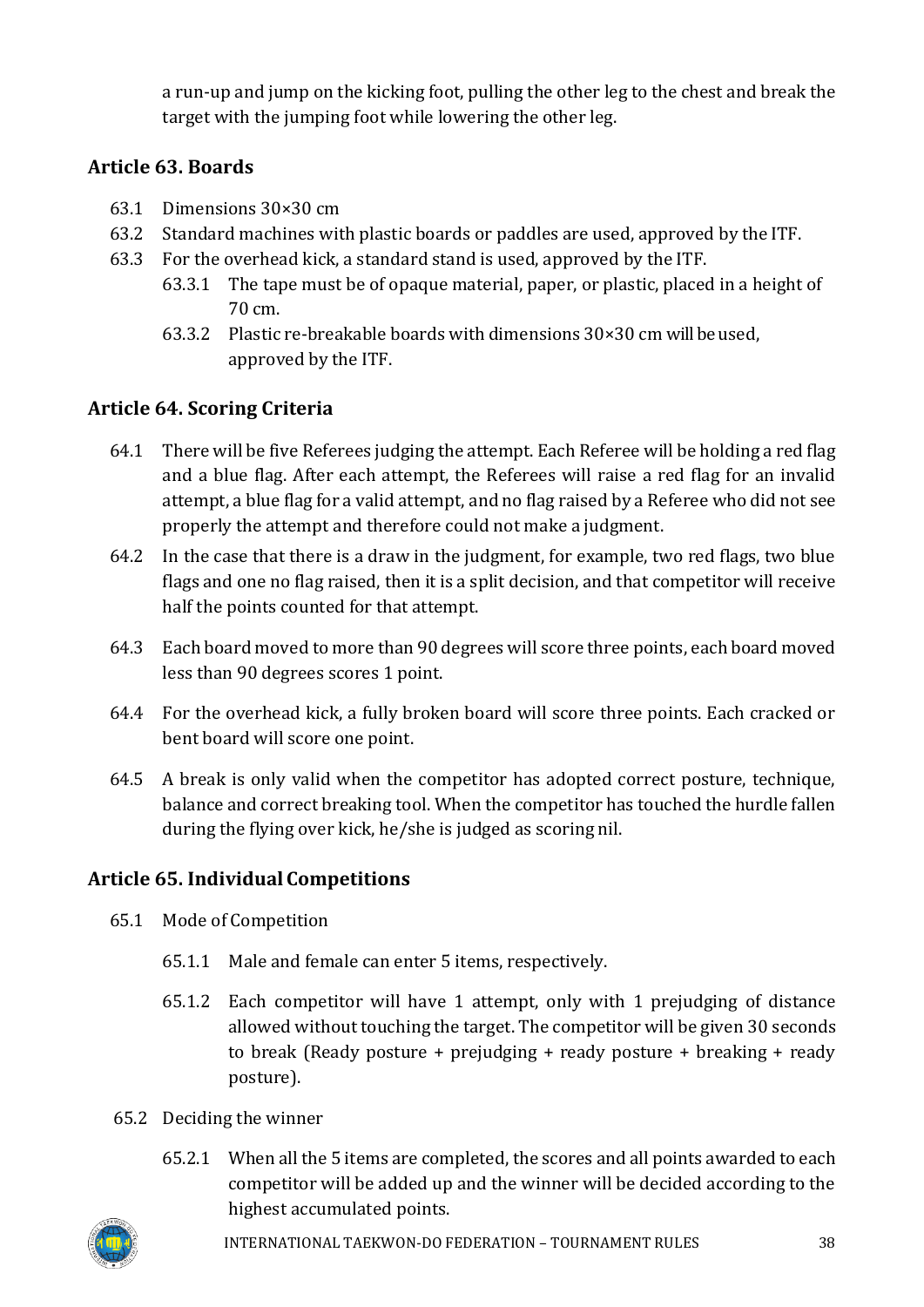65.2.2 There will only be one 1<sup>st</sup> place winner, one 2<sup>nd</sup> place winner and one 3<sup>rd</sup> place winner.

In the case that there is more than one competitor having the same score, the Jury President will choose an item by lottery for those involved to continue the competition, by increasing the height in minimum 5 cm until the desired winner is decided. If the competitors are still tied the Jury President will choose by lottery another technique until the winner is decided.

# <span id="page-38-0"></span>**Article 66. Team Competitions**

- 66.1 Mode of Competition
	- 66.1.1 A team will consist of five males and females respectively and one competitor from the team can enter one item only.
	- 66.1.2 The mode of competition for all items is the same as in individual competition.
	- 66.1.3 Each team performs one selected qualification technique. After successful performance (to score three points), the other competitors continue with the implementation of the other techniques.
- 66.2 Point awards for all items shall be same as in individualcompetition.
- 66.3 Deciding the winner
	- 66.3.1 After the attempts of a team for all items, the points gained by each competitor will be added and the  $1<sup>st</sup>$ ,  $2<sup>nd</sup>$  and  $3<sup>rd</sup>$  places will be decided with the same method as in individual competition.
	- 66.3.2 In the event of tie, the same method as in individual competition will be applied.

# <span id="page-38-1"></span>**Article 67. Officials**

- 1 Jury President
- 1–2 Jury Members
- 5 Referees
- 1 Timekeeper
- 1 Recorder

# **SECTION 16. POWER BREAKING**

### <span id="page-38-3"></span><span id="page-38-2"></span>**Article 68. Divisions and minimum boards**

68.1 Adult male

| <b>Tool</b>          | Min. boards male |
|----------------------|------------------|
| Forefist (Ap Joomuk) |                  |

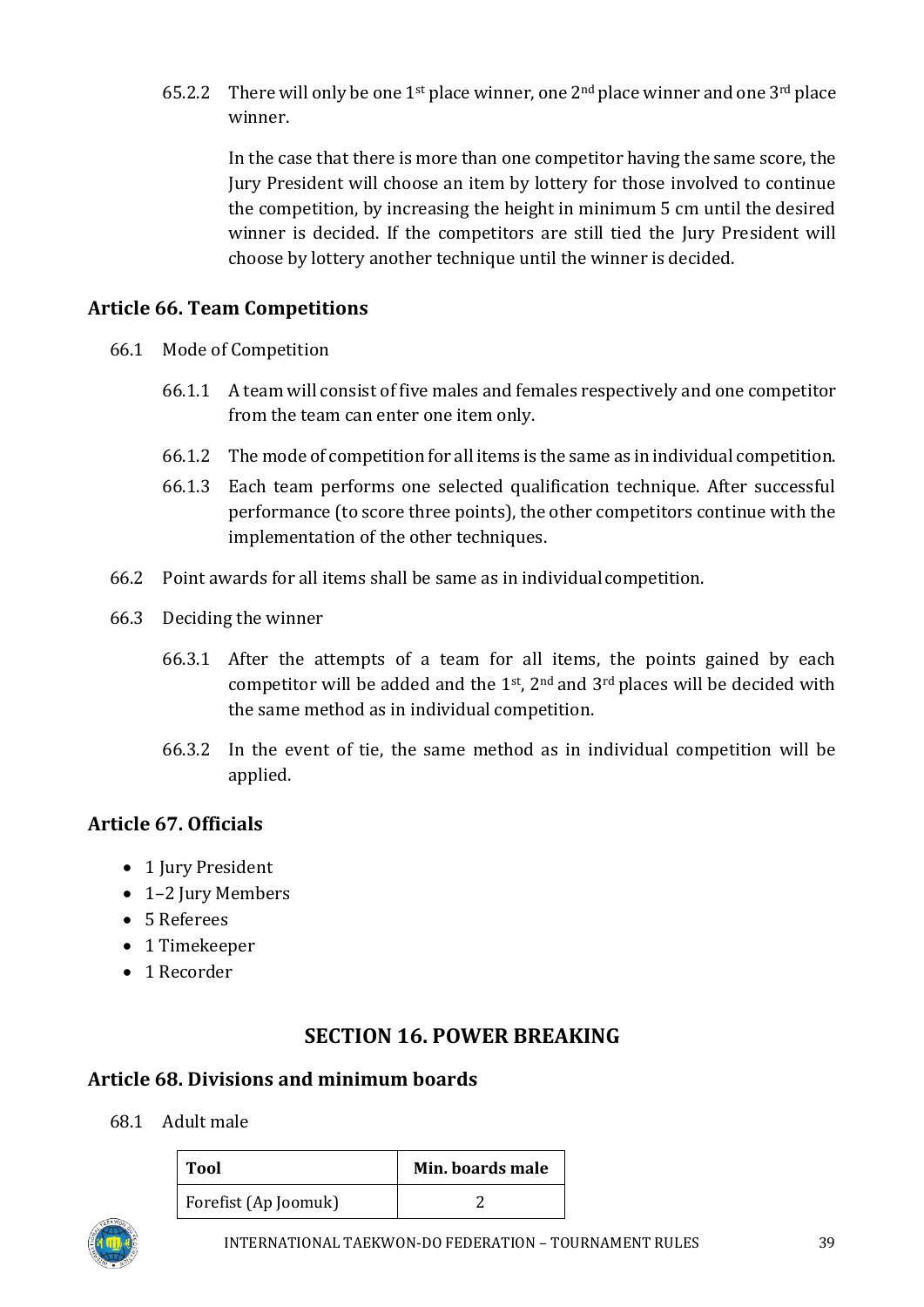| Knife-hand (Sonkal)         |  |
|-----------------------------|--|
| Footsword (Balkal)          |  |
| Ball of the foot (Apkumchi) |  |
| Back heel (Dwitchook)       |  |

#### 68.2 Adult female

| Tool                        | Min. boards female |
|-----------------------------|--------------------|
| Knife-hand (Sonkal)         |                    |
| Ball of the foot (Apkumchi) |                    |
| Footsword (Balkal)          |                    |

#### 68.3 Veteran

| Tool                        | Min. boards male | Min. boards female |
|-----------------------------|------------------|--------------------|
| Knife-hand (Sonkal)         |                  |                    |
| Ball of the foot (Apkumchi) |                  |                    |
| Footsword (Balkal)          |                  |                    |

#### <span id="page-39-0"></span>**Article 69. Conditions**

69.1 Each competitor performs a chosen Qualifying technique. All boards must be fully broken, then the competitor can continue with the implementation of other techniques.

### <span id="page-39-1"></span>**Article 70. Boards**

- 70.1 Dimensions 30×30×2 cm plastic re-breakable board.
- 70.2 The referee must examine each board before each attempt.

### <span id="page-39-2"></span>**Article 71. Scoring Criteria**

- 71.1 There will be five Referees judging the attempt. Each Referee will be holding a red flag and a blue flag. After each attempt, the Referees will raise a red flag for an invalid attempt, a blue flag for a valid attempt, and no flag raised by a Referee who did not see properly the attempt and therefore could not make a judgment.
- 71.2 In the case that there is a draw in the judgment, for example, two red flags, two blue flags and one no flag raised, then it is a split decision, and that competitor will receive half the points counted for that attempt.
- 71.3 Each broken/separated board will count as 3 points and each bent/cracked board will count as 1 point.

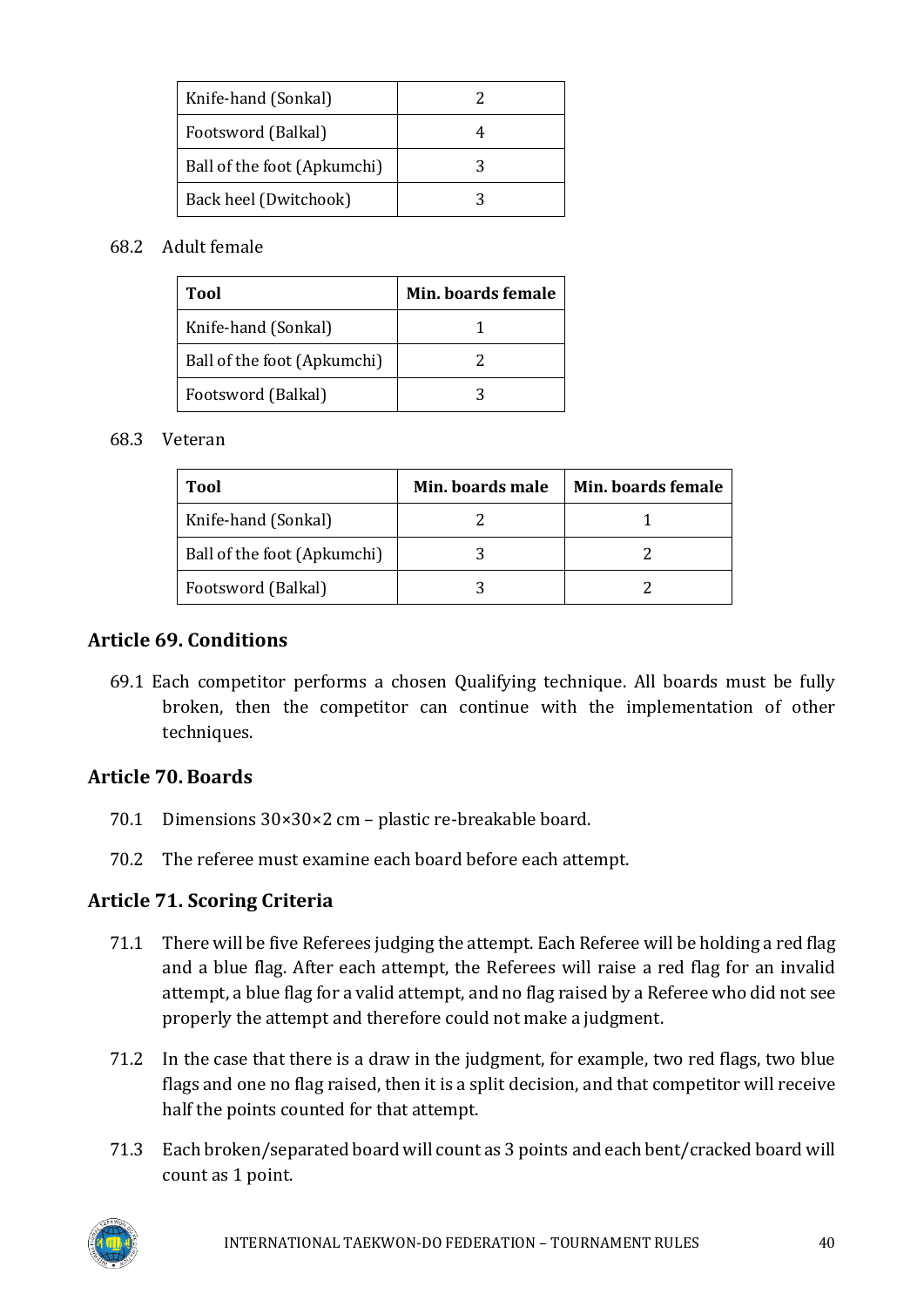71.4 When the competitor has not adopted his correct posture and balance and has not used the correct breaking tool in spite of the board being broken, then the result is not valid.

# <span id="page-40-0"></span>**Article 72. IndividualCompetitions**

- 72.1 Mode of Competition
	- 72.1.1 Male can enter five and female can enter three, items, respectively.
	- 72.1.2 The competitor can begin with one ready posture and end with a different ready posture. Prejudging is optional; if a competitor does not want to do prejudging, he or she can go straight from ready stance-break-ready stance. The competitor will adopt a ready posture in the form of either an L-stance forearm guarding block posture or a sitting ready stance posture. On the command from the Referee the competitor will be allowed to make 1 prejudging, returns to ready posture, then attempt to break in one continuous
	- 72.1.3 Upon the command signal, the competitor has 30 seconds to complete that item. (Ready posture + pre-judging + ready posture + break + ready posture).

movement, and returns to any ready posture upon completion of the attempt.

- 72.1.4 The competitor can adjust the height of the boards before pre-judging. The adjusting of the height is not included in the time (30 seconds) for performing for break. Center line of board must be in line with the solar plexus.
- 72.1.5 Knife-hand strike may be inwards or outwards.
- 72.1.6 A random eliminator may be used for qualifying purposes.
- 72.2 Deciding the winners
	- 72.2.1 Points will be awarded per the numbers of the broken boards.
	- 72.2.2 When the competitor has completed his or her attempt on all the 5 or 3 breaking items, his or her points will be added together. The competitors will be decided as the 1st place winner, 2nd place winner and 3rd place winner by order of points. Only one person will be chosen for the 1st, 2nd and the 3rd place. In the case that there are more than one competitor having the same number of points in the same placing, the Jury President will then choose one of the 5 or 3 items by lottery for the competitors concerned to further compete to decide the winner. If the competitors reach a number of maximum boards in one technique and the competition results are still equal, then the Jury President chooses a different technique by lottery.

# <span id="page-40-1"></span>**Article 73. Team Competitions**

- 73.1 Mode of Competition
	- 73.1.1 A competitor from one team can enter one item.

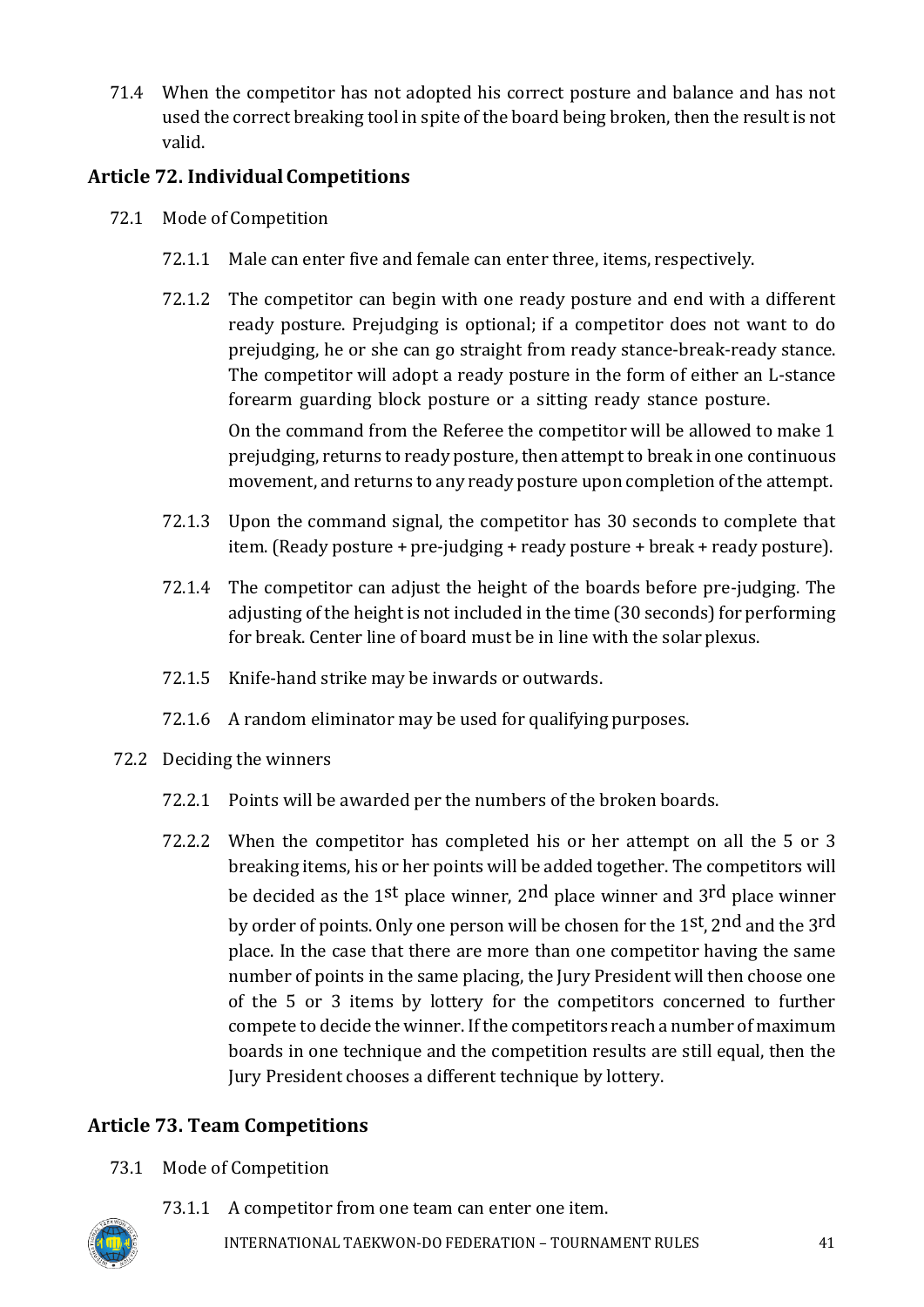73.1.2 Mode of competition for all items is the same as in individual competition.

- 73.2 Point awards for items will be same as in individual competition.
- 73.3 Deciding the winner

After the competition for all items, all the points gained by each competitor of a team will be added together and the  $1^{st}$ ,  $2^{nd}$  and  $3^{rd}$  places will be decided as in the individual competition. In the case of two teams or more in the same medal placing, the winner will be decided as in individual competition, as every competitor performs one technique, which was previously noted without the right of a change.

# <span id="page-41-0"></span>**Article 74. Officials**

- Jury President
- 1–2 Jury Member
- 5 Referees
- 1 Timekeeper
- 1 Recorder

# **SECTION 17. SELF-DEFENSE ROUTINE**

### <span id="page-41-2"></span><span id="page-41-1"></span>**Article 75. Mode of Competition**

Qualifying system of accumulated points will be used.

- 75.1 Depending on the numbers, the Tournament committee shall set how many teams and how many will go to the final.
- 75.2 This event will be seeding.

# <span id="page-41-3"></span>**Article 76. Divisions**

76.1 Male (Junior and Adult)

One male vs. 3 males

76.2 Female (Junior and Adult)

One female vs. 2 persons (male or female)

"Hero" must be the competitor of the relevant Dan. Others may be any competitors.

# <span id="page-41-4"></span>**Article 77. Competition Dress**

The "Hero" of the performance will wear the official ITF Dobok, while the "attackers" will wear other clothes appropriate to their roles. The "attackers" are not allowed to wear the uniforms of other Martial Arts systems.

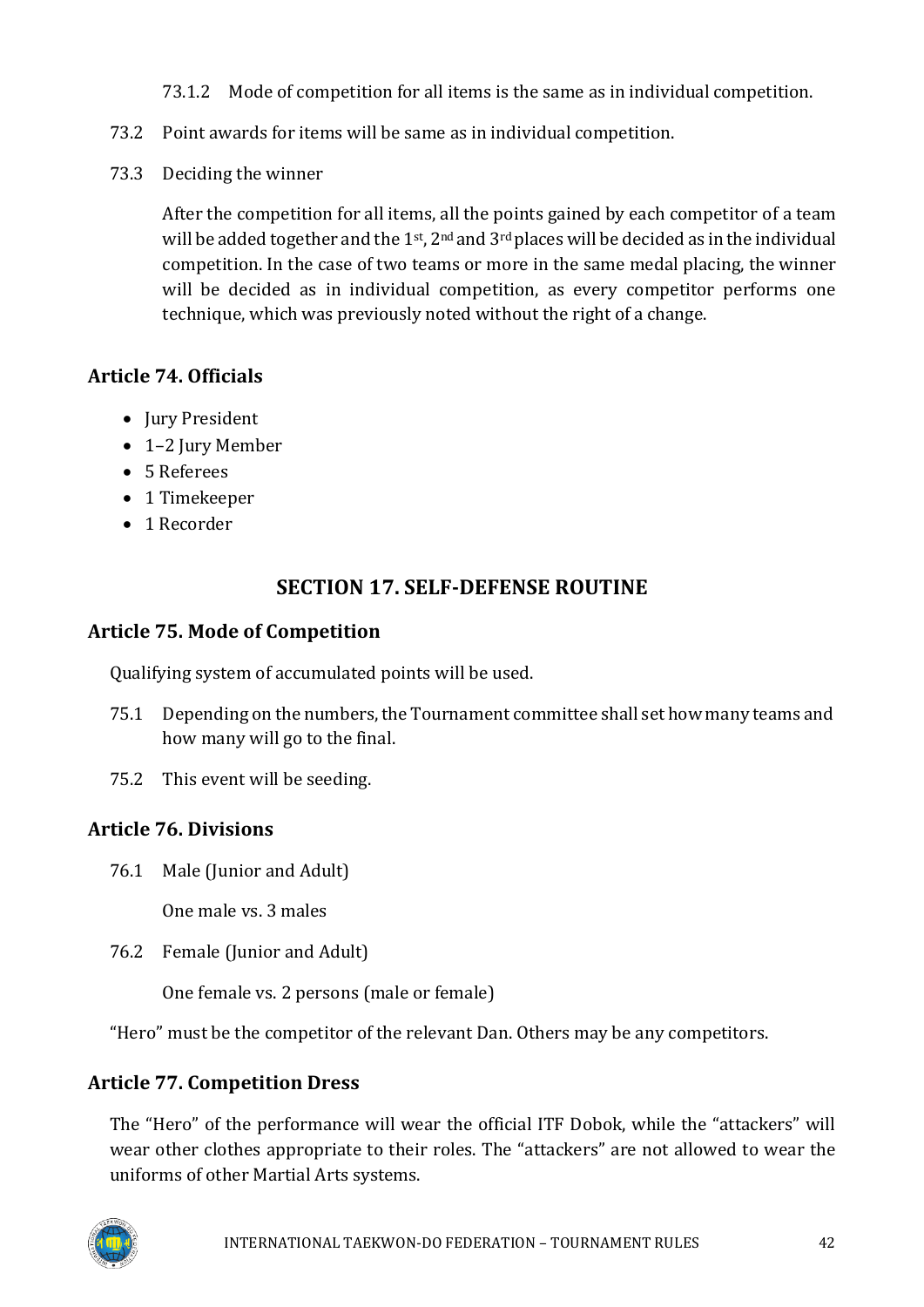### <span id="page-42-0"></span>**Article 78. Timing**

For Junior and Adult Categories, competitors should perform within a minimum of 40 seconds and a maximum of 60 seconds.

### <span id="page-42-1"></span>**Article 79. Performance Procedures**

- 79.1 The "Hero" will bow to Jury President and make his ready posture and shouts "Ya!" with the forearm guarding block, then the gong will sound, and time will start.
	- 79.2 The team will have only ten (10) second introductions before he/she shouts "Ya!".
	- 79.3 When the "Hero" finishes his/her last performance and adopts his/her ready posture and shouts "Ya!", the gong will sound, and the clock will stop. With the command signal from the "Hero", the competitors in a line will bow to the Jury table and leave the ring.
	- 79.4 The use offire, water, materials such as glass is prohibited, and loud music is not allowed on the arena sound system.
	- 79.5 When a team completes its performance, it shall clean up the performance area.

### <span id="page-42-2"></span>**Article 80. Compulsory Techniques**

Compulsory techniques to be performed in Self-Defense Routine:

- Minimum 1 flying foot technique with a single kick.
- Minimum 1 flying foot technique with a double or triple kick.
- Minimum 1 flying two direction kick.
- Minimum 2 dodging techniques.
- Minimum 1 releasing technique from grasp or hold.
- Minimum 1 defense technique against a weapon (knife, toy gun, chair, etc.).
- Minimum 1 double blocking technique against a double attack.

For Junior and Adult Categories, the techniques mentioned in Article 80 should be compulsorily performed. The compulsory techniques must be written down in the order of the routine and handed to the Jury President before the start of competition.

### <span id="page-42-3"></span>**Article 81. Scoring Criteria**

- 81.1 Estimating Contents
	- Technical content (includes correct execution, power, balance, breath control and rhythm)
	- Teamwork (includes accuracy, timing and speed)
	- Artistic beauty (includes choreography and realism)
- 81.2 Scoring criteria
	- Technical contents 10 points
	- Teamwork 10 points

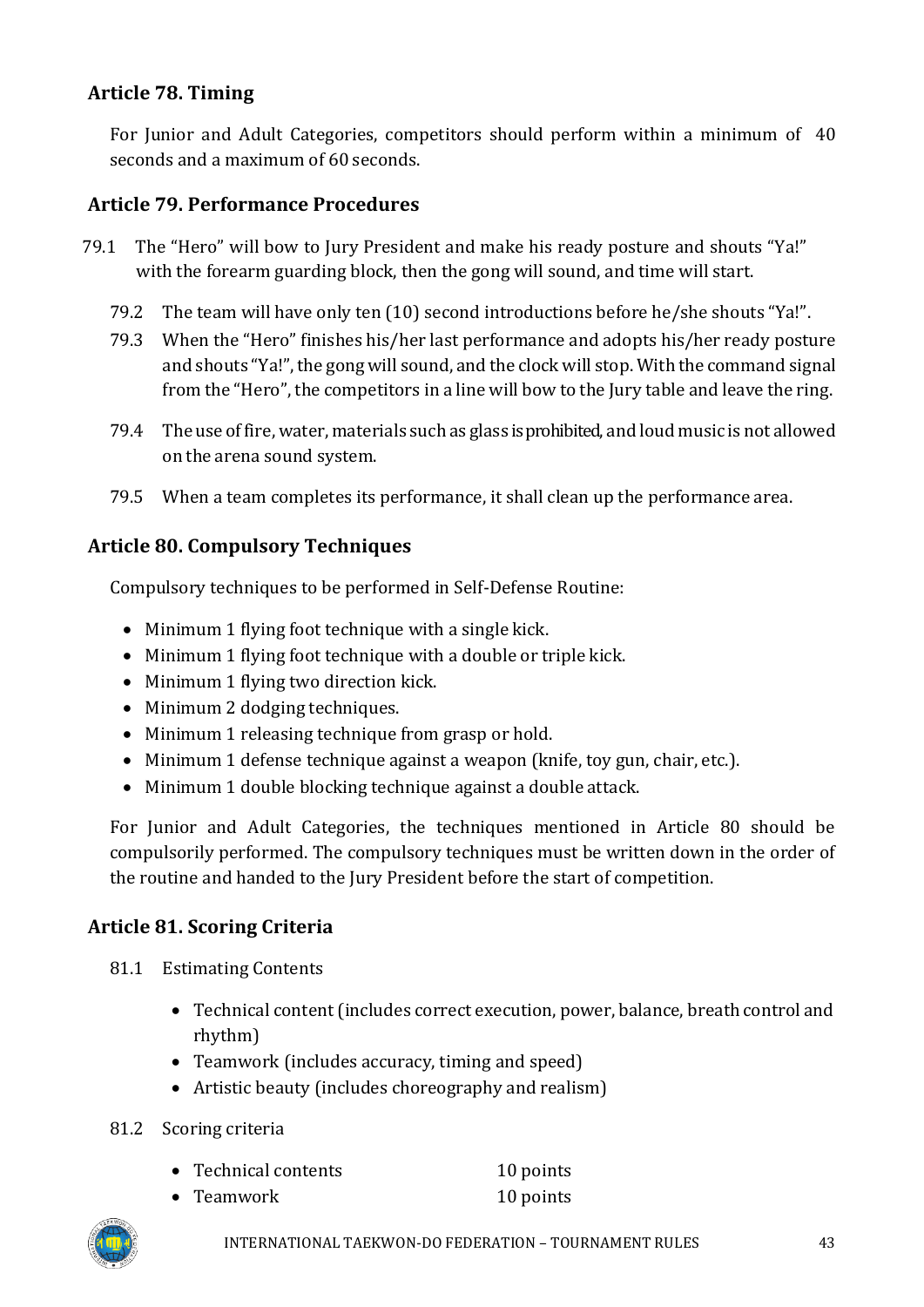• Artistic beauty 10 points

# <span id="page-43-0"></span>**Article 82. Deciding the winner**

When a team has performed, the Jury President will be presented with the score sheets from the 5 judges. He will exclude the highest score and the lowest score, adding up the points from the 3 remaining scores.

- 82.1 In case there are more than two teams with the same highest points, the teams concerned will further perform and compete amongst themselves until two top teams be selected to qualify for the final.
- 82.2 One  $1^{st}$  place, one  $2^{nd}$  place and one  $3^{rd}$  place winners will be decided from the final round of competition. In the case of two teams or more in the same medal placing, the winners will be decided per the highest points by adding the points gained from the elimination and final. When those points are the same, extra performance will take place until a winner is decided.
- 82.3 Two points will be deducted for each technique not performed by the team.
- 82.4 Two points will be deducted for two seconds under or over the time period, any more will result in zero (0) points.

# <span id="page-43-1"></span>**Article 83. Officials**

- 1 Jury President
- 1-2 Jury Members
- 5 Referees
- 1 Timekeeper
- 1 Recorder

# **SECTION 18. PROTEST & DECISION**

<span id="page-43-2"></span>The Tournament Adjudication Committee will supervise all protest procedures. The Tournament Adjudication Committee includes the Chairmen of ITF Tournament Committee, the ITF Umpire Committee, and the ITF Technical Committee.

The Chairman of Tournament Adjudication Committee must be the Chairman of ITF Tournament Committee.

In case of absence of its Chairman, the member of Tournament Adjudication Committee appointed by the ITF will act.

If the decision cannot be reached by the ITF Umpire Committee, then it will be referred to the Tournament Adjudication Committee.

# <span id="page-43-3"></span>**Article 84. Protest**

84.1 All written protests may be submitted to the Tournament Adjudication Committee.

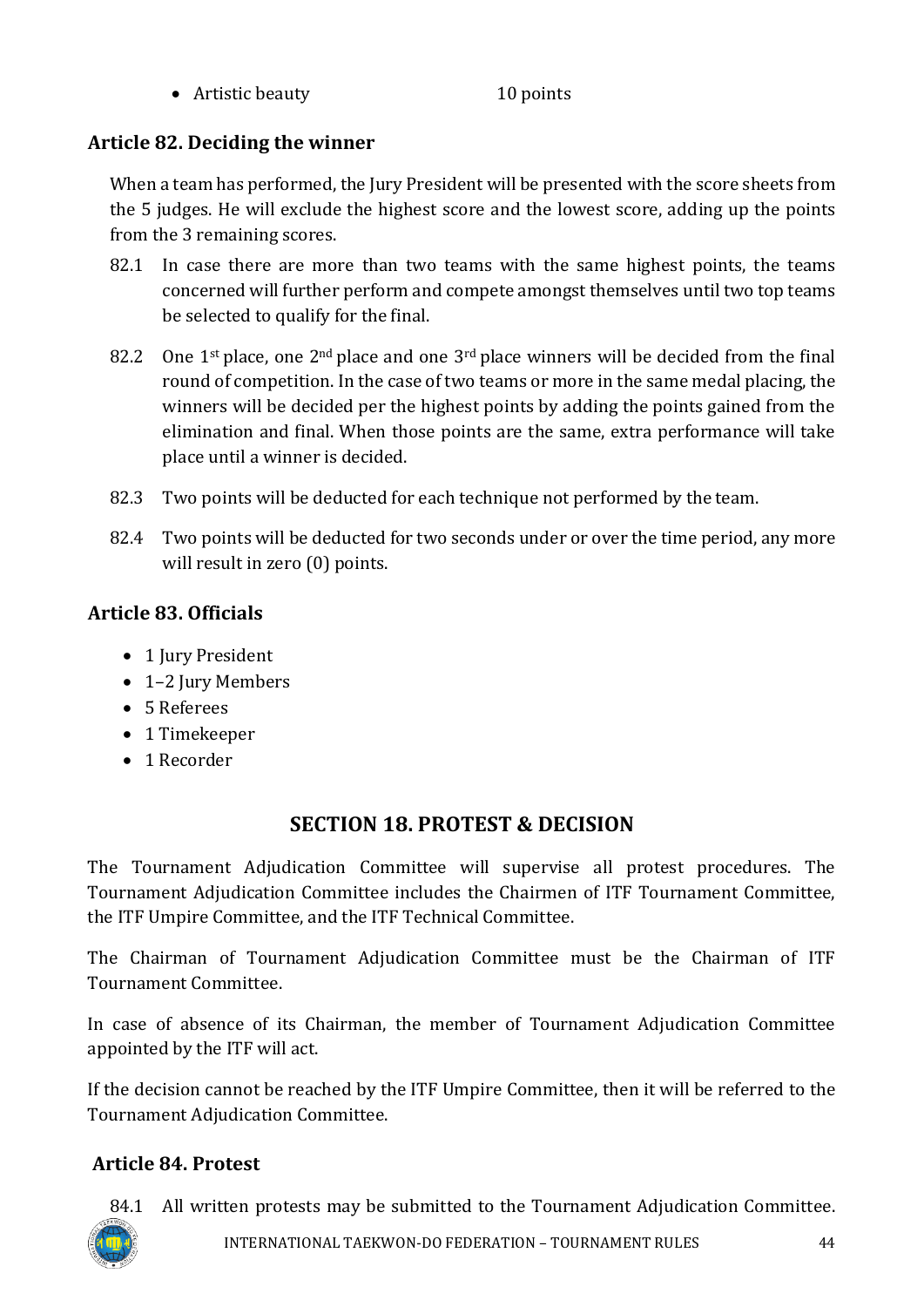Only the Coach in charge of individual or a team can present a protest to the Jury President in his /her square.

- 84.1.1 Official protest form must be filled in and presented within 5 minutes from the end of the competition.
- 84.1.2 Regulated protest fee (EUR 100) must be paid when presenting the protest. (If the protest is valid, then the protest fee will be returned to the coach.)
- 84.2 Jury President must submit the protest to the Tournament Adjudication Committee and explain its details.
- 84.3 A coach or team leader of the protesting team can make a brief oral presentation on the matter to the Tournament Adjudication Committee in support of his position. The coach or leader of the defending team is allowed a brief comment.
- 84.4 Video Protest
	- 84.4.1 In the event of an objection against the decision of the jury during a competition in the disciplines - pattern, sparring, self-defense, special technique and power test (individual and team) - the coach may ask the Referee for an immediate review of the video under the approval of the Tournament Adjudication Committee.

The reviewing team will consist of 3 members, at minimum, including the following:

- Jury President of the corresponding ring.
- One member of the Umpire Committee.
- An umpire who is not involved with umpiring of the corresponding ring.
- 84.4.2 When a coach asks to review the video record, the referee will approach to the coach and asks the reason for the request. The range of applications for video review is limited to:
	- 84.4.2.1 In pattern (only after the end of the pattern)
		- Pointing or not ppointing "0" points.

### 84.4.2.2 In sparring

- Valid 4 or 5 points techniques not awarded.
- Warning, yellow or red card not recorded by the Jury Table.
- Failure to award valid designated technique by the referee and the Jury panel.
- 84.4.2.3 In special technique and power test
	- Valid technique not awarded.

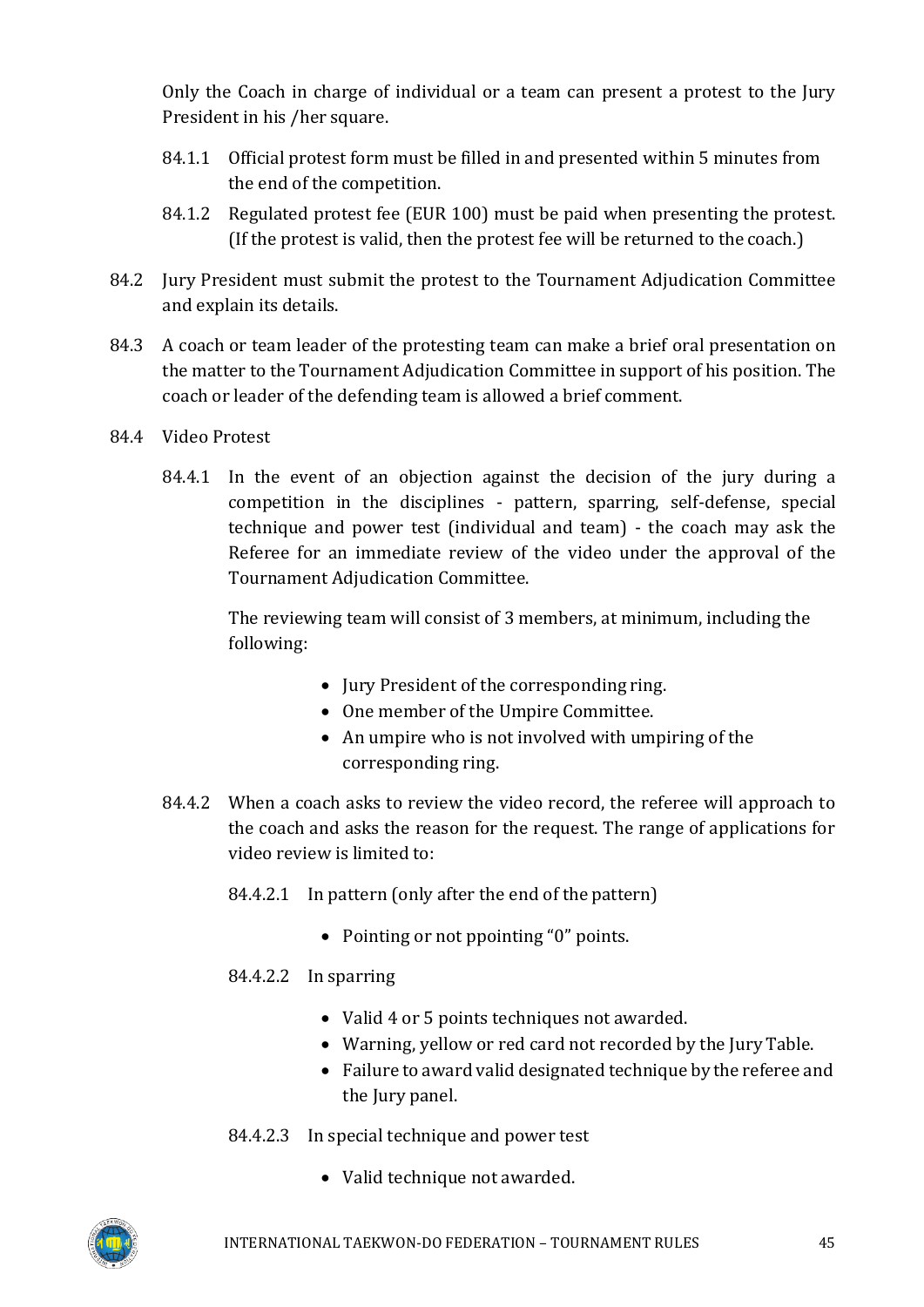- 84.4.3 The scope of the request for an immediate review of a video is restricted to only one action that occurred within five (5) seconds to the moment the coach has asked for a review of the record. Once the coach has raised his card to request an immediate review of the video, it is assumed that he used his right to request such a review, regardless of the circumstances.
- 84.4.4 After completing the review of the video, the result will be informed to the referee of the final decision within one (1) minute after receiving a request to review a video.
- 84.4.5 Each coach has the right to request an immediate review of a video. If the request is granted and the contested issue is correct, the coach reserves the right to request a further review of a video during the current competition. However, if the request of the coach is not satisfied then he loses his right to request a review of a video during the current competition.
- 84.4.6 During one (1) competition, there is no limit on the total number of requests for review that a coach has the right to refer to a competitor.
- 84.4.7 The decision of the "Commission on the video protest" is final; not accepted are any further requests during the competition or protests after the competition.
- 84.4.8 In the event of an error by the umpires, related to a competitor or the points reporting system, each member of the judges may request a review and correction of decision in every moment of the competition. Following the release of the referees from the competing area, no one has the right to seek review or change of the decision.
- 84.4.9 In case of positive result of the review of the opposition, the "Umpire Committee" examines the competition at the end of the competition day and, if necessary, takes disciplinary measures against the ring council who supervised the competition.
- 84.4.10 All money paid from protest and penalty during the Championship will be disbursed for the umpiring development of ITF.

# <span id="page-45-0"></span>**Article 85. Decision**

- 85.1 In order to give a correct decision, the Chairman of Tournament Adjudication Committee may call anyone (one by one) to give evidence on the protest (Jury President and Center Referee of relevant Ring, Coaches of two teams). Umpires to be called one by one.
- 85.2 Tournament Adjudication Committee will decide whether to validate the competition, or to repeat the competition or to assign the victory of the competition to the loser.
- 85.3 When the decision on the protest has been reached it will be informed to the parties concerned with its decision.

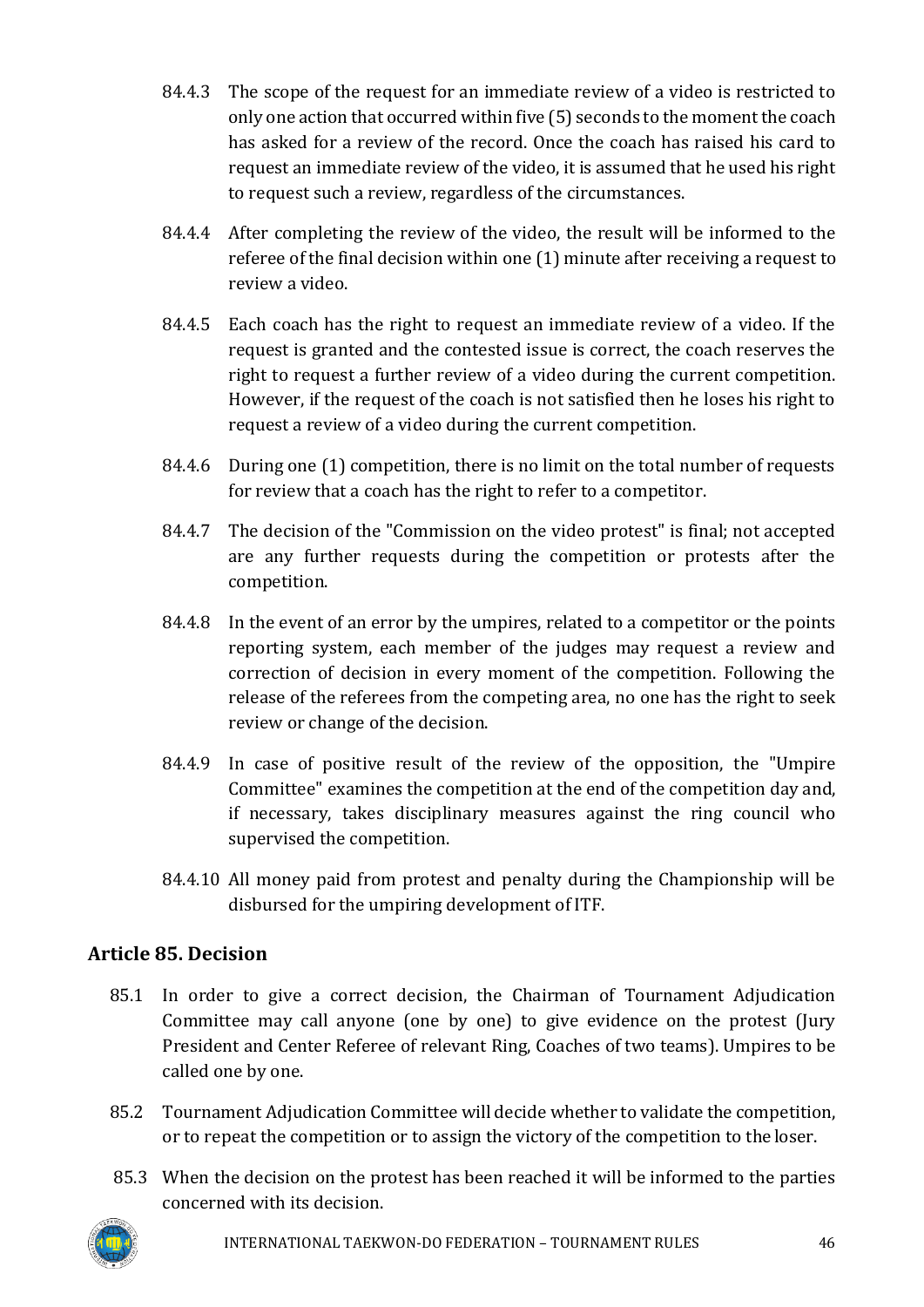- 85.4 The winner cannot compete again before the decision of the Tournament Adjudication Committee.
- 85.5 Team or Individuals not accepting the decision made by the Tournament Adjudication Committee may result in having the whole team or individual disqualified from all further competitions of the Championship.
- 85.6 Follow-up procedures after the decision
	- 85.6.1 Mistakes in adjudication of the competition may result in the decision being reversed.
	- 85.6.2 When the Umpires committee considers that the referee/umpires have made an error in the application of the Rules, they can sanction it.

### <span id="page-46-0"></span>**Article 86. Penalties for Withdrawal from Competition as Protest Means**

In case of withdrawal of competitors or team from individual or team competitions as means of protest

- 86.1 They will be automatically disqualified from that competition.
- 86.2 They will be automatically disqualified from all further competition of that championship.

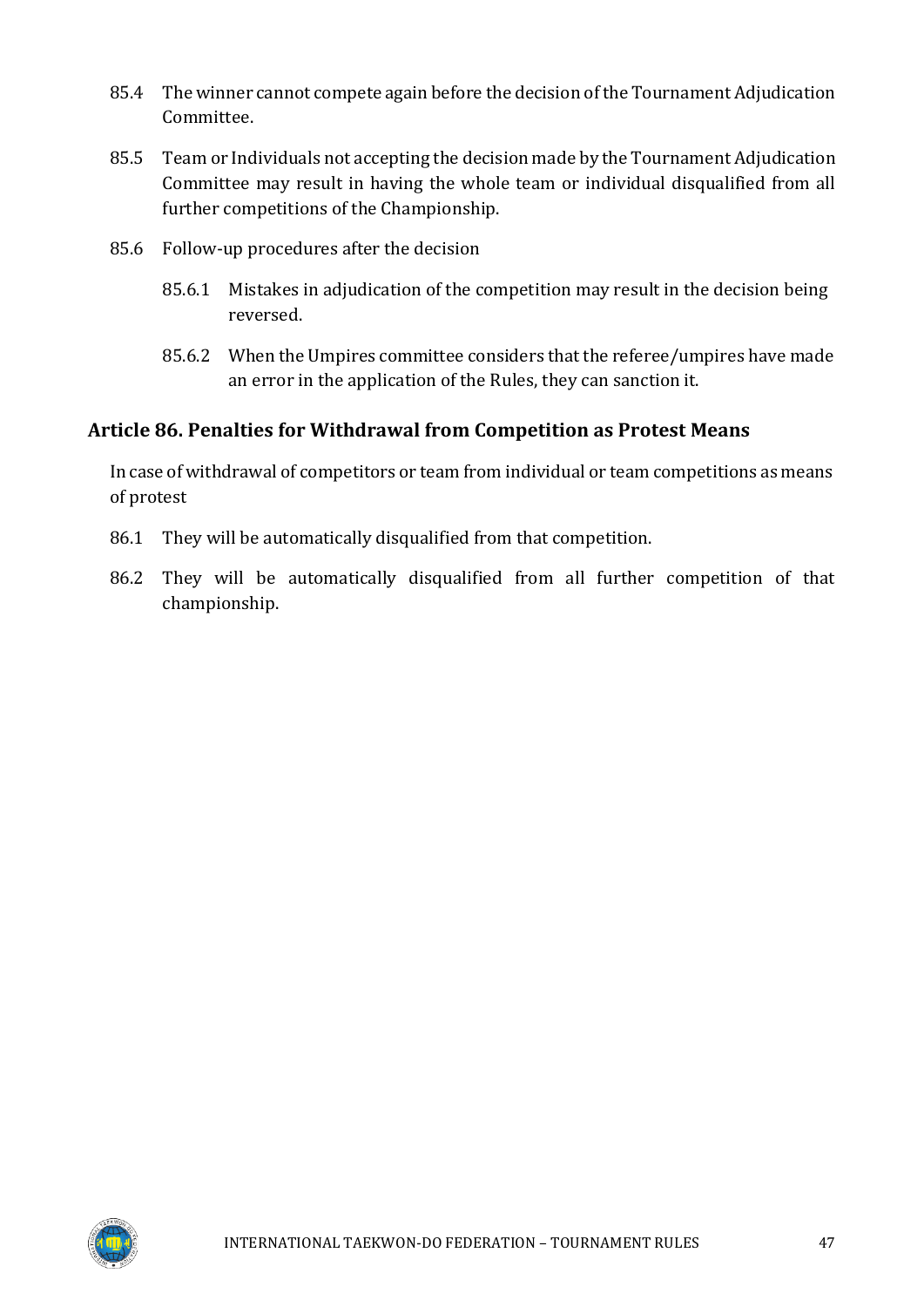# <span id="page-47-0"></span>**LIABILITY WAIVER FORM**

| Event: |  |  |
|--------|--|--|
|        |  |  |

1. Please read the information below carefully, complete the requested information, date and signature. This form must be completed and returned to the Weight Control officials when registering.

### **Responsible person:**

Name: Name and the second contract of the second contract of the second contract of the second contract of the second contract of the second contract of the second contract of the second contract of the second contract of

Country: Position: Position: Position:

| No.              | <b>Name</b> | DOB | Signature |
|------------------|-------------|-----|-----------|
| $\overline{1}$ . |             |     |           |
| $\overline{2}$ . |             |     |           |
| $\overline{3}$ . |             |     |           |
| 4.               |             |     |           |
| 5.               |             |     |           |
| 6.               |             |     |           |
| 7.               |             |     |           |
| 8.               |             |     |           |
| 9.               |             |     |           |
| 10.              |             |     |           |
| 11.              |             |     |           |
| 12.              |             |     |           |
| 13.              |             |     |           |
| 14.              |             |     |           |
| 15.              |             |     |           |
| 16.              |             |     |           |
| 17.              |             |     |           |
| 18.              |             |     |           |
| 19.              |             |     |           |
| 20.              |             |     |           |